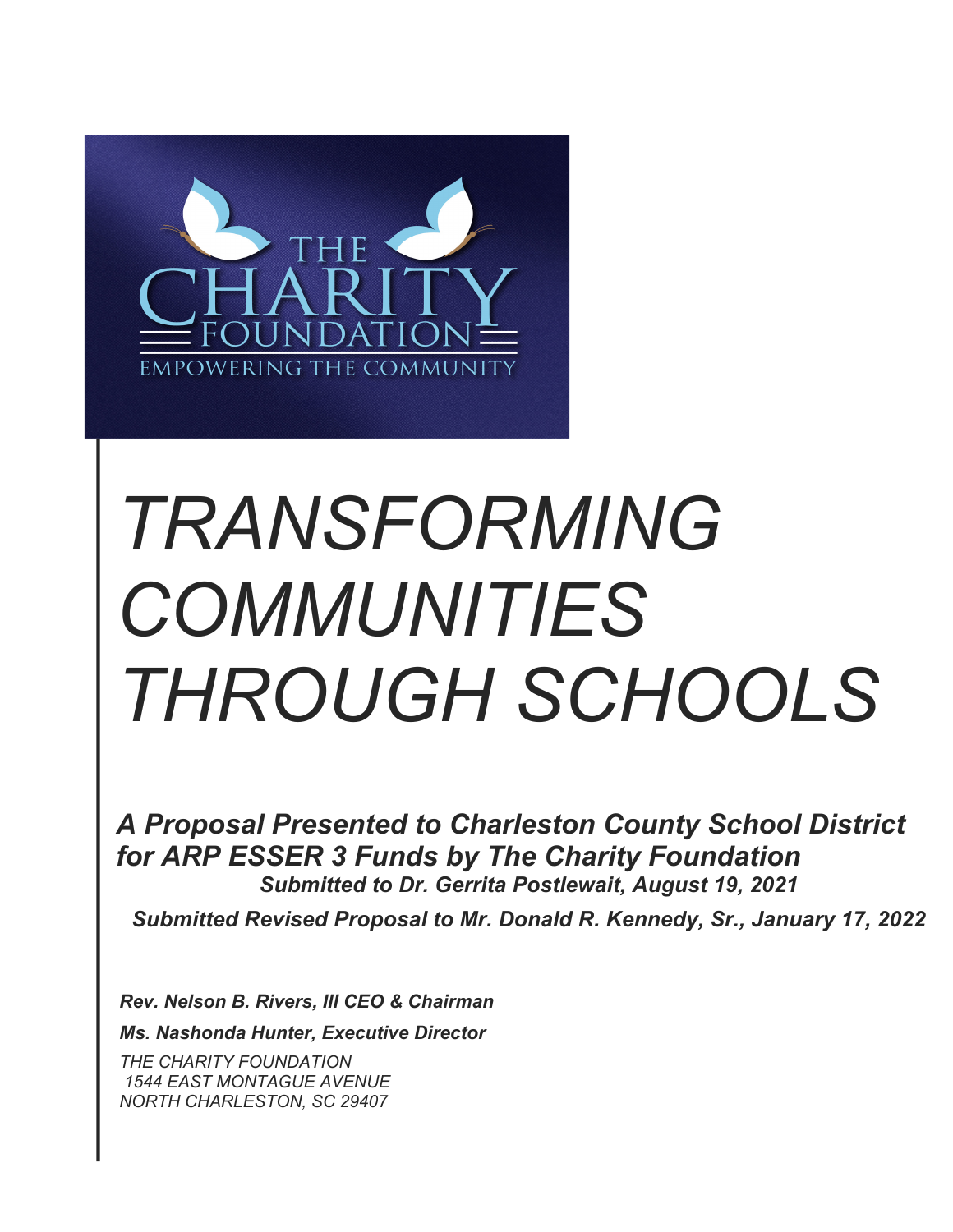**The Charity Foundation (TCF)** cares deeply about the safety, education, health and welfare of all children, their families and our communities. We know that a good education influences one's quality of life and we are committed and inspired to creating equity and equality in education. That said, TCF proposes to work with eight (8) North Charleston schools to create full-service community schools in areas historically impacted by economic inequality and residential segregation. By partnering with and creating and expanding working relationships among schools and service providers we will close the achievement gaps for students from low income families, students of color and students with disabilities. Our students and families will succeed academically and be prepared for full and productive lives.

Our goal is to provide equitable, high-quality education to all students through academically rich and engaging year-round programs associated with positive academic and non-academic outcomes. (we should note that we are not just talking about after school and summer school but the regular school days as well).

By providing support that includes community-based organizations and community partners, we can leverage the assets of established programs and services to offer counseling, medical care, transportation assistance, etc., for students and their families. We believe the results will yield improvements in attendance, behavior, social functioning and academic achievement. In addition, our goal is to improve relationships within and beyond the school walls.

The effective implementation of full-service community schools will yield positive results for students and schools.

## **Our Vision:**

- **Creation of full-service community schools**
- **Whole Child Approach**
- **Consultation & input with the leaders of each school**
- **Inclusion of community-based organizations**

## **Our Process:**

**Engaging the School Community:** As stated in the U.S. Dept. of Education FAQ's, districts, and schools work to develop and implement strategies under ARP ESSER, including full-service community school approaches, engagement with educators, students, families, and the school community is key and is **required** under ARP.

**Our research includes interviews with leadership of the following schools:**

**North Charleston Elementary - Melissa Brubaker, Principal**

**Morningside Middle - Michael White, Principal**

**North Charleston High – Henry Darby, Principal**

**Acceleration Schools - Jacqueline Haynes, Executive Director**

And review of the feedback received from Charleston County School District's ESSER III engagement efforts with parents.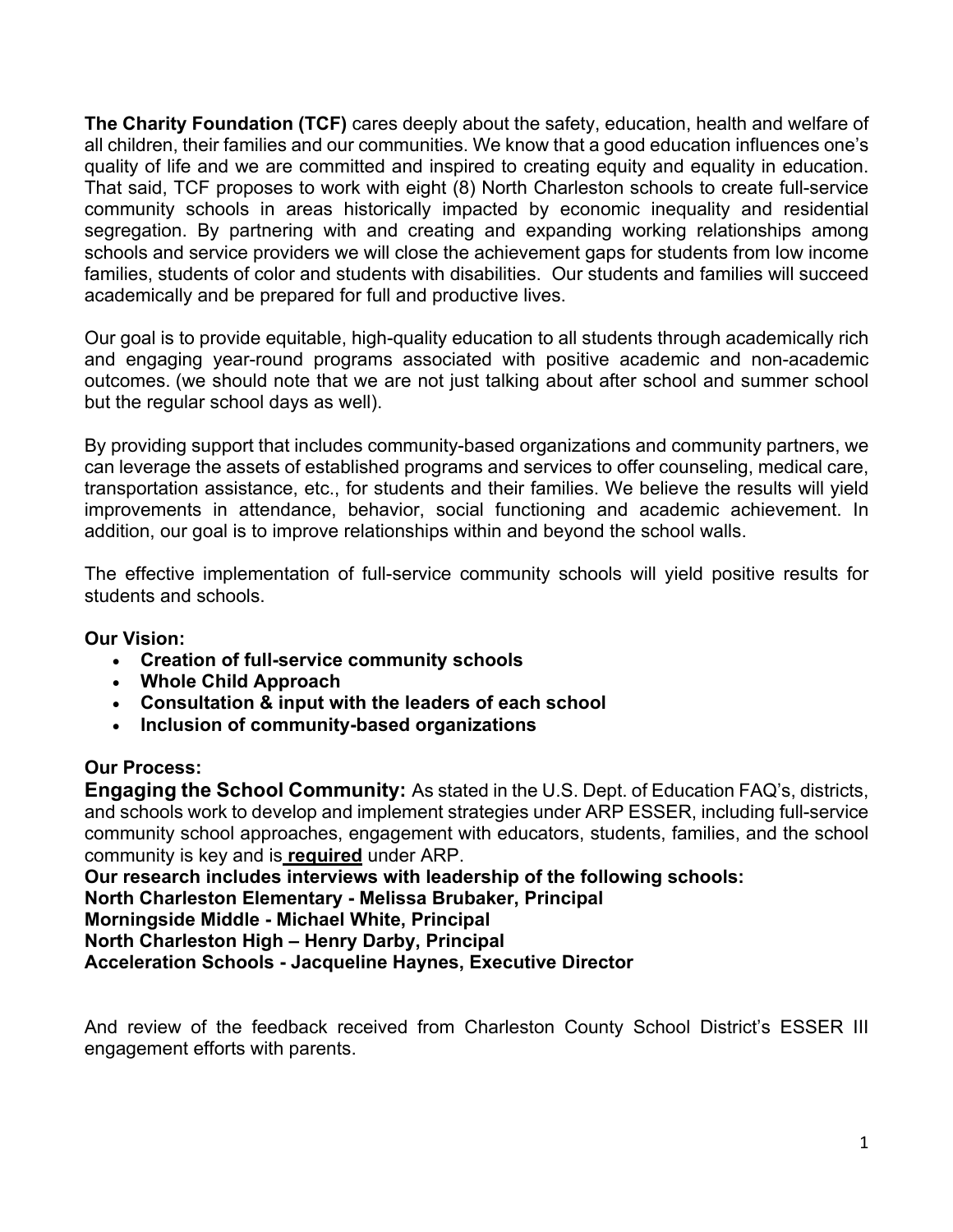#### **Community-Based Organizations and Community Partners**

The Charity Foundation will play a pivotal role in helping to build the capacity of schools to collaborate with Community-based organizations (CBOs) and Community Partners (CPs) **to implement and expand** their programs and services in full-service community schools (FSCS). We propose the creation of eight (8) FSCS, with each school becoming a community "hub" of programs and services designed for the unique needs of its students and community.

Acting as liaison between schools and community-based organizations, hiring full or part-time staff as community liaisons, who will maintain weekly contact with School administration and teachers, CBOs and CPs, check-in and make adjustments, assist with operational issues, develop and administer assessments and evaluations of community hubs and keep track of the needs of FSCS and position TCF to collect and report data on the effectiveness of community hubs.

#### **The community-based organizations and community-partners are:**

 $\c{C}$ BOs  $\c{C}$ Ps  $\c{C}$ Charleston Promise Neighborhood Fetter Health Care Network Carolina Teen Center CharlestonDorchesterMental Health E3 (Educate, Empower, and Elevate) Management Lowcountry Youth Center Beyond Our Walls, Inc. Tri County Cradle to Career

## **Descriptions of Programs and Services of each CBO and CP participating with TCF:**

**Charleston Promise Neighborhood (CharlestonPromise.org)** 1843 Summerville Avenue, Suite 200, North Charleston SC 29405 Sherrie Snipes-Williams, CEO Ph: (843) 647-6209

Charleston Promise Neighborhood, a non-profit operating in North Charleston, opened its doors in 2010. Charleston Promise Neighborhood is already partnering successfully with neighborhood schools, Chicora and Mary Ford. The organization provides facilities, comprehensive programs and services, supports strengthens families and mobilizes citizens to action. Its main programs are in line with ESSER funding as it provides, 1. Educational (Afterschool, summer camps, and reading-partners year round); 2. Health Care (Medical University of South Carolina) through school-based clinics, health care providers physicians and nurses, diagnostics and treatment all in-school or on-site, and at homes. 3. Engagement activities, tools and resources to encourage parental and community involvement in the schools. Notably, CPN can boast that in 2019 83% of Summer reading programs students earned higher reading scores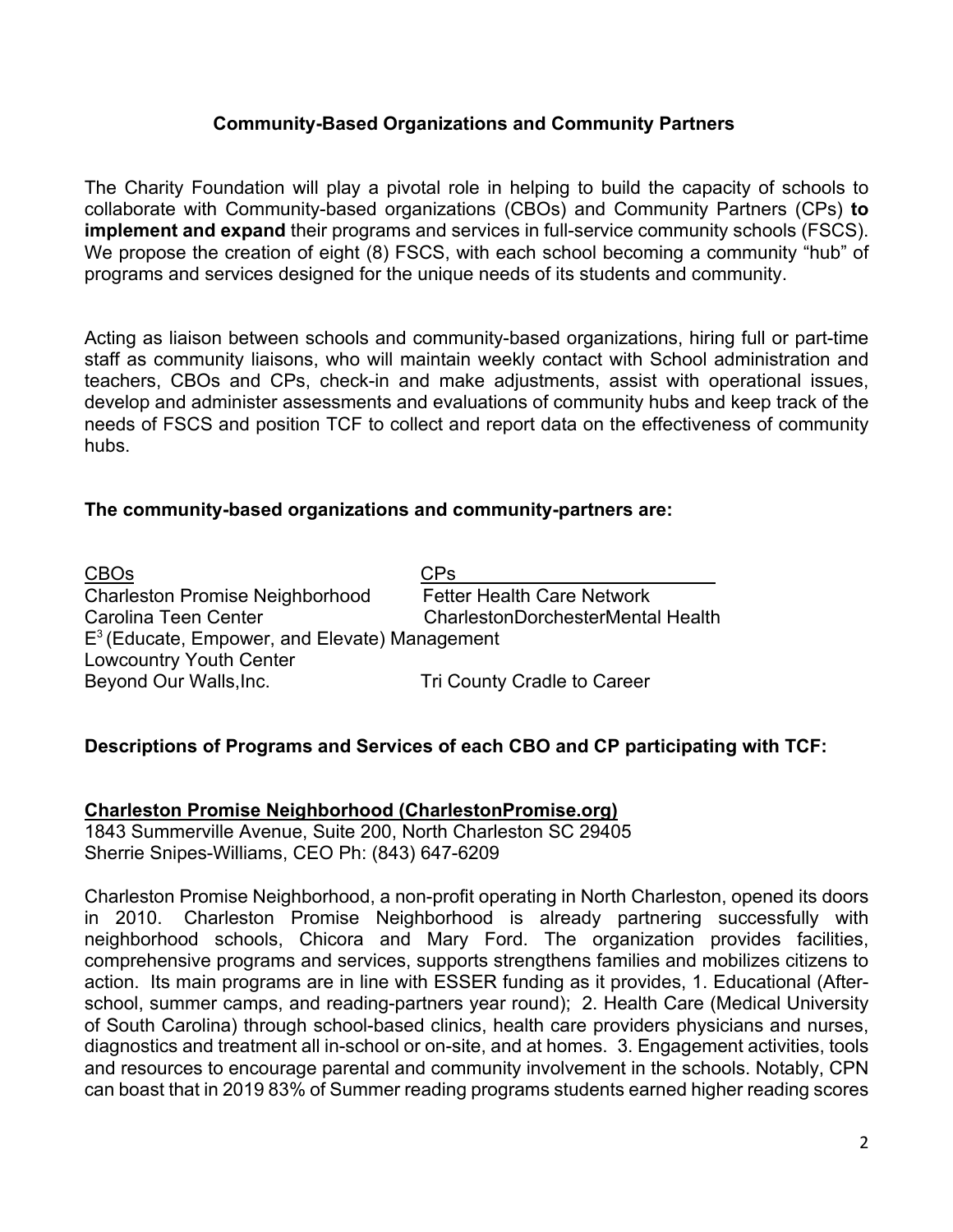the following school year and saw 600 students through their Kidswell program in 2018 /19; also, 400 students of CPN in the same year, participated in family engagement events at schools. These are examples of how effective wrap-around services can improve students' outcomes and well-being, through a single organization. It begs the question; how can we enhance and expand on their success? TCF proposes to build the capacity of operations of CPN through program evaluations and assessments, tracking progress for middle school students through high school.

TCF proposes to build the capacity of operations of CPN through program evaluations, assessments and tracking progress for middle school students through high school.

#### **Carolina Teen Center (Carolina.Teen@yahoo.com)**

3300 Rexton Street, North Charleston, SC 29405 Lisa Hart, Director. Ph: 843-364-1363

Carolina Teen Center was established in 2011, by Lisa Hart, the Director of Operations. The mission of CTC is to provide teens a place to go after-school which is academically focused, promotes healthy behaviors, educates against risky-behaviors, and is especially designed to discourage truancy, unlawful behavior and prevent teenage pregnancies. CTC offers the Teen After-School programs and was named "Teen After-school Center of the Year" in 2017. CTC offers homework assistance, anti-bullying workshops, and reading and arts programs in its yearround schedule. Its services are free to all teens enrolled in high school and has served over 2000 students every year. While CTC serves all children ages 12 – 17, it is expanding its reach to ages 6 -17. While it began as a service for *identified* at-risk youth, it is now offering services to ALL children.

TCF will use its funds to forge alliances between CTC and Elementary and Middle Schools as well as North Charleston High School and build the capacity of CTC adding full and part-time staff, transportation and programming.

#### **Low Country Youth Services (lowcountryyouth.org)**

P.O. Box 62216, North Charleston, South Carolina 29419 ReZsaun Lewis, Executive Director PH: 843-747-8083

Lowcountry Youth Service's mission is to provide Charleston County youth "with the tools they need to succeed in every area of their lives". LYS has established 3 successful programs that provide youth with social and emotional learning needed to build self-confidence and cultivate innate talents and gifts of low country youth. Membership in the 3 programs is earned by students' demonstration of commitment to high-value social communities that aspire to raise the profile of high achievers within the larger community. The **Distinguished Gentlemen's Club**, **Queen's Being, and Young Men Rise** clubs are offered to rising 3<sup>d</sup> graders to 12<sup>th</sup> graders. Youths are engaged in leadership training, small-group mentorships and peer co-horts to strengthen confidence and provide peer and other support for high achieving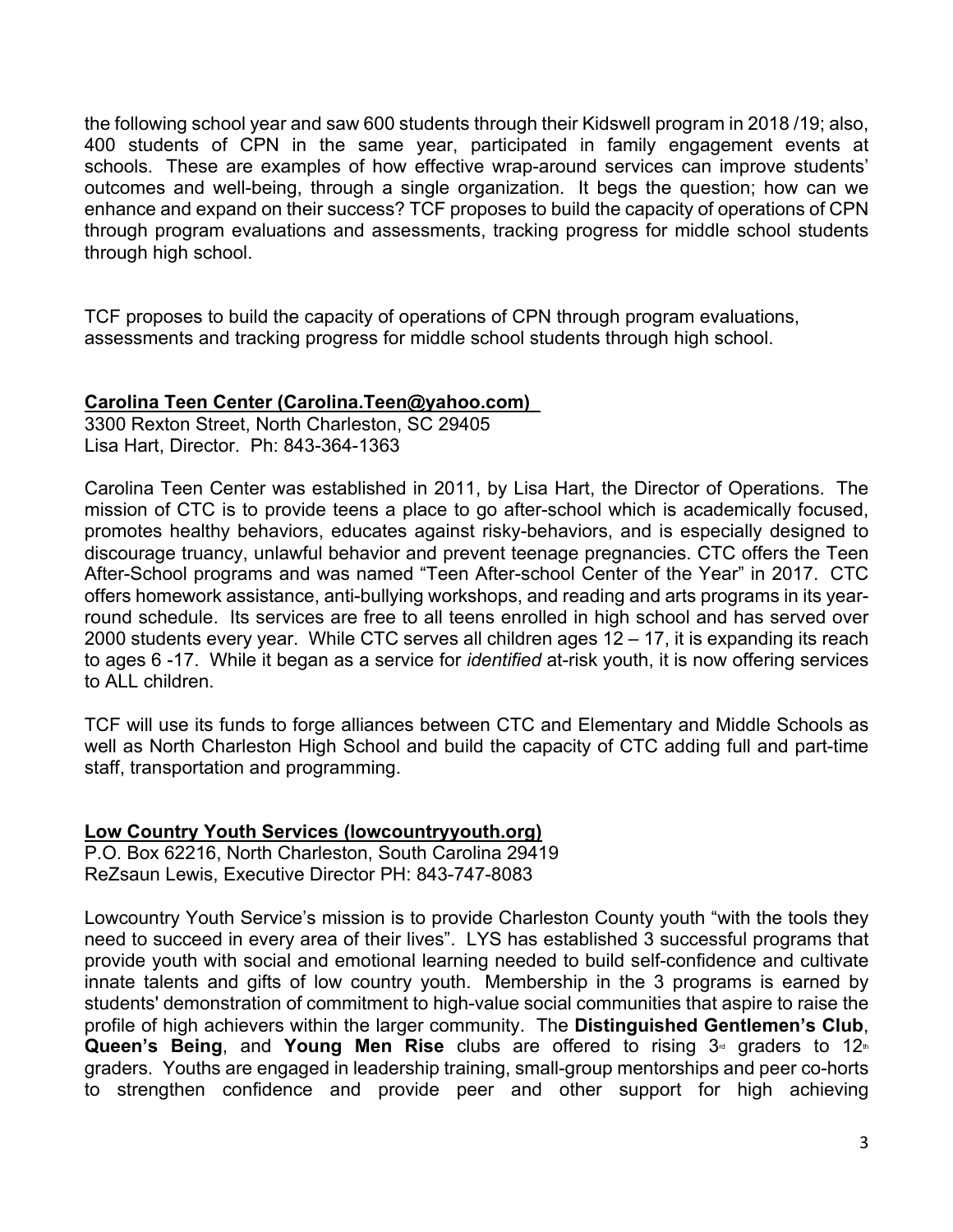youth. Moreover, membership is earned through constancy, high levels of participation and attendance at all events. This value and actions-laden approach, we believe, reinforces behaviors that lead to success for our students. Established in 2010, the activities and programs have key areas of focus including College and Career success, leadership, healthy interpersonal relationships within one's community, and faithful attendance to the needs of the community. **TCF** TO THE CONTROL CONTROL CONTROL CONTROL CONTROL CONTROL CONTROL CONTROL CONTROL CONTROL CONTROL CONTROL CONTROL CONTROL CONTROL CONTROL CONTROL CONTROL CONTROL CONTROL CONTROL CONTROL CONTROL CONTROL CONTROL CONTROL C

will work with LYS and its club to build liaisons with North Charleston Elementary, Morningside Middle and North Charleston High schools, to encourage college preparation, financial aid research, financial literacy at home and at college, volunteer or service learning, appropriate maturity milestones for relationships and estate planning.

#### **Beyond Our Walls, Inc or BOWs @ BOWs meeting place (BeyondOurWalls.com)**

2615 Harvey Avenue Suite 4, North Charleston SC 29405 Contact: Joyce Nesmith Ph: 843-697-4040

In 2004, Joyce Nesmith answered a plea from the Charleston County School Board for volunteers. Nesmith thought she could encourage others to become much-needed volunteers at local schools and engage parents and community members. Thus, she established Beyond Our Walls which now serves as 1) neighborhood learning centers for Title 1 schools. Her organization has equipped the centers with computers, printers, broadband internet service, technology support for students and families learning to ZOOM with teachers. BOWs assists teachers and parents in collaborative learning to help students meet learning goals to prevent learning-loss, offers homework support, and other learning activities. 2) The resource centers offer food and nutrition services providing fresh fruits and vegetables as snacks. 3) BOWs offers literacy support for adults and children through the Joint Literacy Project and guided readings sessions in the centers. 4) BOWs gives access to new technology and its uses, including games and gaming technology, as well as learning technology such as computers, iPads and Kindles for use at the centers. 5) BOWs offers Parental Support at its Centers including consultations and materials to address communications between parents and teachers of children at-risk of not meeting benchmark goals set by the Read to Succeed Act 284. Finally, BOWs offers "School's Out" camps, which provide students with a meeting place and field-trips, during teacher workdays. School's Out activities are during Fall, Winter and Summer breaks and Holidays. BOWs is already working successfully with other CBOs, businesses and municipal recreation departments.

TCF can add to the great work BOWs is already doing in the communities by helping expand capacity and number of locations, to provide transportation to centers for after-school programs, and for field trips during teacher workdays. BOWs is now creating "out-door classrooms" to accommodate off-site-learning during COVID 19. TCF will assist in the building of more outdoor classrooms, as well as increase the number of computers and computing power in its centers and classrooms.

TCF will support BOWs at Chicora Elementary, North Charleston Elementary and North Charleston High schools.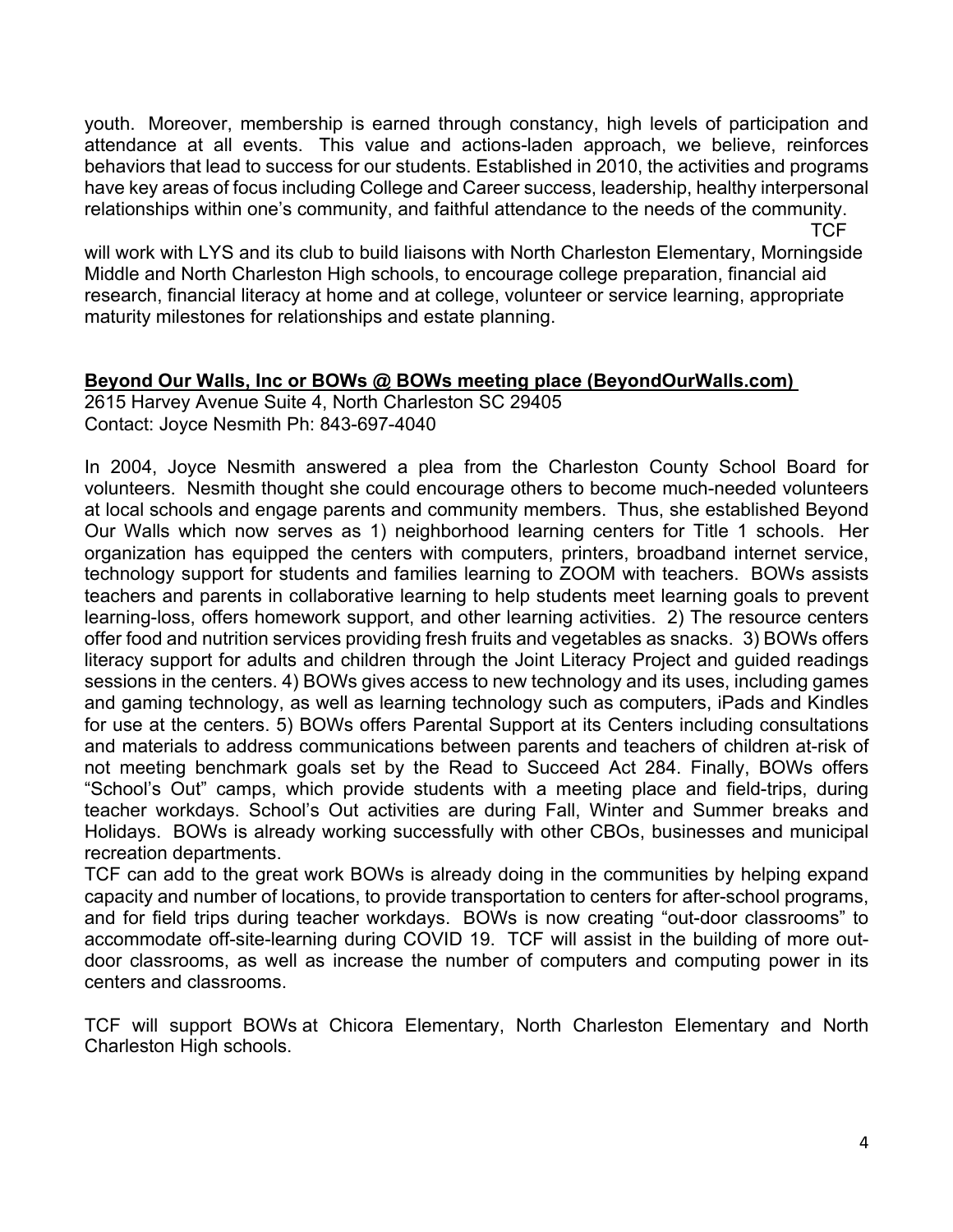**E3 (Educate, Empower, and Elevate) Management** is a Black, women-owned consulting group founded in 2016. With over 55 years of cross-sector experience, E3 provides organizations responsible for making the lives of Black and Brown children better, with a tailored approach to achieving equitable outcomes. It is done through their continuous improvement cycle where: 1) listen and assess; 2) co-create solutions to achieve equitable outcomes; 3) implement those solutions; and 4) evaluate the results.

This cycle of improvement not only benefits the organization, it ultimately helps Black and Brown children and their families achieve their full potential and ensure social and economic mobility for years to come. Our **guiding principle, that those most impacted by systemic inequities -** *people of color-* **must be at the center of all decision-making**, is not merely our *North Star*, but it is our fundamental approach to the work and is what sets us apart from the competition.

- **(E3 ) founders**, **are**:
- Competent, Committed, and Community-Minded Leaders
- Experienced C-Suite Leaders in multiple sectors including non-profit, advocacy, private, corporate, and public education
- Providers of voice to those closest to the problem and most impacted.

**TCF works to expand its relationships with its Community Partners:** Community Partners are Professional service providers such as Physicians and Nurses, Dentists, and other business operators who provide essential services as well as internships for job-related experiences and training. We propose that in order to meet the critical health needs of Title 1 schools and their communities, the following Community Partners can be expanded to meet the growing needs of North Charleston during the on-going pandemic.

## **Fetter Healthcare Network (FetterHealthcare.org)**

51 Nassau Street Charleston, SC 29403 Dr. Aretha R. Powers (Jones) Ph: 843-722-4112

The Fetter HealthCare Network has served the Charleston community for 46 years, since 1975. It was established at the Medical University of South Carolina to provide such services as Primary Care and disease prevention, Dental, Pediatrics, Women's Health and Behavioral Health. It has also been engaged in offering *school-based services* for students and their family members, teachers and staff, on-site at partner-schools as well as in clinics. Their services include screenings, pediatrics, immunizations, referrals and cost-management, migrant health and outreach, and homeless families outreach. TCF will help expand the capacity of Fetter to add more staff and mobile units, and expand outreach to **all** schools, forming strong partnerships where services are desperately needed.

## **Charleston-Dorchester Mental Health Center (CharlestonDorchestermhc.org)**

2100 Charlie Hall Blvd, Charleston SC 29414 Sonja Jenkins, Clinic Director Ph: 843-852-4100

Charleston-Dorchester Mental Health Center's motto is "hope, healing, recovery". It offers phone counseling sessions, video counseling sessions and mental health emergency services. It is now offering services to address challenges presented by stress caused by the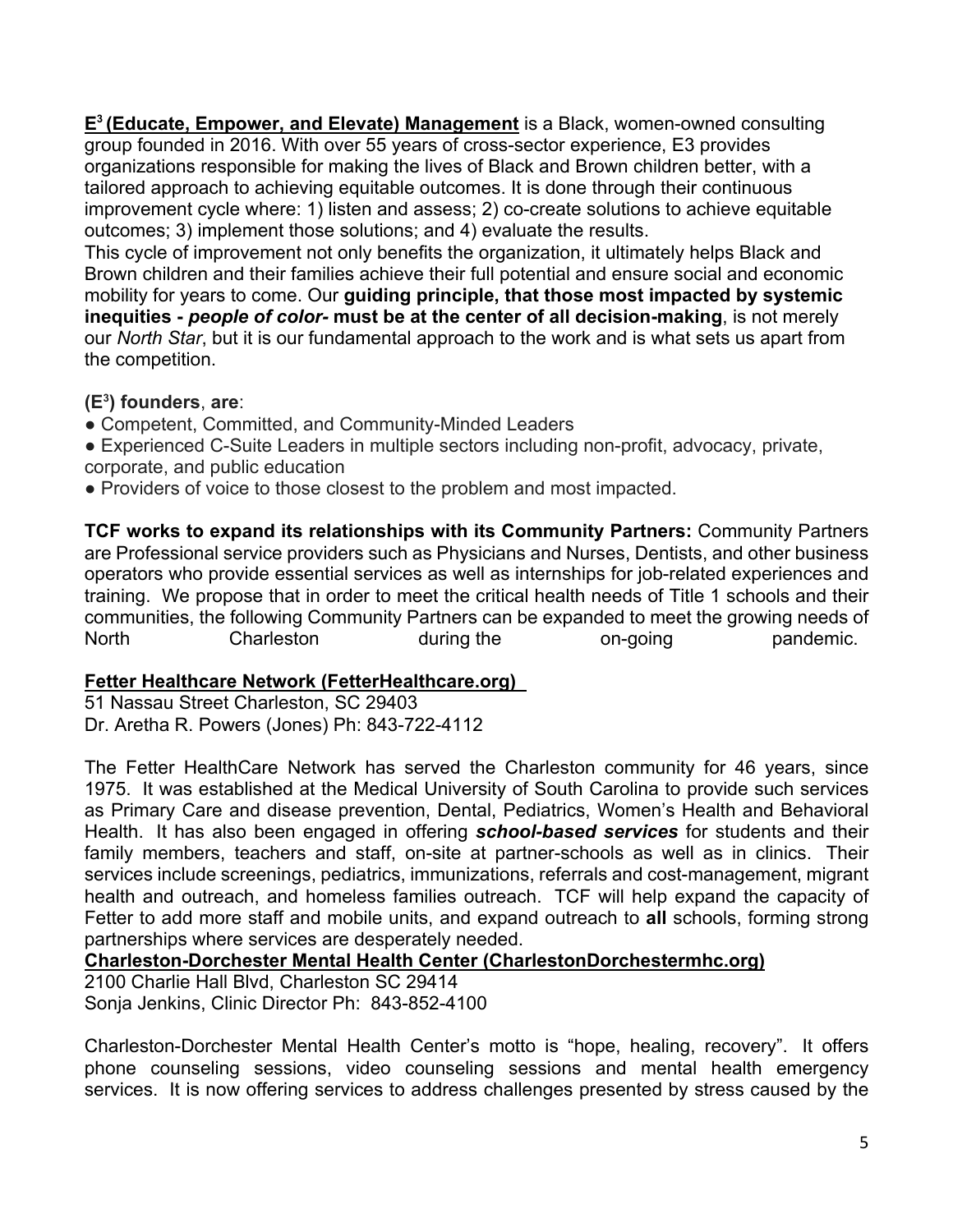COVID19 pandemic. In addition to offering on-site, full-service mental health treatment, the Dorchester Clinic delivers off-site mental health services to homes and schools and to communities. Their services contracted by schools include services to school-age children, and bi-lingual services for Spanish-speaking families. Medication and medical monitoring can be administered through their services by registered nursing care. The center also works with youth-in-transition to adulthood (ages 16 to 21) who have emotional and psychiatric challenges. They work in tandem with Fetter Healthcare Network in order to provide continuity of services and follow-up visits with patients as needed.

TCF chooses to work with Fetter and Charleston-Dorchester because of their long-standing efforts to address the gaps in health and mental health care services available to low-income families in North Charleston. Their professional services provided through *mobile health units*  meet students and families where they attend school and live. TCF will help expand these services to meet the medical needs of non-partnered schools and their communities.

#### **Tri-County Cradle to Career (tricountycradletocareer.org)**

6296 Rivers Avenue Charleston SC 29406 Phyllis Martin, CEO 843-732-8222

Tri-County Cradle to Career Collaborative (TCCC) is a non-profit organization located in Charleston, SC, since 2012. Their stated objective is to close the achievement gap for **all** children in the tri-county region, especially Black and brown students who disproportionately live in poverty and have been most impacted by the COVID 19 pandemic. TCCC desires to make changes to the systems that created the inequality we see today.

On their website TCCC says of itself "… is dedicated to becoming an anti-racist organization. We have committed to examining how racism lives in each of us as individuals and in the fabric of our organization and its policies, culture, and traditions. We hold ourselves accountable to equitable and excellent outcomes in the tri-county region in which we work by providing consistent, transparent, and candid reviews to our staff, Board, and partners on our strategies and commitments. We are also committed to educating ourselves and taking action over time to grow an anti-racist organization. We come to this task with deep humility, knowing that we have much to learn."

TCF and TCCC will create synergy in transforming communities through school's movement by building "collective power to transform education by changing systems that allow Black and brown children to achieve their goals."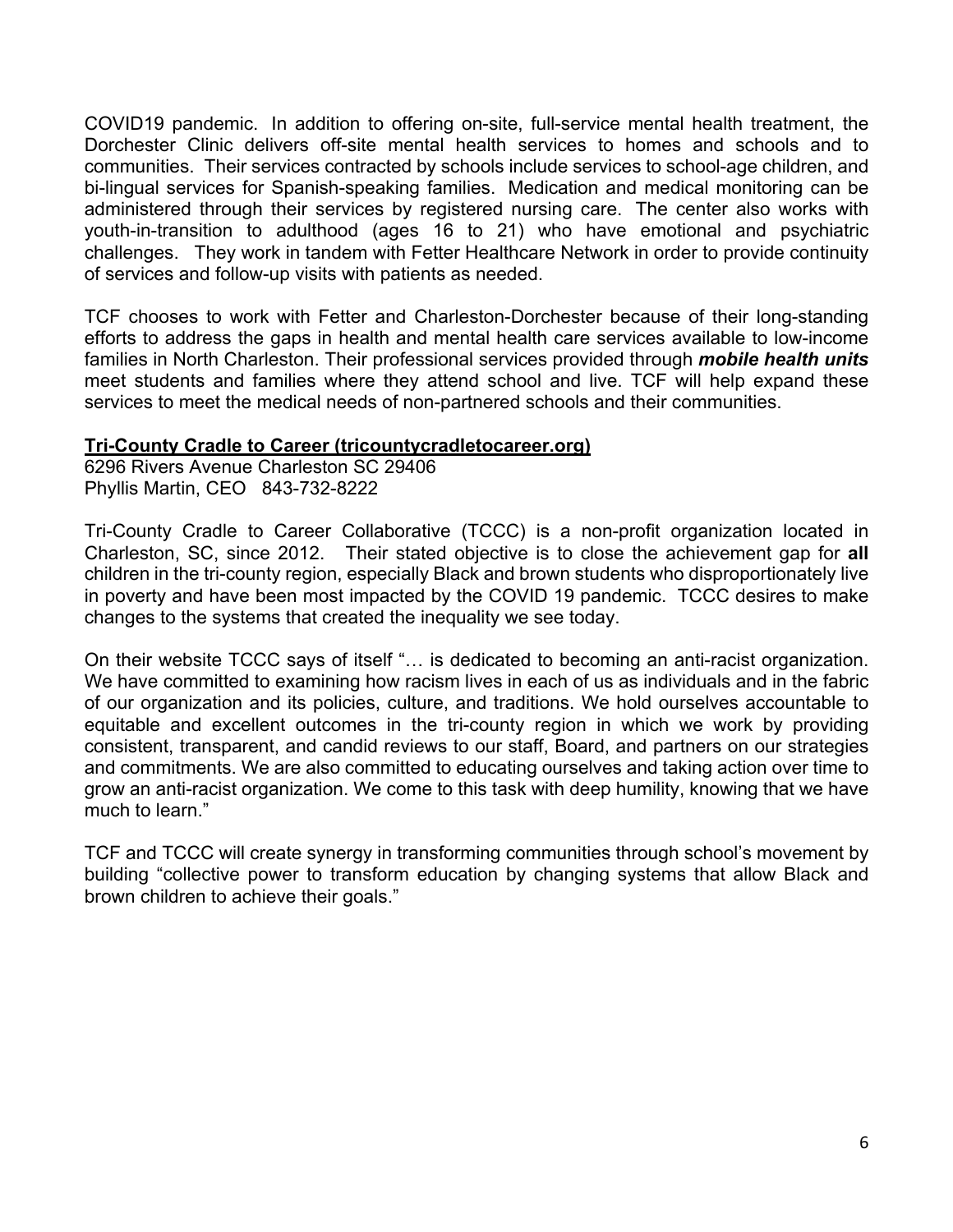|                                                                                                                                                                                                                                                                                                                | THE CHARITY FOUNDATION<br>AMERICAN RESCUE PLANS                                                                                       |                                                                                                                                                       |                                                                                                                                                                                                                      |  |  |  |  |  |  |  |  |  |
|----------------------------------------------------------------------------------------------------------------------------------------------------------------------------------------------------------------------------------------------------------------------------------------------------------------|---------------------------------------------------------------------------------------------------------------------------------------|-------------------------------------------------------------------------------------------------------------------------------------------------------|----------------------------------------------------------------------------------------------------------------------------------------------------------------------------------------------------------------------|--|--|--|--|--|--|--|--|--|
|                                                                                                                                                                                                                                                                                                                | PROPOSAL                                                                                                                              |                                                                                                                                                       | 3 YEAR TOTAL                                                                                                                                                                                                         |  |  |  |  |  |  |  |  |  |
| THE CHARITY FOUNDATION                                                                                                                                                                                                                                                                                         | 93,000.0                                                                                                                              |                                                                                                                                                       | 279,000.0                                                                                                                                                                                                            |  |  |  |  |  |  |  |  |  |
| Finance Director<br>TCTS Program Director<br>Digital Equity Director                                                                                                                                                                                                                                           |                                                                                                                                       | 90,000.00 Includes benefits<br>85,000.00 Includes benefits                                                                                            | 270,000.00<br>255,000.00                                                                                                                                                                                             |  |  |  |  |  |  |  |  |  |
|                                                                                                                                                                                                                                                                                                                |                                                                                                                                       | 80,000.00 Includes benefits<br>80,000.00 Includes benefits                                                                                            | 240,000.00<br>240,000.00                                                                                                                                                                                             |  |  |  |  |  |  |  |  |  |
| Marketing Director<br>Executive Admin Assistant<br>Administrative Assistant                                                                                                                                                                                                                                    | 52,000.00 lbs                                                                                                                         |                                                                                                                                                       | 156,000.00                                                                                                                                                                                                           |  |  |  |  |  |  |  |  |  |
| The Freedom Road Tour                                                                                                                                                                                                                                                                                          |                                                                                                                                       | Transportation, tickets and lodging for<br>500,000.00 students to tour historic civil rights sites<br>Transportation to intramural sports, activities | 1,500,000.00                                                                                                                                                                                                         |  |  |  |  |  |  |  |  |  |
| Transportation<br>Program Evaluation<br>Marketing<br>G & A                                                                                                                                                                                                                                                     | 95,000.00<br>60,000.00                                                                                                                | 25,000.00 writers, glanning sessions, ads & social media                                                                                              | 285,000.00<br>180,000.00<br>75,000.00                                                                                                                                                                                |  |  |  |  |  |  |  |  |  |
| <b>TOTAL</b>                                                                                                                                                                                                                                                                                                   | 183,750.00<br>1,408,750.00                                                                                                            |                                                                                                                                                       | 551,250.00<br>\$ 4,226,250.00                                                                                                                                                                                        |  |  |  |  |  |  |  |  |  |
| NORTH CHARLESTON HIGH                                                                                                                                                                                                                                                                                          |                                                                                                                                       |                                                                                                                                                       |                                                                                                                                                                                                                      |  |  |  |  |  |  |  |  |  |
|                                                                                                                                                                                                                                                                                                                | Annual Cost to Fund                                                                                                                   |                                                                                                                                                       | 3-Year Cost of Fund                                                                                                                                                                                                  |  |  |  |  |  |  |  |  |  |
| Project to Fund<br>Professional Development for Acedemic Content<br>Areas, STEM Curriculum, Data Driven Instruction,<br>College Readmess, RTI, etc.<br>Family Center - Conflict Resolution specialist,                                                                                                         |                                                                                                                                       | -<br>TOS,000.00 stpends<br>125,000.00 stpends                                                                                                         | 375,000.00                                                                                                                                                                                                           |  |  |  |  |  |  |  |  |  |
|                                                                                                                                                                                                                                                                                                                | 110,000.00                                                                                                                            |                                                                                                                                                       | 330,000.00                                                                                                                                                                                                           |  |  |  |  |  |  |  |  |  |
| Parenting classes<br>Community engagement Specia<br>Full-time Interpreter (Spanish)<br>ent Specialist x2                                                                                                                                                                                                       | 160,000.00<br>45,000.00<br>80,000.00                                                                                                  | as ben                                                                                                                                                | 480,000.00<br>135,000.00<br>240,000.00                                                                                                                                                                               |  |  |  |  |  |  |  |  |  |
| Career & College Readiness Counselor<br>AfterSchool Tutoring<br>Stipends for staff to "coach" clubs & athletics<br>Laundry Services                                                                                                                                                                            | 110,000.00<br>20,000.00                                                                                                               |                                                                                                                                                       | 330,000.00<br>60,000.00                                                                                                                                                                                              |  |  |  |  |  |  |  |  |  |
| <b>TOTAL</b>                                                                                                                                                                                                                                                                                                   | 5,000.00<br>655,000.00                                                                                                                |                                                                                                                                                       | 15,000.00<br>1,965,000.00<br>13 T                                                                                                                                                                                    |  |  |  |  |  |  |  |  |  |
| MORNINGSIDE MIDDLE                                                                                                                                                                                                                                                                                             |                                                                                                                                       |                                                                                                                                                       |                                                                                                                                                                                                                      |  |  |  |  |  |  |  |  |  |
|                                                                                                                                                                                                                                                                                                                |                                                                                                                                       |                                                                                                                                                       |                                                                                                                                                                                                                      |  |  |  |  |  |  |  |  |  |
| Professional Development for Math, Soience,<br>Reading, STEM Curriculum, Data Driven Instruction,<br>Foundational Skills, College Readiness, RTI, etc.<br>Family Center - Parenting classes that offers conflict                                                                                               |                                                                                                                                       | <b>Includes Consultant Fees, materials, &amp; 125,000.00</b> stpends                                                                                  | 375,000.00                                                                                                                                                                                                           |  |  |  |  |  |  |  |  |  |
| resolution classes, education, etc.<br>Family Center Coordinator x 2<br>Community Engagement Specialist x 2                                                                                                                                                                                                    | 250,000.00<br>110,000.00                                                                                                              |                                                                                                                                                       | 750,000.00<br>330,000.00                                                                                                                                                                                             |  |  |  |  |  |  |  |  |  |
|                                                                                                                                                                                                                                                                                                                | 160,000.00<br>5,000.00                                                                                                                | des Denofits<br>50.000.00 Includes Benefits                                                                                                           | 480,000.00<br>15,000.00<br>150,000.00                                                                                                                                                                                |  |  |  |  |  |  |  |  |  |
| Laundry Services<br>Full-time Interpreter (Spanish)<br>ASL Teacher<br>Stipends for staff to "coach" clubs & athletics                                                                                                                                                                                          | 80,000.00<br>20,000.00                                                                                                                | udes Denefts                                                                                                                                          | 240,000.00<br>60,000.00                                                                                                                                                                                              |  |  |  |  |  |  |  |  |  |
| <b>TOTAL Experience</b>                                                                                                                                                                                                                                                                                        |                                                                                                                                       | 800,000.00                                                                                                                                            | 2,400,000.00<br>13. L                                                                                                                                                                                                |  |  |  |  |  |  |  |  |  |
| NORTH CHARLESTON ELEMENTARY<br>.<br>Professional Development for Reading, Math &<br>STEM Driven Instruction, Foundational Skills, RTI,                                                                                                                                                                         |                                                                                                                                       |                                                                                                                                                       |                                                                                                                                                                                                                      |  |  |  |  |  |  |  |  |  |
| etc.                                                                                                                                                                                                                                                                                                           | 125,000.00 stpends                                                                                                                    | cludes Consultant Fees, materials, &                                                                                                                  | 375,000.0                                                                                                                                                                                                            |  |  |  |  |  |  |  |  |  |
|                                                                                                                                                                                                                                                                                                                |                                                                                                                                       | 100,000.00 Includes Benefits<br>160,000.00 Includes Benefits                                                                                          | 300,000.00<br>480,000.00                                                                                                                                                                                             |  |  |  |  |  |  |  |  |  |
|                                                                                                                                                                                                                                                                                                                | 150,000.00                                                                                                                            |                                                                                                                                                       | 450,000.00                                                                                                                                                                                                           |  |  |  |  |  |  |  |  |  |
|                                                                                                                                                                                                                                                                                                                | 250,000.00                                                                                                                            | 110,000.00 Includes Benefits                                                                                                                          | 750,000.00<br>330,000.00                                                                                                                                                                                             |  |  |  |  |  |  |  |  |  |
|                                                                                                                                                                                                                                                                                                                |                                                                                                                                       | 110,000.00 Includes Benefits                                                                                                                          | 330,000.00                                                                                                                                                                                                           |  |  |  |  |  |  |  |  |  |
| ath.<br>Theodor Sippends for add Talancing Smallay.<br>Theodor Sippends for add Talancing Smallay.<br>Community Engagement Sylvenside 2<br>Community Engagement Sylvenside 2<br>Community Engagement Sylvenside 2<br>Sylvenside Community States                                                               |                                                                                                                                       | 40,000.00 Includes Benefits<br>160,000.00 Includes Benefits                                                                                           | 120,000.00<br>480,000.00                                                                                                                                                                                             |  |  |  |  |  |  |  |  |  |
| ooloo, permand, perman permana compe<br>Stipands for staff to "coach" clubs & athletics<br>Stipands for staff to "coach" clubs & athletics<br>STEM                                                                                                                                                             | 20,000.00                                                                                                                             | 25,000.00 Transportation and lunch                                                                                                                    | 75,000.00<br>60,000.00                                                                                                                                                                                               |  |  |  |  |  |  |  |  |  |
|                                                                                                                                                                                                                                                                                                                | 125,000.00<br>5,000.00                                                                                                                |                                                                                                                                                       | 375,000.00<br>15,000.0                                                                                                                                                                                               |  |  |  |  |  |  |  |  |  |
| <b>TOTAL</b><br><b>CHICORA ELEMENTARY</b>                                                                                                                                                                                                                                                                      | 1,405,000.00                                                                                                                          |                                                                                                                                                       | 4,215,000.00                                                                                                                                                                                                         |  |  |  |  |  |  |  |  |  |
| Professional Development for Reading, Math &<br>STEM Driven Instruction, Foundational Skills, RTI,<br>ab.<br>Teacher Stipends for additiplanning time after<br>Chachel - Fiture not work for 36 works                                                                                                          |                                                                                                                                       | dudes Consultant Fees, materials, &                                                                                                                   |                                                                                                                                                                                                                      |  |  |  |  |  |  |  |  |  |
|                                                                                                                                                                                                                                                                                                                | 125,000.00                                                                                                                            | 100,000.00 Includes Benefits                                                                                                                          | 375,000.0<br>300,000.00                                                                                                                                                                                              |  |  |  |  |  |  |  |  |  |
| school - 5 hrs per week for 36 weeks<br>Community Engagement Specialist x 2<br>Afterschool Program - Free for all families (through<br>Kaleidoscope)                                                                                                                                                           |                                                                                                                                       | 160,000.00 Includes Benefits                                                                                                                          | 480,000.00                                                                                                                                                                                                           |  |  |  |  |  |  |  |  |  |
|                                                                                                                                                                                                                                                                                                                | 150,000.00<br>250,000.00                                                                                                              |                                                                                                                                                       | 450,000.00<br>750,000.00                                                                                                                                                                                             |  |  |  |  |  |  |  |  |  |
| vamuuseuseu<br>Kamily Center – Parenting classes that offers conflict<br>wasolution classes, education, atc.<br>Kamily Center Coordinator x 2<br>Afterschool Tutoring Provided by CES Staff<br>Afterschool Conference Registration & Attendan                                                                  |                                                                                                                                       | 110,000.00 Includes Benefits                                                                                                                          | 330,000.00                                                                                                                                                                                                           |  |  |  |  |  |  |  |  |  |
|                                                                                                                                                                                                                                                                                                                | 25,000.00<br>80,000.00                                                                                                                | <b>Judes Denefits</b>                                                                                                                                 | 75,000.00<br>240,000.00                                                                                                                                                                                              |  |  |  |  |  |  |  |  |  |
| Student Teacher Pipeline Through HBCUs tour<br>SCSU, Benedict, Allen, Monis College and Clafin<br>University and HBCUs in other states<br>Slipends for staff to "coach" cluba & athletics<br>STAM<br>Andro Soniscot<br>A syndro Soniscot                                                                       |                                                                                                                                       | 25.000.00 Transportation and lunch                                                                                                                    | 75,000.00                                                                                                                                                                                                            |  |  |  |  |  |  |  |  |  |
|                                                                                                                                                                                                                                                                                                                | 20,000.00<br>125,000.00                                                                                                               |                                                                                                                                                       | 60,000.00<br>375,000.00                                                                                                                                                                                              |  |  |  |  |  |  |  |  |  |
| Laundry Services<br><b>TOTAL</b>                                                                                                                                                                                                                                                                               | 5,000.00<br>1,285,000.00                                                                                                              |                                                                                                                                                       | 15,000.00<br>3,855,000.00                                                                                                                                                                                            |  |  |  |  |  |  |  |  |  |
| GOODWIN ELEMENTARY                                                                                                                                                                                                                                                                                             |                                                                                                                                       |                                                                                                                                                       |                                                                                                                                                                                                                      |  |  |  |  |  |  |  |  |  |
| Professional Development for Reading, Math &<br>STEM Driven Instruction, Foundational Skills, RTI,                                                                                                                                                                                                             |                                                                                                                                       | dudes Consultant Fees, materials, &                                                                                                                   |                                                                                                                                                                                                                      |  |  |  |  |  |  |  |  |  |
|                                                                                                                                                                                                                                                                                                                |                                                                                                                                       |                                                                                                                                                       |                                                                                                                                                                                                                      |  |  |  |  |  |  |  |  |  |
|                                                                                                                                                                                                                                                                                                                | 125,000.00 stpends                                                                                                                    |                                                                                                                                                       | 375,000.00                                                                                                                                                                                                           |  |  |  |  |  |  |  |  |  |
| etc.<br>Teacher Stipends for add't planning time after<br>school - 5 hrs per week for 36 weeks                                                                                                                                                                                                                 |                                                                                                                                       | 100,000.00 Includes Benefits<br>160,000.00 Includes Benefits                                                                                          | 300,000.00<br>480,000.00                                                                                                                                                                                             |  |  |  |  |  |  |  |  |  |
| Community Engagement Specialist x 2<br>Afterschool Program - Free for all families (through<br>Kaleidoscope)<br>Family Center - Parenting classes that offers confic                                                                                                                                           | 150,000.00<br>250,000.00                                                                                                              |                                                                                                                                                       | 450,000.00<br>750,000.00                                                                                                                                                                                             |  |  |  |  |  |  |  |  |  |
|                                                                                                                                                                                                                                                                                                                |                                                                                                                                       | 110,000.00 Includes Benefits<br>110,000.00 Includes Benefits                                                                                          |                                                                                                                                                                                                                      |  |  |  |  |  |  |  |  |  |
|                                                                                                                                                                                                                                                                                                                | 25,000.00                                                                                                                             | 50,000.00 Includes Benefits                                                                                                                           | $\frac{330,000.00}{330,000.00}$<br>150,000.00<br>240,000.0                                                                                                                                                           |  |  |  |  |  |  |  |  |  |
| rammy Lemiar - rannwing caosas sha creas connected<br>resolution classes, education, etc.<br>Family Center Cooxifinator x 2<br>Alternational Conference Registration & Atlendance<br>Ful-lime Interperter (Spanish)<br>Studient Toxebox Biood                                                                  | 80,000.00 k                                                                                                                           | udes Denefit                                                                                                                                          |                                                                                                                                                                                                                      |  |  |  |  |  |  |  |  |  |
|                                                                                                                                                                                                                                                                                                                | 20,000.00                                                                                                                             | 25 000.00 Transportation and lunch                                                                                                                    | 75,000.00<br>60,000.00                                                                                                                                                                                               |  |  |  |  |  |  |  |  |  |
|                                                                                                                                                                                                                                                                                                                | 125,000.00<br>5,000.00                                                                                                                |                                                                                                                                                       | 375,000.00<br>15,000.00                                                                                                                                                                                              |  |  |  |  |  |  |  |  |  |
|                                                                                                                                                                                                                                                                                                                | 1,335,000.00                                                                                                                          |                                                                                                                                                       | 4,005,000.00                                                                                                                                                                                                         |  |  |  |  |  |  |  |  |  |
|                                                                                                                                                                                                                                                                                                                |                                                                                                                                       |                                                                                                                                                       |                                                                                                                                                                                                                      |  |  |  |  |  |  |  |  |  |
|                                                                                                                                                                                                                                                                                                                |                                                                                                                                       | -<br>Michael Consultant Fees, materials, & 125,000.00 stipends                                                                                        | 375,000.00                                                                                                                                                                                                           |  |  |  |  |  |  |  |  |  |
| Student Teacher Pipeline Through HBCUs tour<br>SCSU, Benedict, Allen, Monis College and Clafin<br>University and HBCUs in other states<br>University and HBCUs in other states<br>Sligends for staff to "coach" clube & athletics<br>STEM<br>Laundry Services<br><b>TOTAL</b><br><b>HUNLEY PARK ELEMENTARY</b> |                                                                                                                                       | 100,000.00 Includes Benefits<br>160,000.00 Includes Benefits                                                                                          | 300,000.00<br>480,000.00                                                                                                                                                                                             |  |  |  |  |  |  |  |  |  |
| munut.er Innins et.etmichistants<br>Professional Development for Reading, Math &<br>STEM Driven Instruction, Foundational Skills, RTI,<br>Nicolar - Stipends for add1 planning time after<br>Ichlord - S firs par week for SN weeks<br>Afterc                                                                  | 150,000.00                                                                                                                            |                                                                                                                                                       | 450,000.00                                                                                                                                                                                                           |  |  |  |  |  |  |  |  |  |
|                                                                                                                                                                                                                                                                                                                | 250,000.00                                                                                                                            | 110,000.00 Includes Benefits                                                                                                                          | 750,000.00<br>330,000.00                                                                                                                                                                                             |  |  |  |  |  |  |  |  |  |
|                                                                                                                                                                                                                                                                                                                |                                                                                                                                       | 110.000.00 Includes Benefits<br>ludes Denofits                                                                                                        | 330,000.00                                                                                                                                                                                                           |  |  |  |  |  |  |  |  |  |
|                                                                                                                                                                                                                                                                                                                | $\begin{array}{r} 110,000.00 \text{ h} \\ 25,000.00 \\ 80,000.00 \text{ h} \\ 25,000.00 \text{ h} \\ 20,000.00 \text{ h} \end{array}$ | .<br>Sudes Benefits<br>***oorlation and k                                                                                                             | 330,000.00<br>75,000.00<br>240,000.00<br>75,000.00                                                                                                                                                                   |  |  |  |  |  |  |  |  |  |
|                                                                                                                                                                                                                                                                                                                |                                                                                                                                       |                                                                                                                                                       | 60,000<br>375,000.0<br>15,000.0                                                                                                                                                                                      |  |  |  |  |  |  |  |  |  |
| Altanciacol Piogram - Free for all femilies (fronogh<br>Maindoscopa)<br>Kalindoscopa)<br>Family Center - Piercellog classics from confict<br>Family Center - Piercellog classics from the offers<br>Family Center Coordinator - Z<br>Maindoscopa<br><b>TOTAL Andrew Constitution</b>                           | 20,000.00<br>125,000.00<br>5,000.00<br>1,395,000.00                                                                                   |                                                                                                                                                       | 4,185,000.00                                                                                                                                                                                                         |  |  |  |  |  |  |  |  |  |
| MARY FORD ELEMENTARY                                                                                                                                                                                                                                                                                           |                                                                                                                                       |                                                                                                                                                       |                                                                                                                                                                                                                      |  |  |  |  |  |  |  |  |  |
|                                                                                                                                                                                                                                                                                                                |                                                                                                                                       | -<br>125,000.00 stipends<br>standard Fees, materials, &                                                                                               | 375,000.00                                                                                                                                                                                                           |  |  |  |  |  |  |  |  |  |
|                                                                                                                                                                                                                                                                                                                | 160,000.00 k                                                                                                                          | 100,000.00 Includes Benefits<br><b>Judes Denofits</b>                                                                                                 | 300,000.00<br>480,000.00                                                                                                                                                                                             |  |  |  |  |  |  |  |  |  |
| www.fr rund Eucemeurianet for Reading, Math &<br>STSEM Driven Instruction, Foundational Skills, RTI,<br>STEM Driven Instruction, Foundational Skills, RTI,<br>Teacher Stipends for add1 planning time after<br>Admonton I Stry parameter S                                                                     | 150,000.00                                                                                                                            |                                                                                                                                                       | 450,000.00                                                                                                                                                                                                           |  |  |  |  |  |  |  |  |  |
|                                                                                                                                                                                                                                                                                                                | 250,000.00                                                                                                                            |                                                                                                                                                       | 750,000.00<br>330,000.00                                                                                                                                                                                             |  |  |  |  |  |  |  |  |  |
| Kaleidoscope)<br>Family Center - Parenting classes that offers conflict<br>resolution classes, education, etc.<br>Family Center Coordinator x 2                                                                                                                                                                | 25,000.00                                                                                                                             | 110,000.00 Includes Benefits<br>110,000.00 Includes Benefits                                                                                          | 330,000.00<br>75,000.00                                                                                                                                                                                              |  |  |  |  |  |  |  |  |  |
|                                                                                                                                                                                                                                                                                                                | 20,000.00                                                                                                                             | 80,000.00 Includes Benefits<br>25,000.00 Transportation and lunch                                                                                     | 240,000.00<br>75,000.00<br>60,000.00                                                                                                                                                                                 |  |  |  |  |  |  |  |  |  |
|                                                                                                                                                                                                                                                                                                                | 125,000.00<br>5,000.00                                                                                                                |                                                                                                                                                       | 375,000.00<br>15,000.00                                                                                                                                                                                              |  |  |  |  |  |  |  |  |  |
|                                                                                                                                                                                                                                                                                                                | 1,285,000.00                                                                                                                          |                                                                                                                                                       | 3,855,000.00                                                                                                                                                                                                         |  |  |  |  |  |  |  |  |  |
| Fairey Gentler Coostmator x 2<br>Afterschool Tuboring Provided by NCES Staff<br>National Conference Registration & Attendance<br>Student Teacher Pipeline Through HBCUs tour<br>Stipends for staff to "cach" clubs & athletics<br>STEM<br>Laundr<br><b>TOTAL Experimental</b><br>PEPPERHILL ELEMENTARY         |                                                                                                                                       |                                                                                                                                                       | 375,000.00                                                                                                                                                                                                           |  |  |  |  |  |  |  |  |  |
|                                                                                                                                                                                                                                                                                                                | 250,000.00                                                                                                                            | 125,000.00   Hipersta<br>100,000.00   Includes Benefits<br>160,000.00   Includes Benefits<br>150,000.00                                               | 300,000.00<br>480,000.00<br>450,000.00<br>750,000.00                                                                                                                                                                 |  |  |  |  |  |  |  |  |  |
|                                                                                                                                                                                                                                                                                                                | 25,000.00                                                                                                                             | 110,000.00 Includes Benefits                                                                                                                          |                                                                                                                                                                                                                      |  |  |  |  |  |  |  |  |  |
|                                                                                                                                                                                                                                                                                                                |                                                                                                                                       | 23,000.00<br>50,000.00 Includes Benefits                                                                                                              |                                                                                                                                                                                                                      |  |  |  |  |  |  |  |  |  |
|                                                                                                                                                                                                                                                                                                                | 20,000.00<br>125,000.00                                                                                                               | 25,000.00 Transportation and lune                                                                                                                     | $\begin{array}{r} \textbf{330,000.00} \\ \textbf{330,000.00} \\ \textbf{330,000.00} \\ \textbf{75,000.00} \\ \textbf{240,000.00} \\ \textbf{75,000.00} \\ \textbf{75,000.00} \end{array}$<br>60,000.00<br>375,000.00 |  |  |  |  |  |  |  |  |  |
|                                                                                                                                                                                                                                                                                                                | 5,000.00<br>1,335,000.00                                                                                                              |                                                                                                                                                       | 15,000.00<br>4,005,000.00                                                                                                                                                                                            |  |  |  |  |  |  |  |  |  |
|                                                                                                                                                                                                                                                                                                                |                                                                                                                                       |                                                                                                                                                       | 183,000.00                                                                                                                                                                                                           |  |  |  |  |  |  |  |  |  |
|                                                                                                                                                                                                                                                                                                                | 200,000.00                                                                                                                            |                                                                                                                                                       | 135,000.00                                                                                                                                                                                                           |  |  |  |  |  |  |  |  |  |
| <b>PEPPERAL KLEMENTARY</b><br>Production Completed University, Nam A<br>Communical Complete-Ref University, Nam A<br>Muscleich Company, The Statistics (2)<br>Almachaid Company, The Statistics (2)<br>Almachaid Company, The Statistics (2)<br>Almac<br><b>TOTAL AND IN</b>                                   | 2,000.00<br>100.00                                                                                                                    | 61,000.00 Includes benefits<br>45,000.00 Includes benefits<br>60,000.00 \$23.50 per hour20 hours pers<br>200,000.00 Includes benefits                 | 00.000,081<br>00.000,008<br>300.00                                                                                                                                                                                   |  |  |  |  |  |  |  |  |  |
|                                                                                                                                                                                                                                                                                                                | 5,000.00<br>3,000.00<br>12,000.00                                                                                                     |                                                                                                                                                       | 15,000.00<br>9,000.00                                                                                                                                                                                                |  |  |  |  |  |  |  |  |  |
| <b>IOIREC CONTRACTS BUDGET</b><br><b>Exception CORN WALLS BUDGET</b><br>Continue Continues<br>Continue Continues<br>Prodessional Development<br>Prodessional Development<br>Business License<br>Changeofullon National<br>Ultimageofullon National<br>Ultimageofull                                            | 65,000.00<br>16,000.00<br>15,000.00<br>12,000.00                                                                                      |                                                                                                                                                       | $\begin{array}{r} 36,000.00 \\ 36,000.00 \\ 195,000.00 \\ 48,000.00 \\ 45,000.00 \end{array}$<br>36,000.00<br>27,000.00                                                                                              |  |  |  |  |  |  |  |  |  |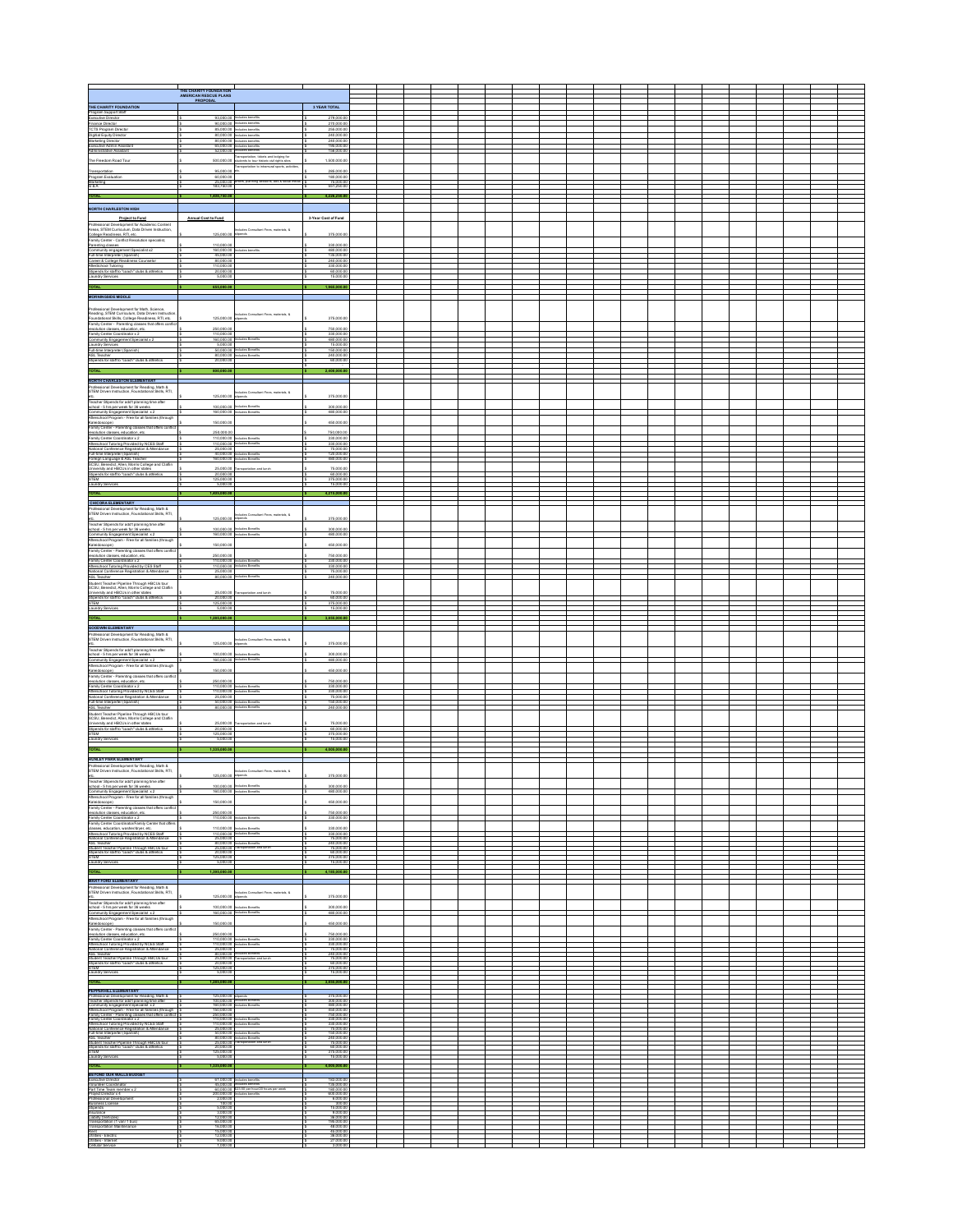| Quickbooks<br>Program Expenses<br>Office Supplies<br>Tax Preparer Services                                                                                                               | $\frac{1,500.00}{18,000.00} \ \frac{2,000.00}{500.00}$                           |                                                                                                                                              | $\frac{4,500.00}{54,000.00} \ \frac{6,000.00}{2,400.00}$                                                                      |  |  |   |  |  |   |  |  |  |  |
|------------------------------------------------------------------------------------------------------------------------------------------------------------------------------------------|----------------------------------------------------------------------------------|----------------------------------------------------------------------------------------------------------------------------------------------|-------------------------------------------------------------------------------------------------------------------------------|--|--|---|--|--|---|--|--|--|--|
|                                                                                                                                                                                          |                                                                                  |                                                                                                                                              |                                                                                                                               |  |  |   |  |  |   |  |  |  |  |
| TOTAL 528,400.00                                                                                                                                                                         |                                                                                  |                                                                                                                                              | 5 1,585,200.00                                                                                                                |  |  |   |  |  |   |  |  |  |  |
| <b>CHARLESTON PROMISE NEIGHBORHOOD</b><br>After School Program and Summer Program<br>Principal Discretionary Funds<br>Prolowing Students In Middle School & Beyond<br>Program Evaluation |                                                                                  |                                                                                                                                              |                                                                                                                               |  |  |   |  |  |   |  |  |  |  |
|                                                                                                                                                                                          |                                                                                  | 189,000.00 Ful Time and Part Time Staff<br>300,000.00 Pusgramming and transportatio<br>90,000.00 Pusgramming and transportatio               | 567,000.00<br>900,000.00<br>900,000.00                                                                                        |  |  |   |  |  |   |  |  |  |  |
|                                                                                                                                                                                          |                                                                                  |                                                                                                                                              |                                                                                                                               |  |  |   |  |  |   |  |  |  |  |
| TOTAL <b>AND INTERNATIONAL</b>                                                                                                                                                           | 679,000.00                                                                       |                                                                                                                                              | $\frac{1}{3}$ 2,037,000.00                                                                                                    |  |  |   |  |  |   |  |  |  |  |
|                                                                                                                                                                                          |                                                                                  |                                                                                                                                              |                                                                                                                               |  |  |   |  |  |   |  |  |  |  |
| LOWCOUNTRY YOUTH SERVICES<br>Staff Expenses<br>Meals/Activities<br>Program Expenses<br>Mentor Stipends                                                                                   | $\begin{array}{r} 127,000.00 \\ 17,000.00 \\ 20,000.00 \\ 60,000.00 \end{array}$ |                                                                                                                                              | $\begin{array}{r} 381,000.00 \\ 51,000.00 \\ 60,000.00 \\ \hline 180,000.00 \end{array}$                                      |  |  |   |  |  |   |  |  |  |  |
| TOTAL <b>AND INTERNATIONAL</b>                                                                                                                                                           | 224,000.00<br><b>S</b>                                                           |                                                                                                                                              | $\frac{1}{3}$ 672,000.00                                                                                                      |  |  |   |  |  |   |  |  |  |  |
|                                                                                                                                                                                          |                                                                                  |                                                                                                                                              |                                                                                                                               |  |  |   |  |  |   |  |  |  |  |
| CAROLINA TEEN CENTER<br>Staff<br>Programs<br>Transportation                                                                                                                              |                                                                                  | 110,000.00 Full Time and Part Time Staff<br>100,000.00<br>50,000.00                                                                          | 00.000.02<br>00.000.000<br>00.000.021                                                                                         |  |  |   |  |  |   |  |  |  |  |
|                                                                                                                                                                                          |                                                                                  |                                                                                                                                              |                                                                                                                               |  |  |   |  |  |   |  |  |  |  |
| TOTAL <b>AND IN THE REAL PROPERTY</b>                                                                                                                                                    | $\frac{1}{260,000.00}$                                                           |                                                                                                                                              | $5 - 750,000.00$                                                                                                              |  |  |   |  |  |   |  |  |  |  |
| E3 (Educate, Empower, and Elevate) Management                                                                                                                                            |                                                                                  |                                                                                                                                              |                                                                                                                               |  |  |   |  |  |   |  |  |  |  |
| Monitoring: 1) listen and assess; 2) co-create solution \$                                                                                                                               | 500,000.00                                                                       |                                                                                                                                              | 1,500,000.00                                                                                                                  |  |  |   |  |  |   |  |  |  |  |
|                                                                                                                                                                                          |                                                                                  |                                                                                                                                              |                                                                                                                               |  |  |   |  |  |   |  |  |  |  |
| <b>FETTER HEALTH </b><br>Health Care Staff                                                                                                                                               | 280,000.00                                                                       |                                                                                                                                              | 840,000.00                                                                                                                    |  |  |   |  |  |   |  |  |  |  |
|                                                                                                                                                                                          |                                                                                  | ine full-time Family Nume Precificner or Physi<br>Ine FTE financial advisors/patient revolgation:                                            |                                                                                                                               |  |  |   |  |  |   |  |  |  |  |
| Mobile Unit                                                                                                                                                                              | 190,000.00                                                                       | bse FTE suress:<br>les FTE customer service representative<br>luly-furnished, two-room medical mobile units / \$                             | 570,000.00                                                                                                                    |  |  |   |  |  |   |  |  |  |  |
| <b>TOTAL</b>                                                                                                                                                                             |                                                                                  | <u>5 470,000.00 1,410,000.00 5 1,410,000.00</u>                                                                                              |                                                                                                                               |  |  |   |  |  |   |  |  |  |  |
|                                                                                                                                                                                          |                                                                                  |                                                                                                                                              |                                                                                                                               |  |  |   |  |  |   |  |  |  |  |
| XFINITY INTERNET ESSENTIALS<br>Internet Service \$1 Tiper month<br>Modern Rental \$14/ per month                                                                                         |                                                                                  | 9 568,656.00 + 368 m/dents x \$11 per mudents x 2 months \$ 1,705,968.00<br>9 723,744.00 + 368 x \$14 per mudent x 12 months \$ 2,171,232.00 |                                                                                                                               |  |  |   |  |  |   |  |  |  |  |
| <b>TOTAL</b>                                                                                                                                                                             |                                                                                  | <b>5</b> 1,292,460.60 5 3,877,200.00                                                                                                         |                                                                                                                               |  |  |   |  |  |   |  |  |  |  |
|                                                                                                                                                                                          |                                                                                  |                                                                                                                                              |                                                                                                                               |  |  |   |  |  |   |  |  |  |  |
| CHARLESTON DORCHESTER DEPT. OF MENTAL<br>Mental Health Therapist (8 schools)<br>Professional Development                                                                                 |                                                                                  | 900,000.00 Full Time Staff includes benefits<br>20,000.00 Equipment and training                                                             | $\begin{array}{ c c c }\n\hline\n\textbf{s} & \textbf{2,700,000.00} \\ \textbf{\$} & \textbf{60,000.00}\n\hline\n\end{array}$ |  |  |   |  |  |   |  |  |  |  |
| TOTAL <b>AND IN THE REAL PROPERTY</b>                                                                                                                                                    |                                                                                  | <b>5</b> 920,000.00 9 3 2,760,000.00                                                                                                         |                                                                                                                               |  |  |   |  |  |   |  |  |  |  |
| <b>BUDGET TOTAL</b>                                                                                                                                                                      | 14,485,150.00                                                                    |                                                                                                                                              | \$ 43,455,450,00                                                                                                              |  |  |   |  |  |   |  |  |  |  |
|                                                                                                                                                                                          |                                                                                  |                                                                                                                                              |                                                                                                                               |  |  |   |  |  |   |  |  |  |  |
|                                                                                                                                                                                          |                                                                                  |                                                                                                                                              |                                                                                                                               |  |  |   |  |  |   |  |  |  |  |
|                                                                                                                                                                                          |                                                                                  |                                                                                                                                              |                                                                                                                               |  |  |   |  |  |   |  |  |  |  |
|                                                                                                                                                                                          |                                                                                  |                                                                                                                                              |                                                                                                                               |  |  |   |  |  |   |  |  |  |  |
|                                                                                                                                                                                          |                                                                                  |                                                                                                                                              |                                                                                                                               |  |  |   |  |  |   |  |  |  |  |
|                                                                                                                                                                                          |                                                                                  |                                                                                                                                              |                                                                                                                               |  |  |   |  |  |   |  |  |  |  |
|                                                                                                                                                                                          |                                                                                  |                                                                                                                                              |                                                                                                                               |  |  |   |  |  |   |  |  |  |  |
|                                                                                                                                                                                          |                                                                                  |                                                                                                                                              |                                                                                                                               |  |  |   |  |  |   |  |  |  |  |
|                                                                                                                                                                                          |                                                                                  |                                                                                                                                              |                                                                                                                               |  |  |   |  |  |   |  |  |  |  |
|                                                                                                                                                                                          |                                                                                  |                                                                                                                                              |                                                                                                                               |  |  |   |  |  |   |  |  |  |  |
|                                                                                                                                                                                          |                                                                                  |                                                                                                                                              |                                                                                                                               |  |  |   |  |  |   |  |  |  |  |
|                                                                                                                                                                                          |                                                                                  |                                                                                                                                              |                                                                                                                               |  |  |   |  |  |   |  |  |  |  |
|                                                                                                                                                                                          |                                                                                  |                                                                                                                                              |                                                                                                                               |  |  |   |  |  |   |  |  |  |  |
|                                                                                                                                                                                          |                                                                                  |                                                                                                                                              |                                                                                                                               |  |  |   |  |  |   |  |  |  |  |
|                                                                                                                                                                                          |                                                                                  |                                                                                                                                              |                                                                                                                               |  |  |   |  |  |   |  |  |  |  |
|                                                                                                                                                                                          |                                                                                  |                                                                                                                                              |                                                                                                                               |  |  |   |  |  |   |  |  |  |  |
|                                                                                                                                                                                          |                                                                                  |                                                                                                                                              |                                                                                                                               |  |  |   |  |  |   |  |  |  |  |
|                                                                                                                                                                                          |                                                                                  |                                                                                                                                              |                                                                                                                               |  |  |   |  |  |   |  |  |  |  |
|                                                                                                                                                                                          |                                                                                  |                                                                                                                                              |                                                                                                                               |  |  |   |  |  |   |  |  |  |  |
|                                                                                                                                                                                          |                                                                                  |                                                                                                                                              |                                                                                                                               |  |  |   |  |  |   |  |  |  |  |
|                                                                                                                                                                                          |                                                                                  |                                                                                                                                              |                                                                                                                               |  |  |   |  |  |   |  |  |  |  |
|                                                                                                                                                                                          |                                                                                  |                                                                                                                                              |                                                                                                                               |  |  |   |  |  |   |  |  |  |  |
|                                                                                                                                                                                          |                                                                                  |                                                                                                                                              |                                                                                                                               |  |  |   |  |  |   |  |  |  |  |
|                                                                                                                                                                                          |                                                                                  |                                                                                                                                              |                                                                                                                               |  |  |   |  |  |   |  |  |  |  |
|                                                                                                                                                                                          |                                                                                  |                                                                                                                                              |                                                                                                                               |  |  |   |  |  |   |  |  |  |  |
|                                                                                                                                                                                          |                                                                                  |                                                                                                                                              |                                                                                                                               |  |  |   |  |  |   |  |  |  |  |
|                                                                                                                                                                                          |                                                                                  |                                                                                                                                              |                                                                                                                               |  |  |   |  |  |   |  |  |  |  |
|                                                                                                                                                                                          |                                                                                  |                                                                                                                                              |                                                                                                                               |  |  |   |  |  |   |  |  |  |  |
|                                                                                                                                                                                          |                                                                                  |                                                                                                                                              |                                                                                                                               |  |  |   |  |  |   |  |  |  |  |
|                                                                                                                                                                                          |                                                                                  |                                                                                                                                              |                                                                                                                               |  |  |   |  |  |   |  |  |  |  |
|                                                                                                                                                                                          |                                                                                  |                                                                                                                                              |                                                                                                                               |  |  |   |  |  |   |  |  |  |  |
|                                                                                                                                                                                          |                                                                                  |                                                                                                                                              |                                                                                                                               |  |  |   |  |  |   |  |  |  |  |
|                                                                                                                                                                                          |                                                                                  |                                                                                                                                              |                                                                                                                               |  |  |   |  |  |   |  |  |  |  |
|                                                                                                                                                                                          |                                                                                  |                                                                                                                                              |                                                                                                                               |  |  |   |  |  |   |  |  |  |  |
|                                                                                                                                                                                          |                                                                                  |                                                                                                                                              |                                                                                                                               |  |  |   |  |  |   |  |  |  |  |
|                                                                                                                                                                                          |                                                                                  |                                                                                                                                              |                                                                                                                               |  |  |   |  |  |   |  |  |  |  |
|                                                                                                                                                                                          |                                                                                  |                                                                                                                                              |                                                                                                                               |  |  |   |  |  |   |  |  |  |  |
|                                                                                                                                                                                          |                                                                                  |                                                                                                                                              |                                                                                                                               |  |  |   |  |  |   |  |  |  |  |
|                                                                                                                                                                                          |                                                                                  |                                                                                                                                              |                                                                                                                               |  |  |   |  |  |   |  |  |  |  |
|                                                                                                                                                                                          |                                                                                  |                                                                                                                                              |                                                                                                                               |  |  |   |  |  |   |  |  |  |  |
|                                                                                                                                                                                          |                                                                                  |                                                                                                                                              |                                                                                                                               |  |  |   |  |  |   |  |  |  |  |
|                                                                                                                                                                                          |                                                                                  |                                                                                                                                              |                                                                                                                               |  |  |   |  |  |   |  |  |  |  |
|                                                                                                                                                                                          |                                                                                  |                                                                                                                                              |                                                                                                                               |  |  |   |  |  |   |  |  |  |  |
|                                                                                                                                                                                          |                                                                                  |                                                                                                                                              |                                                                                                                               |  |  |   |  |  |   |  |  |  |  |
|                                                                                                                                                                                          |                                                                                  |                                                                                                                                              |                                                                                                                               |  |  |   |  |  |   |  |  |  |  |
|                                                                                                                                                                                          |                                                                                  |                                                                                                                                              |                                                                                                                               |  |  |   |  |  |   |  |  |  |  |
|                                                                                                                                                                                          |                                                                                  |                                                                                                                                              |                                                                                                                               |  |  |   |  |  |   |  |  |  |  |
|                                                                                                                                                                                          |                                                                                  |                                                                                                                                              |                                                                                                                               |  |  |   |  |  |   |  |  |  |  |
|                                                                                                                                                                                          |                                                                                  |                                                                                                                                              |                                                                                                                               |  |  |   |  |  |   |  |  |  |  |
|                                                                                                                                                                                          |                                                                                  |                                                                                                                                              |                                                                                                                               |  |  |   |  |  |   |  |  |  |  |
|                                                                                                                                                                                          |                                                                                  |                                                                                                                                              |                                                                                                                               |  |  |   |  |  |   |  |  |  |  |
|                                                                                                                                                                                          |                                                                                  |                                                                                                                                              |                                                                                                                               |  |  |   |  |  |   |  |  |  |  |
|                                                                                                                                                                                          |                                                                                  |                                                                                                                                              |                                                                                                                               |  |  |   |  |  |   |  |  |  |  |
|                                                                                                                                                                                          |                                                                                  |                                                                                                                                              |                                                                                                                               |  |  |   |  |  |   |  |  |  |  |
|                                                                                                                                                                                          |                                                                                  |                                                                                                                                              |                                                                                                                               |  |  |   |  |  |   |  |  |  |  |
|                                                                                                                                                                                          |                                                                                  |                                                                                                                                              |                                                                                                                               |  |  |   |  |  |   |  |  |  |  |
|                                                                                                                                                                                          |                                                                                  |                                                                                                                                              |                                                                                                                               |  |  |   |  |  |   |  |  |  |  |
|                                                                                                                                                                                          |                                                                                  |                                                                                                                                              |                                                                                                                               |  |  |   |  |  |   |  |  |  |  |
|                                                                                                                                                                                          |                                                                                  |                                                                                                                                              |                                                                                                                               |  |  |   |  |  |   |  |  |  |  |
|                                                                                                                                                                                          |                                                                                  |                                                                                                                                              |                                                                                                                               |  |  |   |  |  |   |  |  |  |  |
|                                                                                                                                                                                          |                                                                                  |                                                                                                                                              |                                                                                                                               |  |  |   |  |  |   |  |  |  |  |
|                                                                                                                                                                                          |                                                                                  |                                                                                                                                              |                                                                                                                               |  |  |   |  |  |   |  |  |  |  |
|                                                                                                                                                                                          |                                                                                  |                                                                                                                                              |                                                                                                                               |  |  |   |  |  |   |  |  |  |  |
|                                                                                                                                                                                          |                                                                                  |                                                                                                                                              |                                                                                                                               |  |  |   |  |  |   |  |  |  |  |
|                                                                                                                                                                                          |                                                                                  |                                                                                                                                              |                                                                                                                               |  |  |   |  |  |   |  |  |  |  |
|                                                                                                                                                                                          |                                                                                  |                                                                                                                                              |                                                                                                                               |  |  |   |  |  |   |  |  |  |  |
|                                                                                                                                                                                          |                                                                                  |                                                                                                                                              |                                                                                                                               |  |  |   |  |  |   |  |  |  |  |
|                                                                                                                                                                                          |                                                                                  |                                                                                                                                              |                                                                                                                               |  |  |   |  |  |   |  |  |  |  |
|                                                                                                                                                                                          |                                                                                  |                                                                                                                                              |                                                                                                                               |  |  |   |  |  |   |  |  |  |  |
|                                                                                                                                                                                          |                                                                                  |                                                                                                                                              |                                                                                                                               |  |  |   |  |  |   |  |  |  |  |
|                                                                                                                                                                                          |                                                                                  |                                                                                                                                              |                                                                                                                               |  |  |   |  |  |   |  |  |  |  |
|                                                                                                                                                                                          |                                                                                  |                                                                                                                                              |                                                                                                                               |  |  |   |  |  |   |  |  |  |  |
|                                                                                                                                                                                          |                                                                                  |                                                                                                                                              |                                                                                                                               |  |  |   |  |  |   |  |  |  |  |
|                                                                                                                                                                                          |                                                                                  |                                                                                                                                              |                                                                                                                               |  |  |   |  |  |   |  |  |  |  |
|                                                                                                                                                                                          |                                                                                  |                                                                                                                                              |                                                                                                                               |  |  |   |  |  |   |  |  |  |  |
|                                                                                                                                                                                          |                                                                                  |                                                                                                                                              |                                                                                                                               |  |  |   |  |  |   |  |  |  |  |
|                                                                                                                                                                                          |                                                                                  |                                                                                                                                              |                                                                                                                               |  |  |   |  |  |   |  |  |  |  |
|                                                                                                                                                                                          |                                                                                  |                                                                                                                                              |                                                                                                                               |  |  |   |  |  |   |  |  |  |  |
|                                                                                                                                                                                          |                                                                                  |                                                                                                                                              |                                                                                                                               |  |  |   |  |  |   |  |  |  |  |
|                                                                                                                                                                                          |                                                                                  |                                                                                                                                              |                                                                                                                               |  |  |   |  |  |   |  |  |  |  |
|                                                                                                                                                                                          |                                                                                  |                                                                                                                                              |                                                                                                                               |  |  |   |  |  | O |  |  |  |  |
|                                                                                                                                                                                          |                                                                                  |                                                                                                                                              |                                                                                                                               |  |  | Ŧ |  |  |   |  |  |  |  |
|                                                                                                                                                                                          |                                                                                  |                                                                                                                                              |                                                                                                                               |  |  |   |  |  |   |  |  |  |  |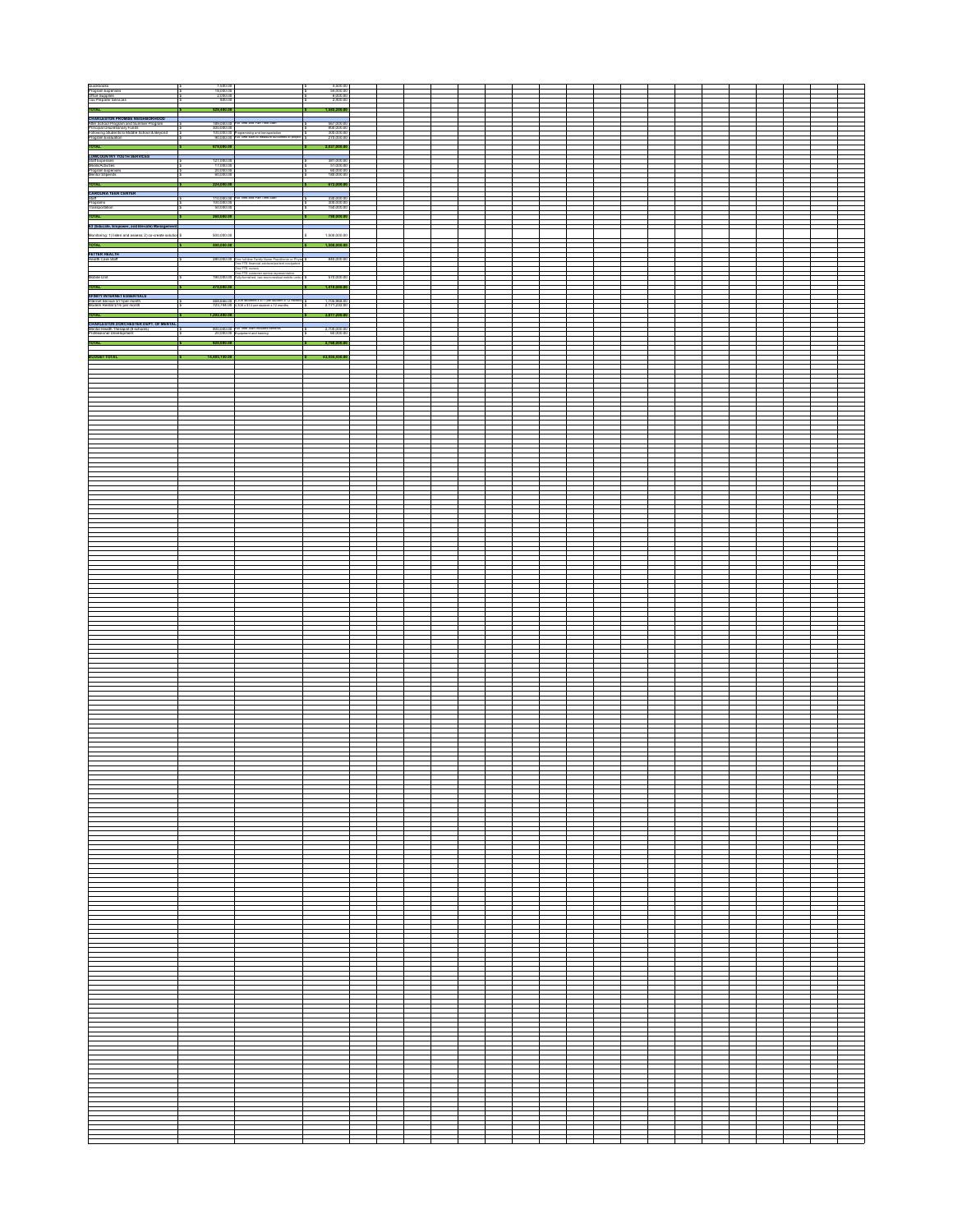|  |  | 主 |  | $\frac{1}{1}$ | 丰 | T | $\overline{\phantom{a}}$<br>— F | $\overline{\phantom{a}}$ | 聿 |  | <u>e a s</u> | Ŧ |  |  | —<br>ПЕПР |
|--|--|---|--|---------------|---|---|---------------------------------|--------------------------|---|--|--------------|---|--|--|-----------|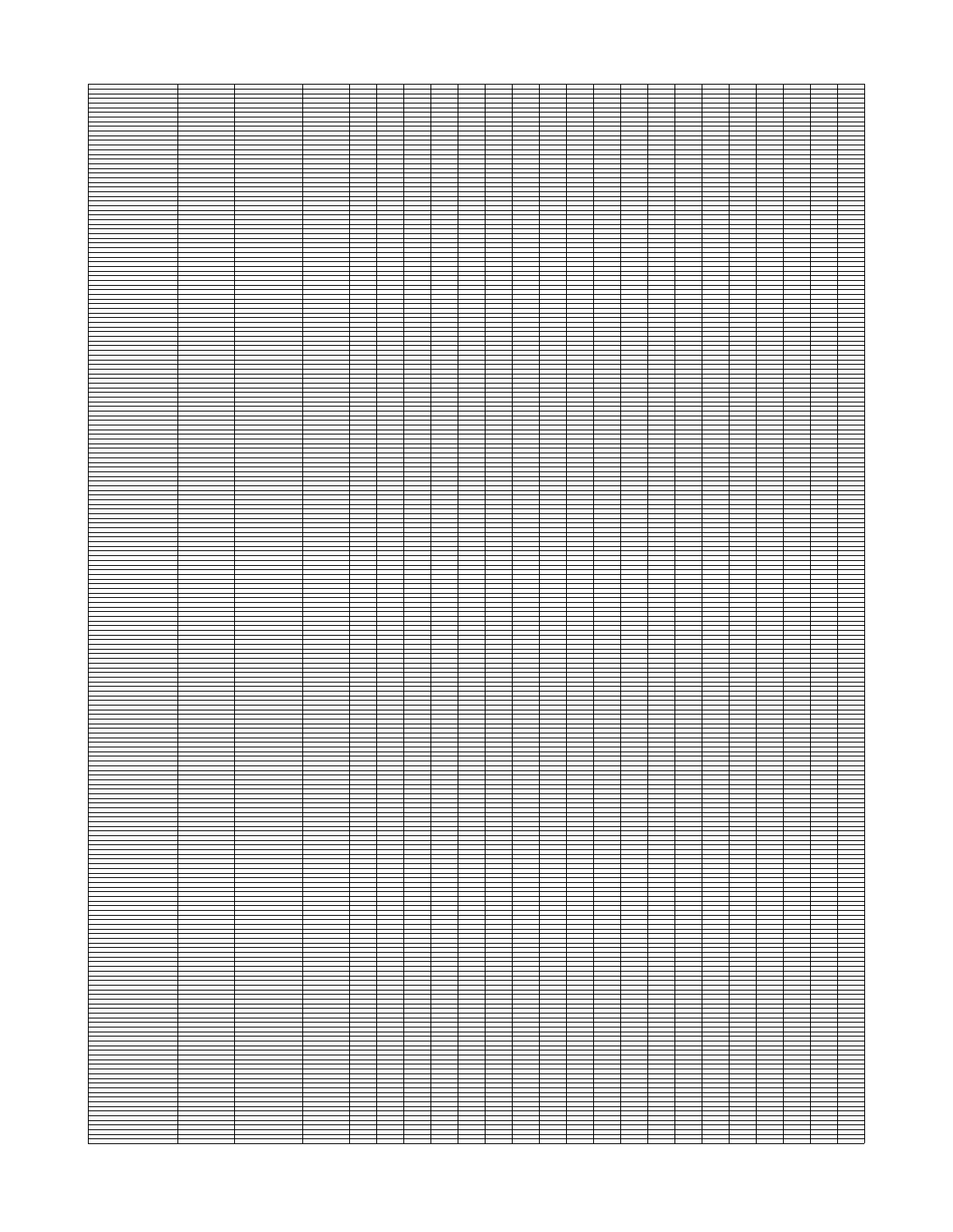|  |  | 主 |  | $\frac{1}{1}$ | 丰 | T | $\overline{\phantom{a}}$<br>— F | $\overline{\phantom{a}}$ | 聿 |  | <u>e a s</u> | Ŧ |  |  | —<br>ПЕПР |
|--|--|---|--|---------------|---|---|---------------------------------|--------------------------|---|--|--------------|---|--|--|-----------|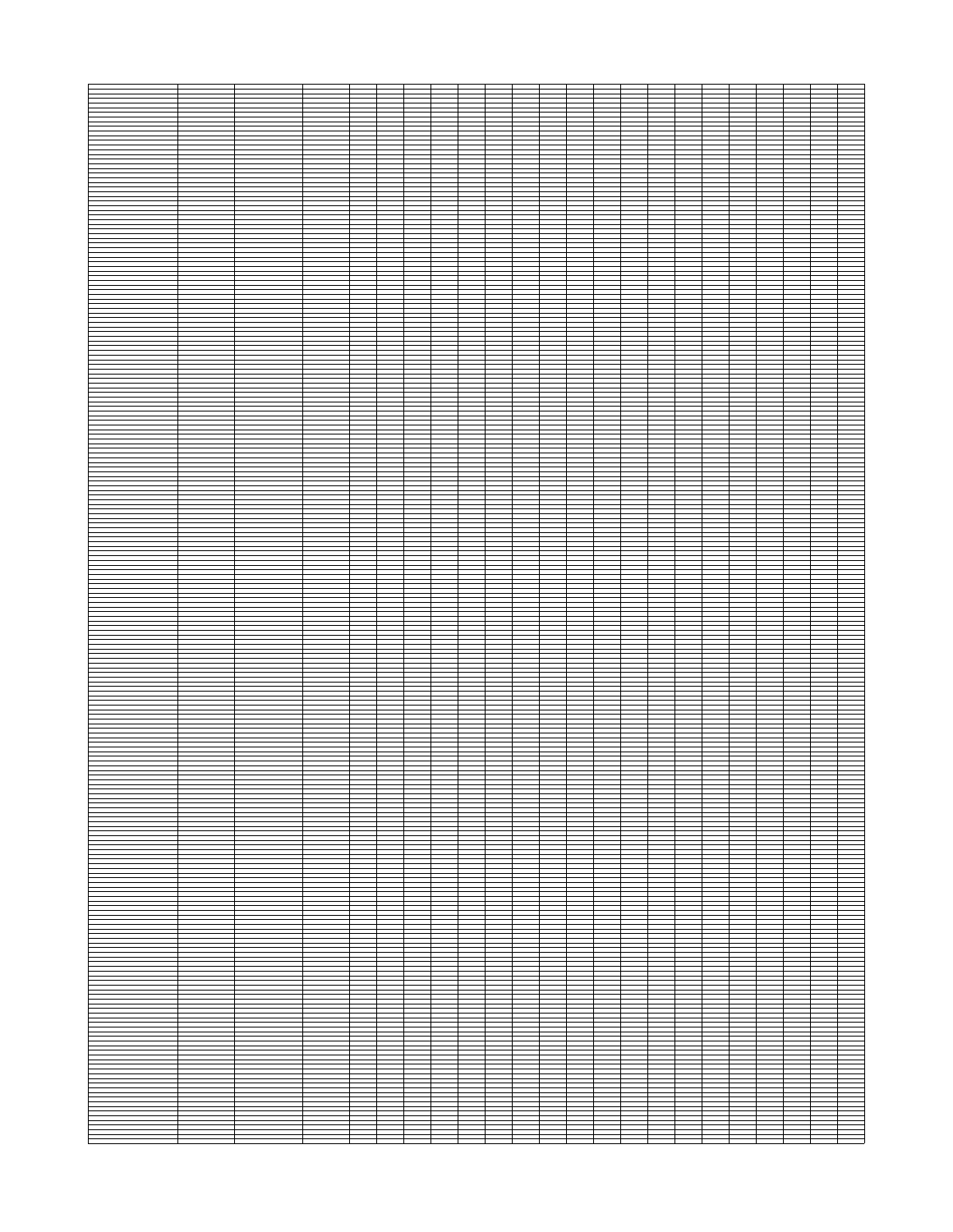|  |  | 主 |  | $\frac{1}{1}$ | 丰 | T | $\overline{\phantom{a}}$<br>— F | $\overline{\phantom{a}}$ | 聿 |  | <u>e a s</u> | Ŧ |  |  | —<br>ПЕПР |
|--|--|---|--|---------------|---|---|---------------------------------|--------------------------|---|--|--------------|---|--|--|-----------|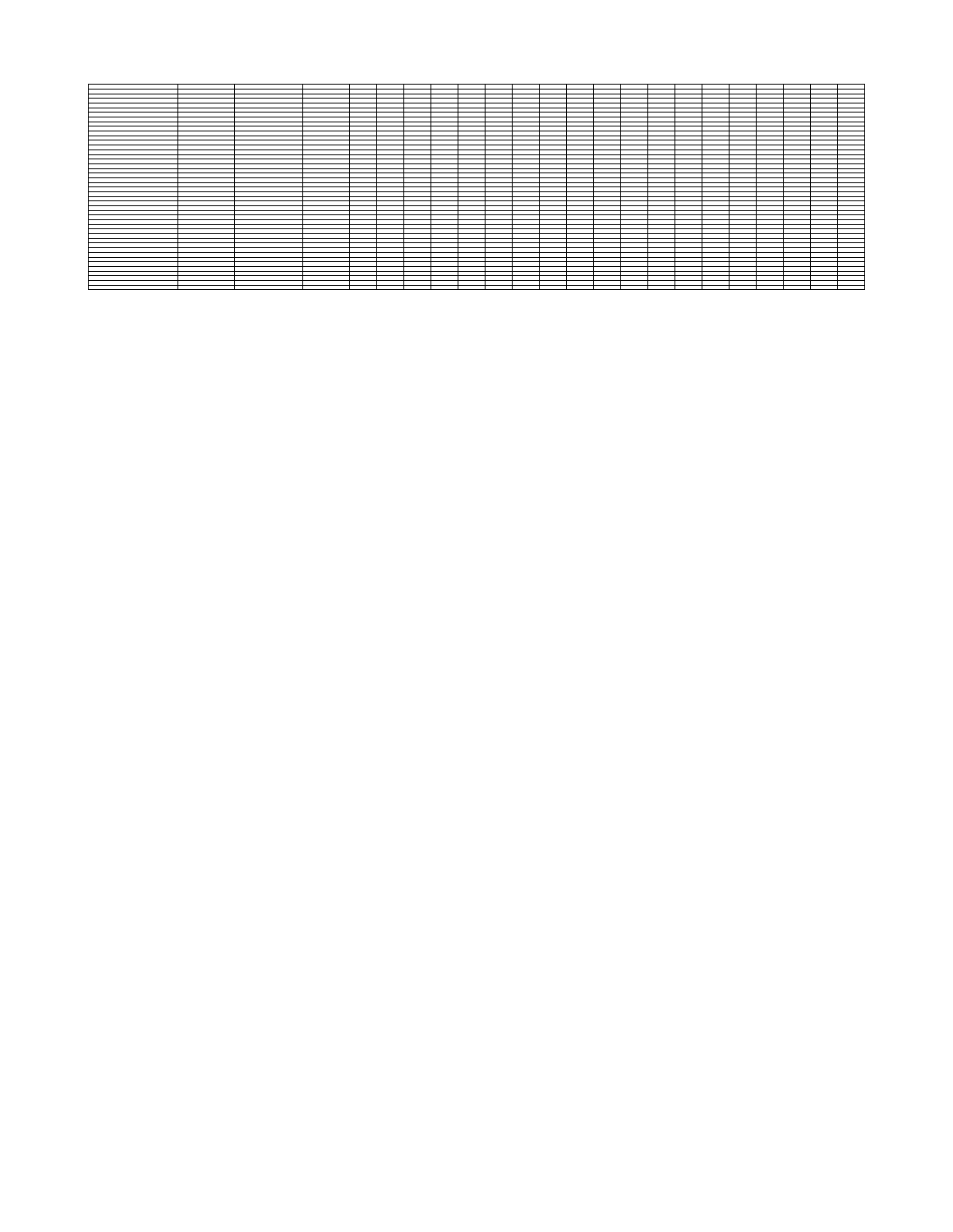| THE CHARITY FOUNDATION           |                            |
|----------------------------------|----------------------------|
| <b>Project to Fund</b>           | <b>Annual Cost to Fund</b> |
| <b>Program Support Staff</b>     |                            |
| CEO                              | \$<br>95,000.00            |
| <b>Executive Director</b>        | \$<br>93,000.00            |
| Finance Director x 2             | \$<br>90,000.00            |
| <b>TCTS Program Director</b>     | \$<br>85,000.00            |
| <b>Digitial Equity Director</b>  | \$<br>80,000.00            |
| <b>Marketing Director</b>        | \$<br>80,000.00            |
| <b>Executive Admin Assistant</b> | \$<br>65,000.00            |
| <b>Administrative Assistant</b>  | \$<br>52,000.00            |
| The Freedom Road Tour            | \$<br>500,000.00           |
| <b>Program Evaluation</b>        | \$<br>60,000.00            |
|                                  | \$                         |
| Marketing                        | 25,000.00                  |
| G & A                            | \$<br>183,750.00           |
|                                  |                            |
| <b>TOTAL</b>                     | \$<br>1,408,750.00         |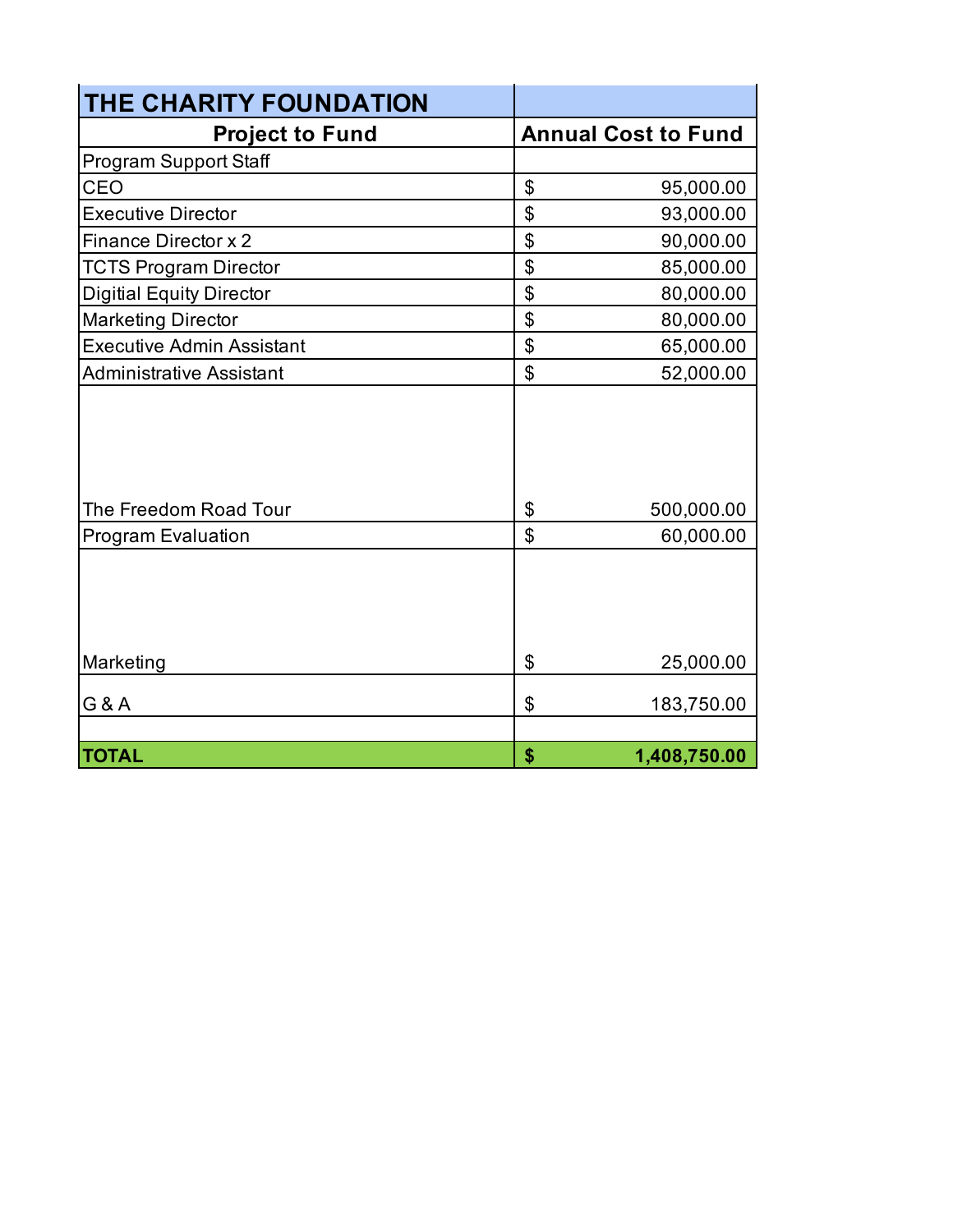|                                                                                         | <b>3 YEAR TOTAL</b>        |
|-----------------------------------------------------------------------------------------|----------------------------|
|                                                                                         | <b>3-Year Cost of Fund</b> |
|                                                                                         |                            |
|                                                                                         | \$<br>285,000.00           |
| Includes benefits                                                                       | \$<br>279,000.00           |
| Includes benefits                                                                       | \$<br>270,000.00           |
| Includes benefits                                                                       | \$<br>255,000.00           |
| Includes benefits                                                                       | \$<br>240,000.00           |
| Includes benefits                                                                       | \$<br>240,000.00           |
| Includes benefits                                                                       | \$<br>195,000.00           |
| Includes benefits                                                                       | \$<br>156,000.00           |
| Transportation,<br>tickets and lodging<br>for students to tour<br>historic civil rights |                            |
| sites                                                                                   | \$<br>1,500,000.00         |
|                                                                                         | \$<br>180,000.00           |
|                                                                                         |                            |
|                                                                                         | \$<br>75,000.00            |
|                                                                                         | \$<br>551,250.00           |
|                                                                                         | \$<br>4,226,250.00         |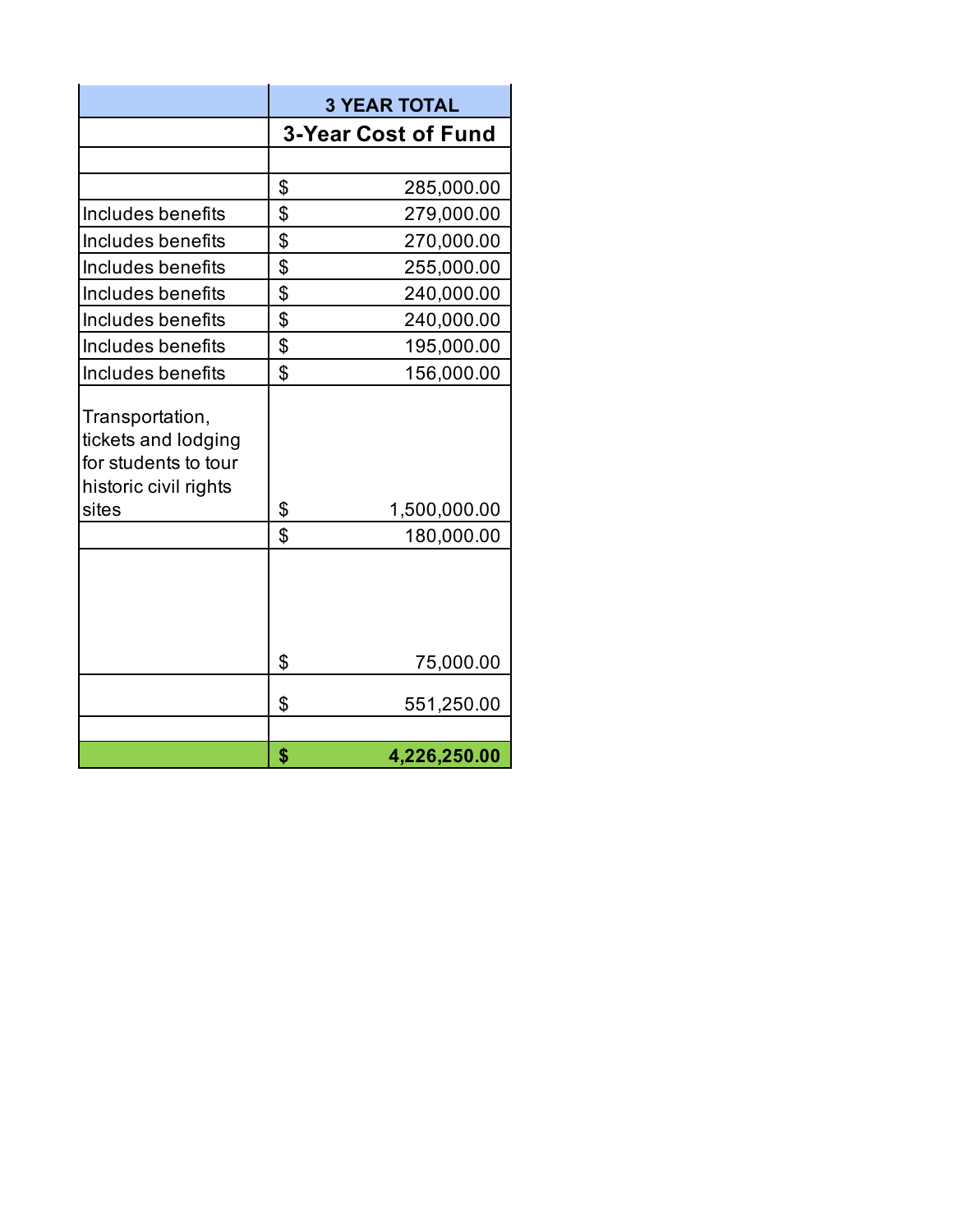| <b>NORTH CHARLESTON HIGH</b>                                                                                                                |                            |
|---------------------------------------------------------------------------------------------------------------------------------------------|----------------------------|
| <b>Project to Fund</b>                                                                                                                      | <b>Annual Cost to Fund</b> |
| Professional Development for<br><b>Academic Content Areas, STEM</b><br>Curriculum, Data Driven Instruction,<br>College Readiness, RTI, etc. | \$<br>125,000.00           |
| <b>Family Center - Conflict Resolution</b><br>specialist, Parenting classes                                                                 | \$<br>110,000.00           |
| <b>Community engagement Specialist</b><br>x2                                                                                                | \$<br>160,000.00           |
| <b>Full-time Interpreter (Spanish)</b>                                                                                                      | \$<br>45,000.00            |
| Career & College Readiness<br>Counselor                                                                                                     | \$<br>80,000.00            |
| <b>AfterSchool Tutoring</b>                                                                                                                 | \$<br>110,000.00           |
| Stipends for staff to "coach" clubs &<br>athletics                                                                                          | \$<br>20,000.00            |
| <b>Laundry Services</b>                                                                                                                     | \$<br>5,000.00             |
|                                                                                                                                             |                            |
| <b>TOTAL</b>                                                                                                                                | \$<br>655,000.00           |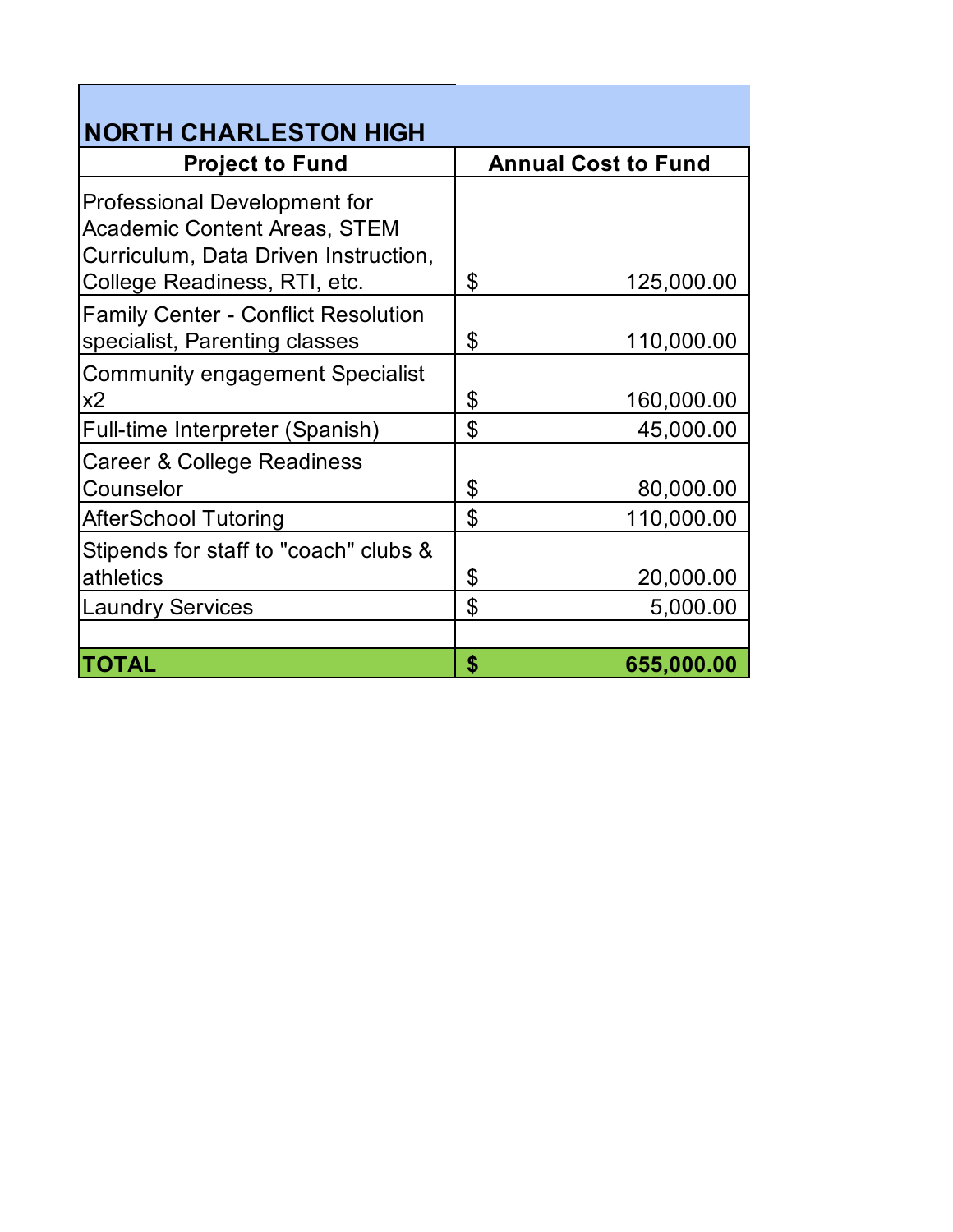|                           | <b>3-Year Cost of Fund</b> |
|---------------------------|----------------------------|
|                           |                            |
|                           |                            |
| Includes Consultant Fees, |                            |
| materials, & stipends     | \$<br>375,000.00           |
|                           |                            |
|                           | \$<br>330,000.00           |
|                           |                            |
| Includes benefits         | \$<br>480,000.00           |
|                           | \$<br>135,000.00           |
|                           |                            |
|                           | \$<br>240,000.00           |
|                           | \$<br>330,000.00           |
|                           |                            |
|                           | \$<br>60,000.00            |
|                           | \$<br>15,000.00            |
|                           |                            |
|                           | \$<br>1,965,000.00         |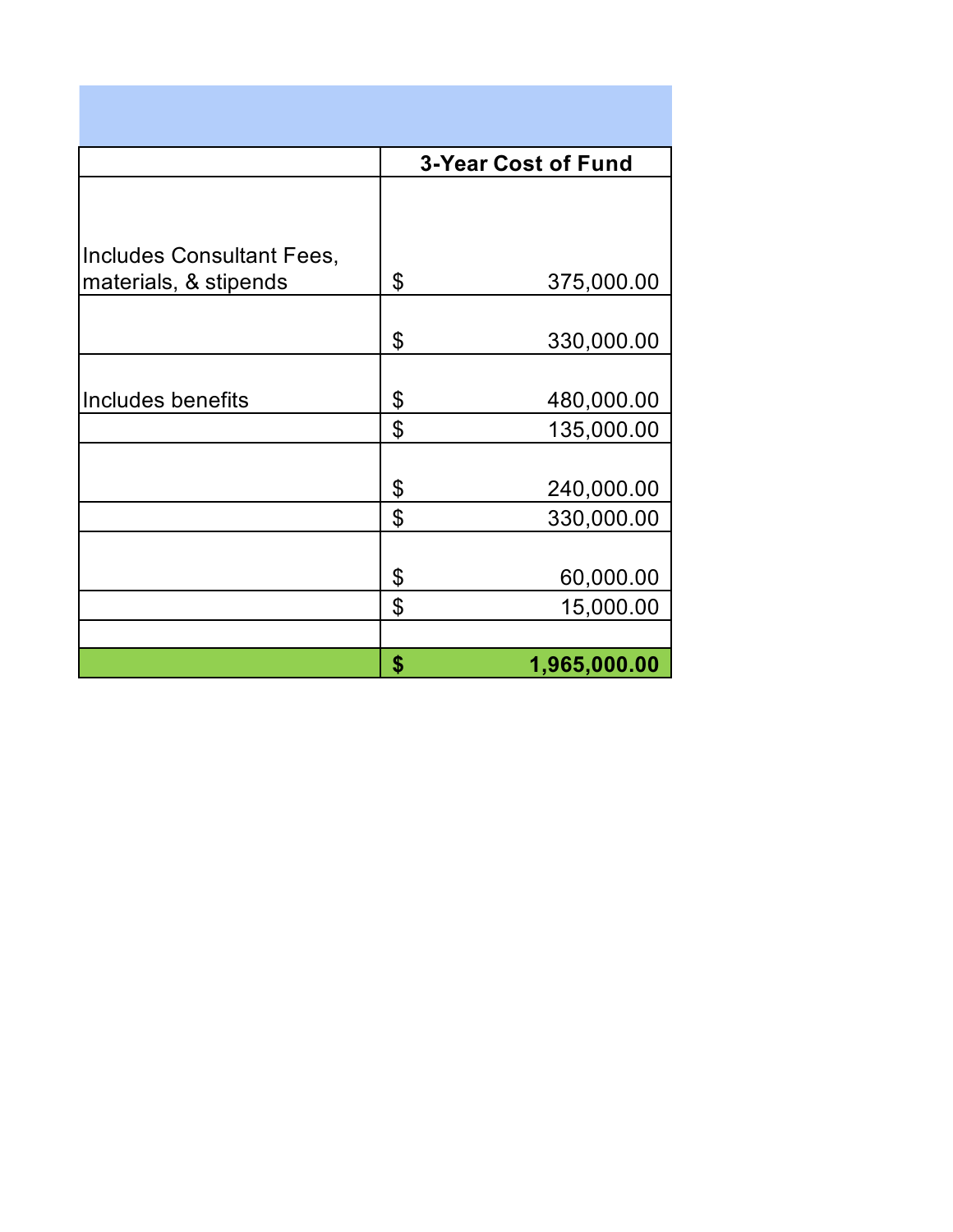| <b>MORNINGSIDE MIDDLE</b> |
|---------------------------|
|---------------------------|

| <b>Project to Fund</b>                                                                                                                                                               |          | <b>Annual Cost to Fund</b> |                                                                        |
|--------------------------------------------------------------------------------------------------------------------------------------------------------------------------------------|----------|----------------------------|------------------------------------------------------------------------|
| <b>Professional Development for</b><br>Math, Science, Reading,<br><b>STEM Curriculum, Data</b><br>Driven Instruction,<br><b>Foundational Skills, College</b><br>Readiness, RTI, etc. | \$       | 125,000.00                 | <b>Includes</b><br><b>Consultant Fees,</b><br>materials, &<br>stipends |
| <b>Family Center - Parenting</b><br>classes that offers conflict<br>resolution classes, education,<br>etc.                                                                           | \$       | 250,000.00                 |                                                                        |
| <b>Family Center Coordinator x 2</b>                                                                                                                                                 | \$       | 110,000.00                 |                                                                        |
| <b>Community Engagement</b><br>Specialist x 2                                                                                                                                        | \$       | 160,000.00                 | <b>Includes Benefits</b>                                               |
| <b>Laundry Services</b>                                                                                                                                                              | \$       | 5,000.00                   |                                                                        |
| Full-time Interpreter (Spanish)<br><b>ASL Teacher</b>                                                                                                                                | \$<br>\$ | 50,000.00<br>80,000.00     | <b>Includes Benefits</b><br><b>Includes Benefits</b>                   |
| Stipends for staff to "coach"<br>clubs & athletics                                                                                                                                   | \$       | 20,000.00                  |                                                                        |
| <b>TOTAL</b>                                                                                                                                                                         | \$       | 800,000.00                 |                                                                        |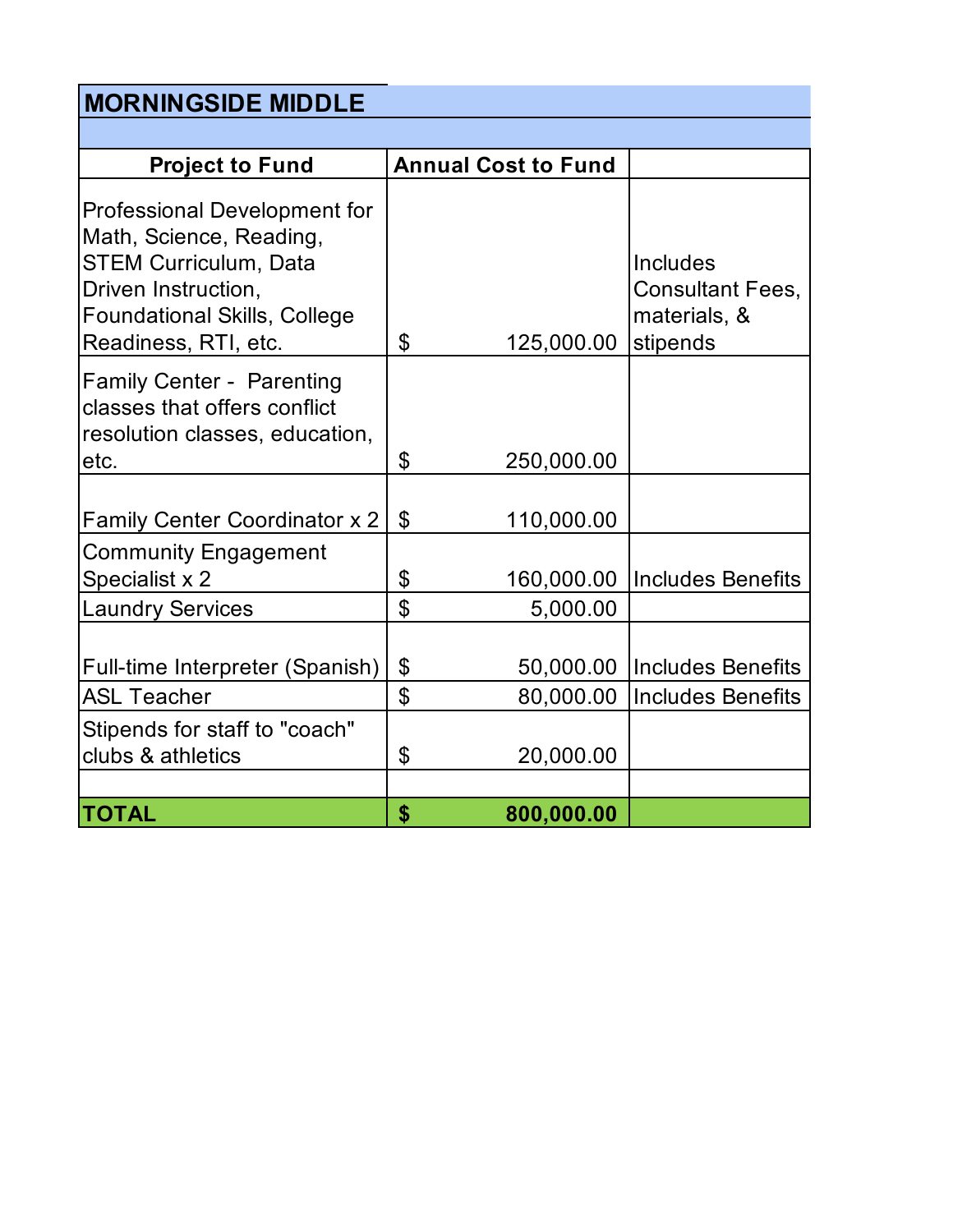| 3-Year Cost of Fund |
|---------------------|
|                     |
|                     |
|                     |
|                     |
|                     |
| \$<br>375,000.00    |
|                     |
|                     |
|                     |
| \$<br>750,000.00    |
|                     |
| \$<br>330,000.00    |
|                     |
| \$<br>480,000.00    |
| \$                  |
| 15,000.00           |
|                     |
| \$<br>150,000.00    |
| \$<br>240,000.00    |
|                     |
| \$<br>60,000.00     |
| \$                  |
| \$<br>2,400,000.00  |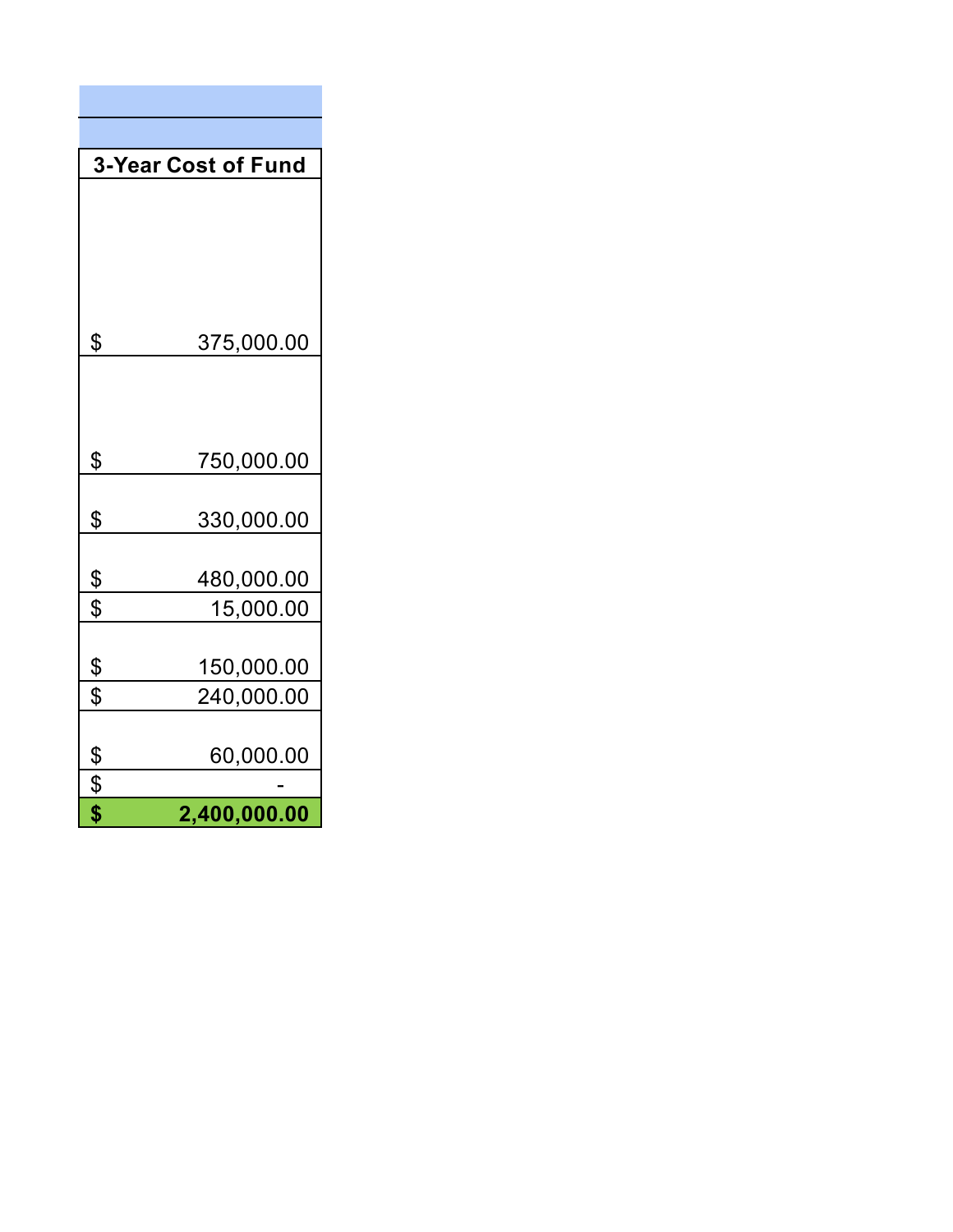| <b>NORTH CHARLESTON ELEMENTARY</b>                                                                                                                           |                            |                                                              |
|--------------------------------------------------------------------------------------------------------------------------------------------------------------|----------------------------|--------------------------------------------------------------|
| <b>Project to Fund</b>                                                                                                                                       | <b>Annual Cost to Fund</b> |                                                              |
| Professional Development for<br>Reading, Math & STEM Driven<br>Instruction, Foundational<br>Skills, RTI, etc.                                                | \$<br>125,000.00           | <b>Includes Consultant</b><br>Fees, materials, &<br>stipends |
| <b>Teacher Stipends for add't</b><br>planning time after school - 5<br>hrs per week for 36 weeks                                                             | \$<br>100,000.00           | Includes Benefits                                            |
| <b>Community Engagement</b><br>Specialist x 2                                                                                                                | \$<br>160,000.00           | Includes Benefits                                            |
| Afterschool Program - Free for<br>all families (through<br>Kaleidoscope)                                                                                     | \$<br>150,000.00           |                                                              |
| <b>Family Center - Parenting</b><br>classes that offers conflict<br>resolution classes, education,<br>etc.                                                   | \$<br>250,000.00           |                                                              |
| <b>Family Center Coordinator x 2</b>                                                                                                                         | \$<br>110,000.00           | Includes Benefits                                            |
| <b>Afterschool Tutoring Provided</b><br>by NCES Staff                                                                                                        | \$<br>110,000.00           | Includes Benefits                                            |
| <b>National Conference</b><br><b>Registration &amp; Attendance</b>                                                                                           | \$<br>25,000.00            |                                                              |
| Full-time Interpreter (Spanish)                                                                                                                              | \$<br>40,000.00            | <b>Includes Benefits</b>                                     |
| Foreign Language & ASL<br>Teacher                                                                                                                            | \$<br>160,000.00           | <b>Includes Benefits</b>                                     |
| <b>Student Teacher Pipeline</b><br>Through HBCUs tour SCSU,<br>Benedict, Allen, Morris College<br>and Claflin University and<br><b>HBCUs in other states</b> | \$<br>25,000.00            | Transportation and<br>lunch                                  |
| Stipends for staff to "coach"<br>clubs & athletics                                                                                                           | \$<br>20,000.00            |                                                              |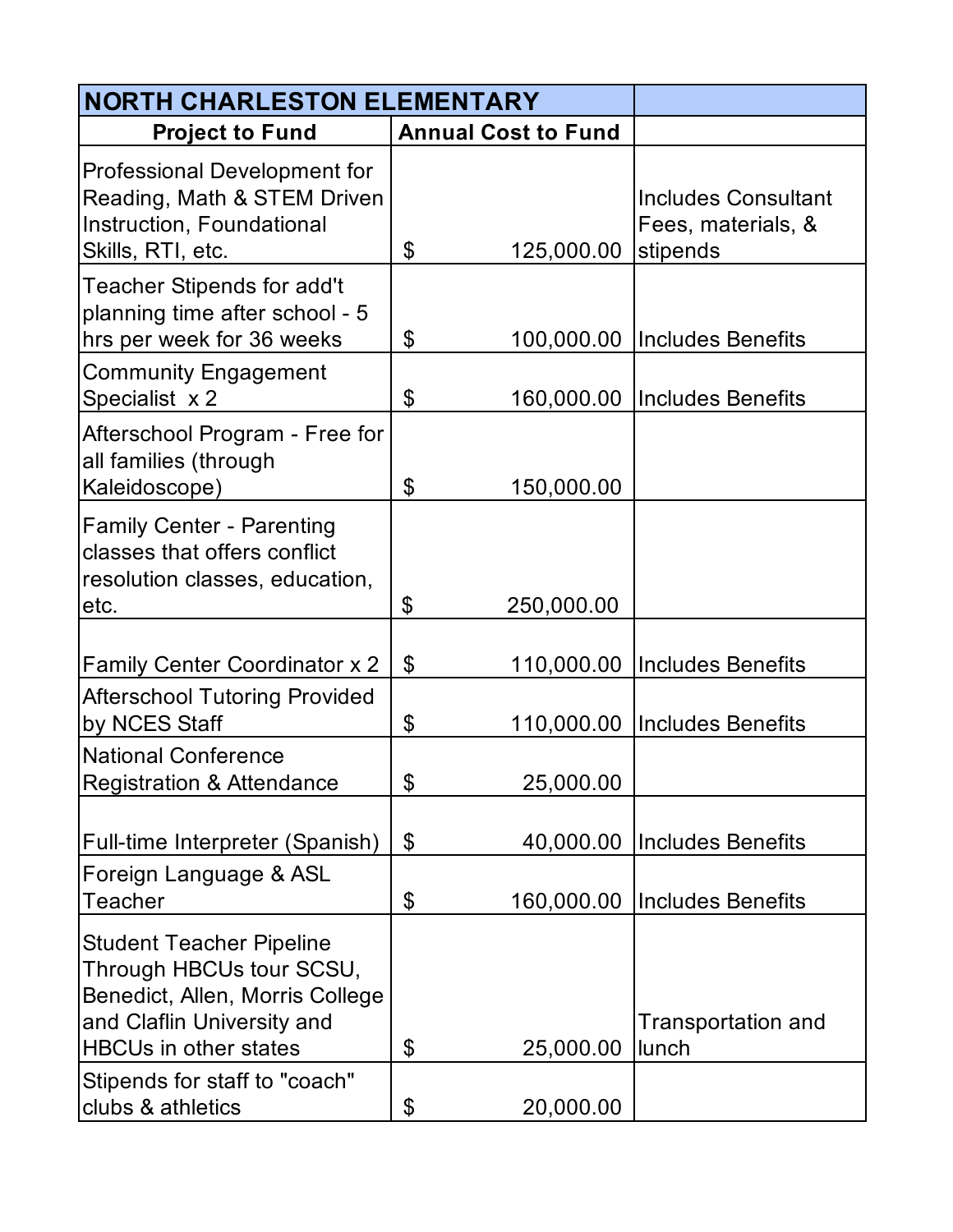| <b>STEM</b>             |    | 125,000.00   |  |
|-------------------------|----|--------------|--|
| <b>Laundry Services</b> | ۰D | 5,000.00     |  |
| <b>TOTAL</b>            |    | 1,405,000.00 |  |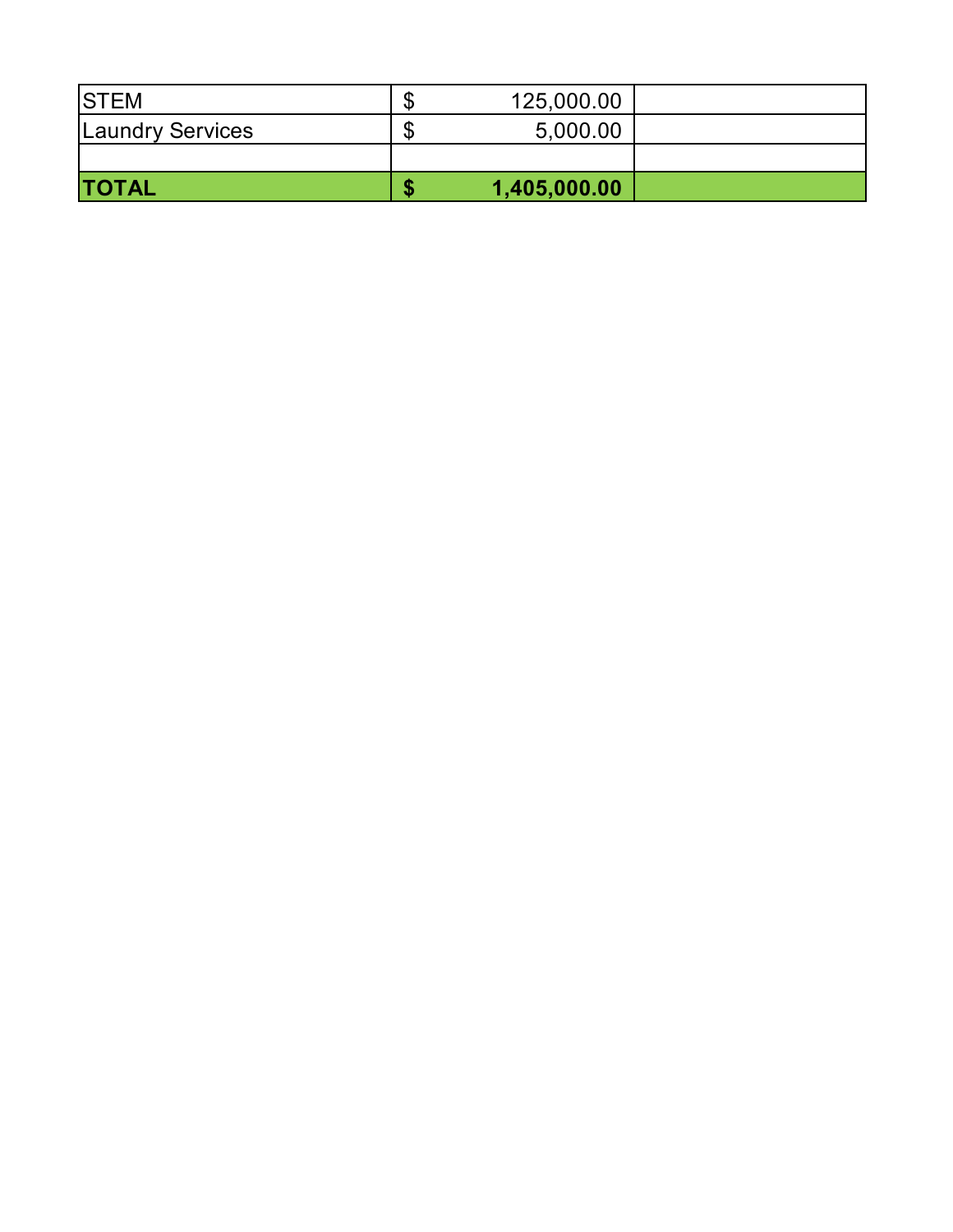| 3-Year Cost of Fund |
|---------------------|
|                     |
|                     |
| \$<br>375,000.00    |
|                     |
|                     |
| \$<br>300,000.00    |
|                     |
| \$<br>480,000.00    |
|                     |
| \$<br>450,000.00    |
|                     |
|                     |
| \$<br>750,000.00    |
|                     |
| \$<br>330,000.00    |
|                     |
| \$<br>330,000.00    |
| \$                  |
| 75,000.00           |
| \$<br>120,000.00    |
|                     |
| \$<br>480,000.00    |
|                     |
|                     |
|                     |
| \$<br>75,000.00     |
|                     |
| \$<br>60,000.00     |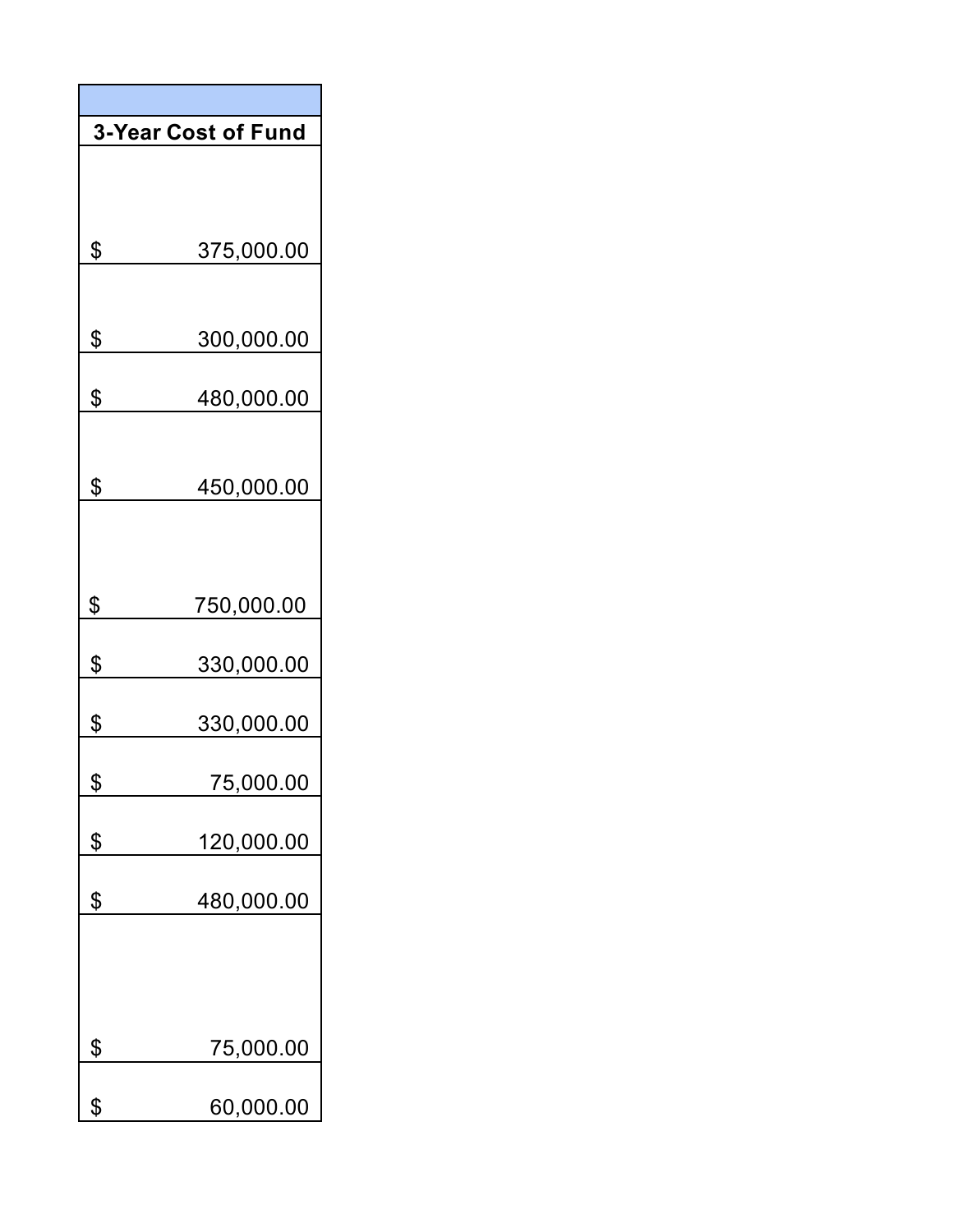| 375,000.00   |
|--------------|
| 15,000.00    |
|              |
| 4,215,000.00 |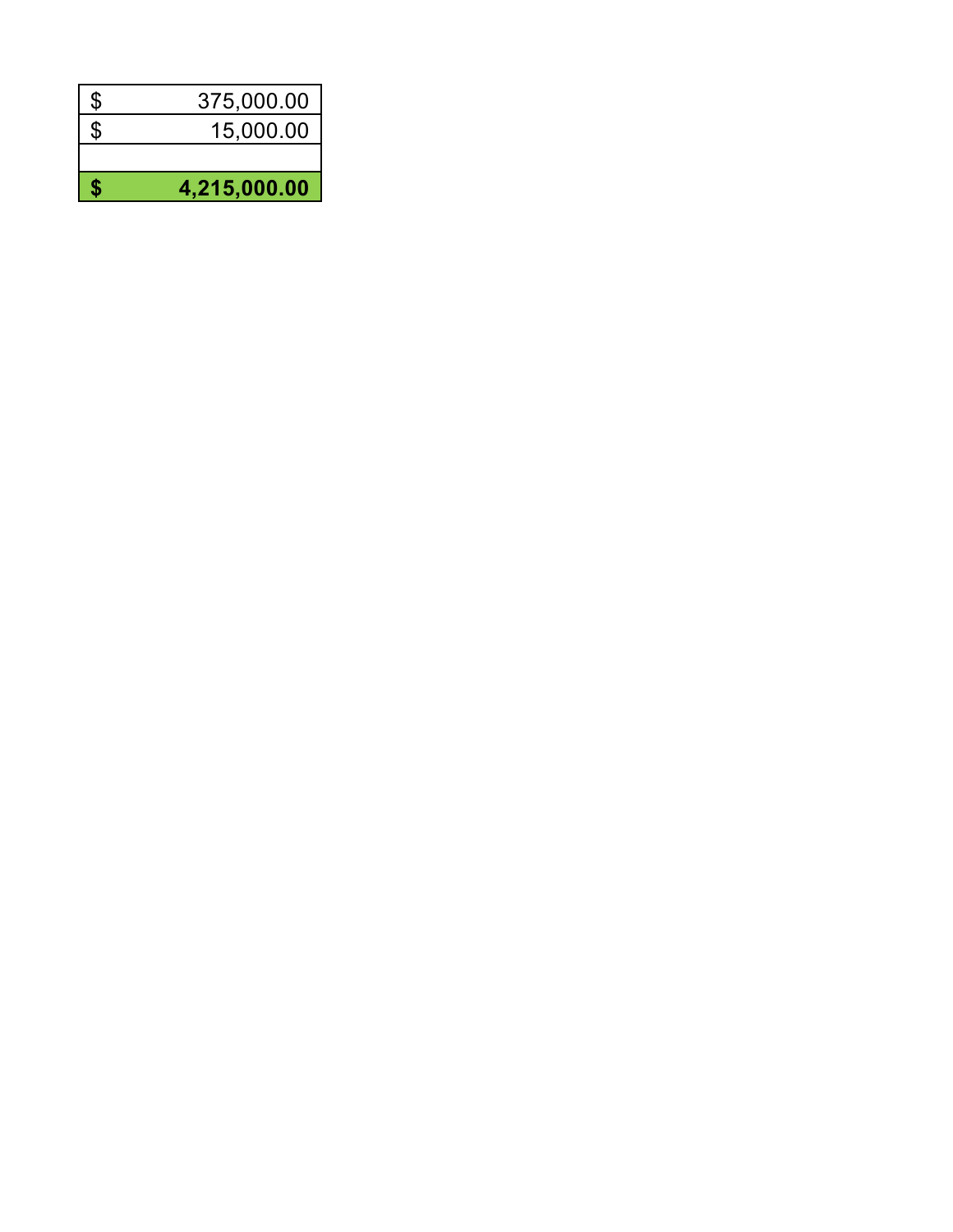| <b>CHICORA ELEMENTARY</b>                                                                                                                             |    |                            |                                                    |
|-------------------------------------------------------------------------------------------------------------------------------------------------------|----|----------------------------|----------------------------------------------------|
| <b>Project to Fund</b>                                                                                                                                |    | <b>Annual Cost to Fund</b> |                                                    |
| Professional Development for<br>Reading, Math & STEM Driven<br>Instruction, Foundational Skills, RTI,<br>etc.                                         | \$ | 125,000.00                 | Includes Consultant Fees,<br>materials, & stipends |
| Teacher Stipends for add't planning<br>time after school - 5 hrs per week<br>for 36 weeks                                                             | \$ | 100,000.00                 | Includes Benefits                                  |
| <b>Community Engagement Specialist</b><br>x <sub>2</sub>                                                                                              | \$ | 160,000.00                 | Includes Benefits                                  |
| Afterschool Program - Free for all<br>families (through Kaleidoscope)                                                                                 | \$ | 150,000.00                 |                                                    |
| <b>Family Center - Parenting classes</b><br>that offers conflict resolution<br>classes, education, etc.                                               | \$ | 250,000.00                 |                                                    |
| Family Center Coordinator x 2                                                                                                                         | \$ | 110,000.00                 | <b>Includes Benefits</b>                           |
| <b>Afterschool Tutoring Provided by</b><br><b>CES Staff</b>                                                                                           | \$ | 110,000.00                 | Includes Benefits                                  |
| National Conference Registration &<br>Attendance                                                                                                      | \$ | 25,000.00                  |                                                    |
| <b>ASL Teacher</b>                                                                                                                                    | \$ | 80,000.00                  | <b>Includes Benefits</b>                           |
| <b>Student Teacher Pipeline Through</b><br>HBCUs tour SCSU, Benedict, Allen,<br>Morris College and Claflin<br>University and HBCUs in other<br>states | \$ | 25,000.00                  | Transportation and lunch                           |
| Stipends for staff to "coach" clubs &                                                                                                                 |    |                            |                                                    |
| athletics                                                                                                                                             | \$ | 20,000.00                  |                                                    |
| <b>STEM</b>                                                                                                                                           | \$ | 125,000.00                 |                                                    |
| <b>Laundry Services</b>                                                                                                                               | \$ | 5,000.00                   |                                                    |
| <b>TOTAL</b>                                                                                                                                          | \$ | 1,285,000.00               |                                                    |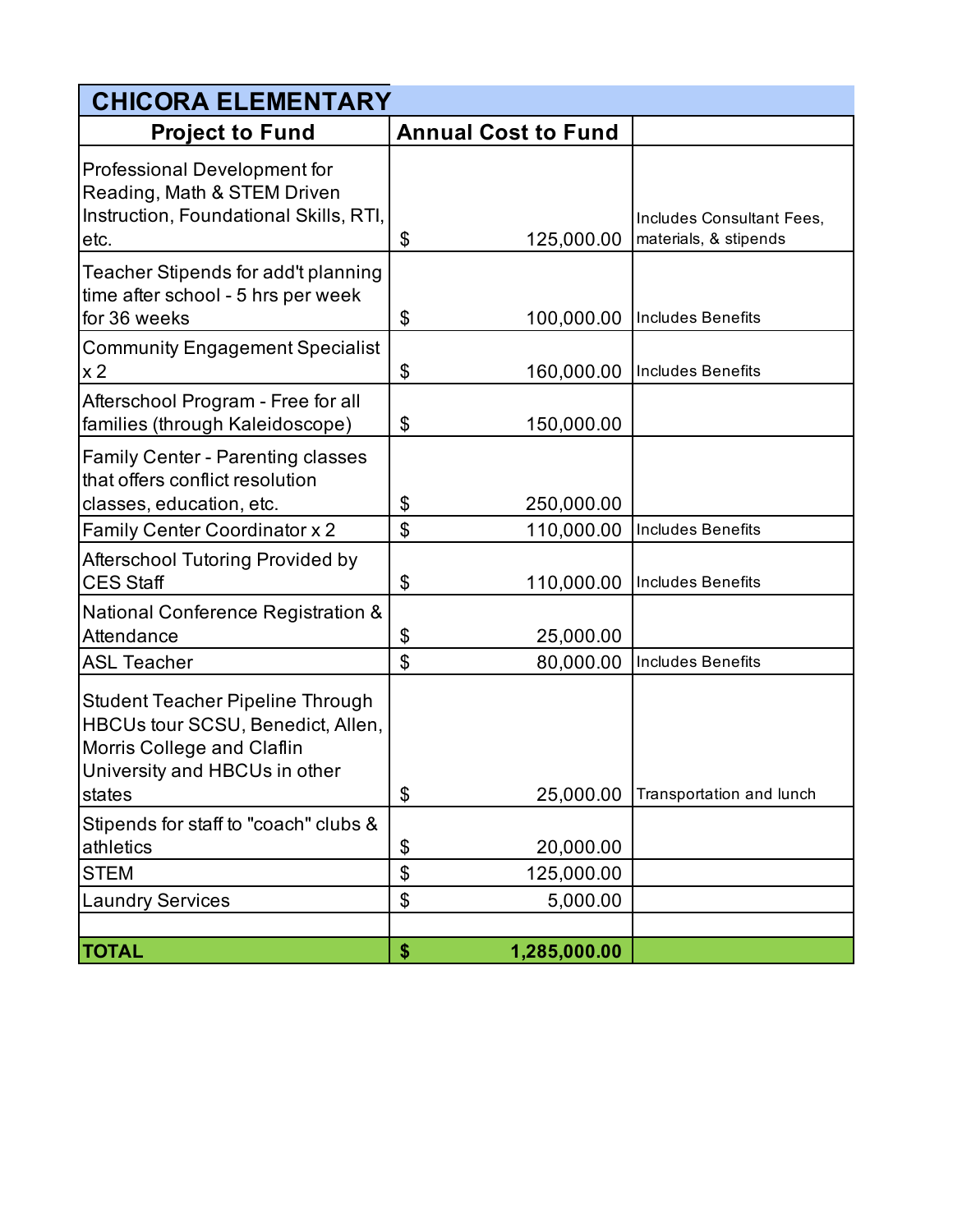| 3-Year Cost of Fund |              |  |
|---------------------|--------------|--|
|                     |              |  |
|                     |              |  |
| \$                  |              |  |
|                     | 375,000.00   |  |
|                     |              |  |
| \$                  | 300,000.00   |  |
|                     |              |  |
| \$                  | 480,000.00   |  |
|                     |              |  |
| \$                  | 450,000.00   |  |
|                     |              |  |
| \$                  | 750,000.00   |  |
| \$                  | 330,000.00   |  |
|                     |              |  |
| \$                  | 330,000.00   |  |
| \$                  | 75,000.00    |  |
| \$                  | 240,000.00   |  |
|                     |              |  |
|                     |              |  |
|                     |              |  |
|                     |              |  |
| \$                  | 75,000.00    |  |
| \$                  | 60,000.00    |  |
| \$                  | 375,000.00   |  |
| \$                  | 15,000.00    |  |
|                     |              |  |
| \$                  | 3,855,000.00 |  |

the control of the control of the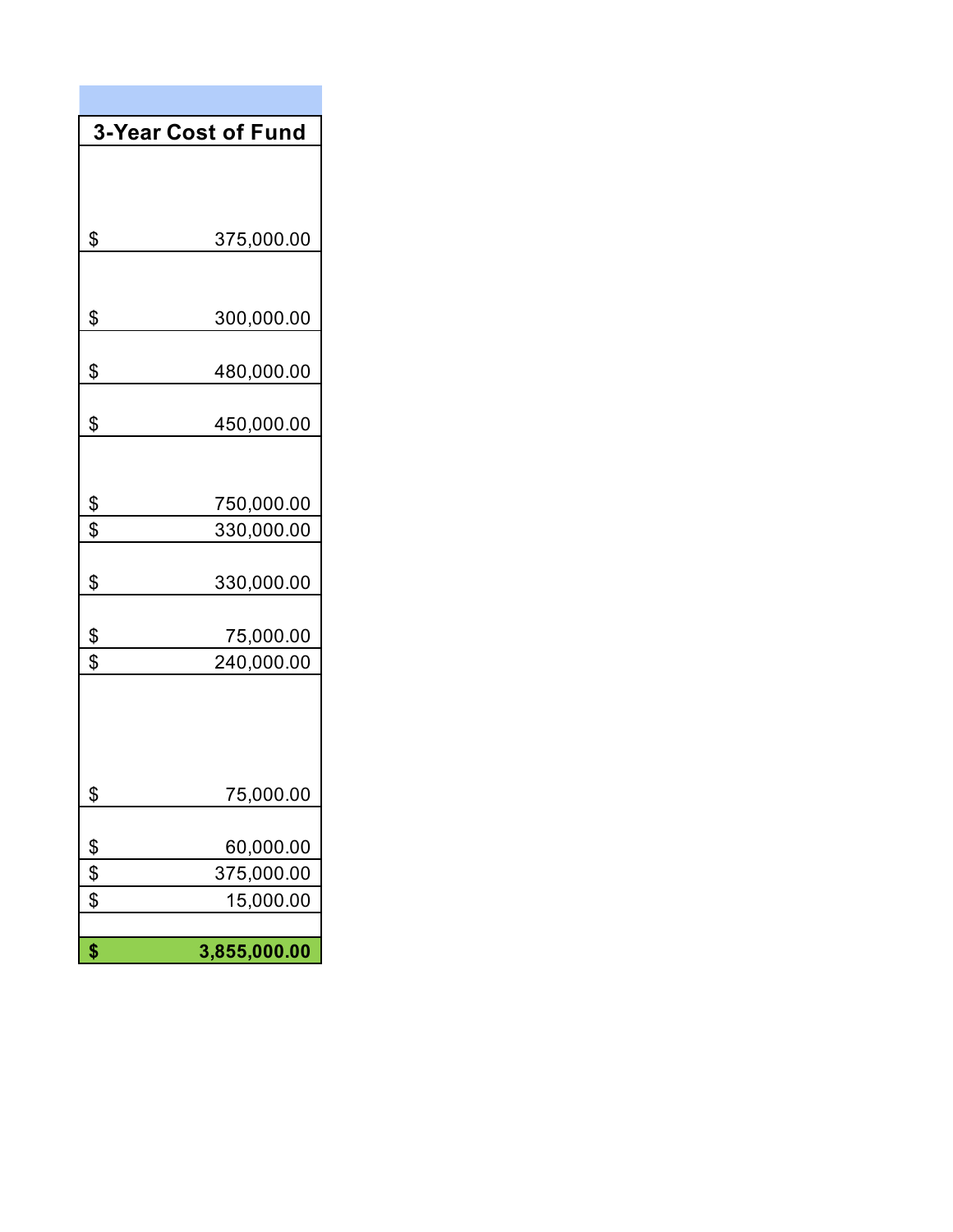| <b>GOODWIN ELEMENTARY</b>                                                                                                                                 |                            |                                                              |
|-----------------------------------------------------------------------------------------------------------------------------------------------------------|----------------------------|--------------------------------------------------------------|
| <b>Project to Fund</b>                                                                                                                                    | <b>Annual Cost to Fund</b> |                                                              |
| Professional Development for Reading,<br>Math & STEM Driven Instruction,<br>Foundational Skills, RTI, etc.                                                | \$<br>125,000.00           | <b>Includes Consultant</b><br>Fees, materials, &<br>stipends |
| Teacher Stipends for add't planning time<br>after school - 5 hrs per week for 36 weeks                                                                    | 100,000.00<br>\$           | <b>Includes Benefits</b>                                     |
| <b>Community Engagement Specialist x 2</b>                                                                                                                | \$<br>160,000.00           | <b>Includes Benefits</b>                                     |
| Afterschool Program - Free for all families<br>(through Kaleidoscope)                                                                                     | \$<br>150,000.00           |                                                              |
| Family Center - Parenting classes that<br>offers conflict resolution classes,<br>education, etc.                                                          | \$<br>250,000.00           |                                                              |
| <b>Family Center Coordinator x 2</b>                                                                                                                      | \$<br>110,000.00           | <b>Includes Benefits</b>                                     |
| Afterschool Tutoring Provided by NCES<br>Staff                                                                                                            | \$<br>110,000.00           | <b>Includes Benefits</b>                                     |
| National Conference Registration &<br>Attendance                                                                                                          | \$<br>25,000.00            |                                                              |
| Full-time Interperter (Spanish)                                                                                                                           | \$<br>50,000.00            | <b>Includes Benefits</b>                                     |
| <b>ASL Teacher</b>                                                                                                                                        | \$<br>80,000.00            | <b>Includes Benefits</b>                                     |
| <b>Student Teacher Pipeline Through</b><br><b>HBCUs tour SCSU, Benedict, Allen, Morris</b><br>College and Claflin University and HBCUs<br>in other states | 25,000.00<br>\$            | Transportation and<br>lunch                                  |
| Stipends for staff to "coach" clubs &<br>athletics                                                                                                        | \$<br>20,000.00            |                                                              |
| <b>STEM</b>                                                                                                                                               | \$<br>125,000.00           |                                                              |
| <b>Laundry Services</b>                                                                                                                                   | \$<br>5,000.00             |                                                              |
|                                                                                                                                                           |                            |                                                              |
| <b>TOTAL</b>                                                                                                                                              | \$<br>1,335,000.00         |                                                              |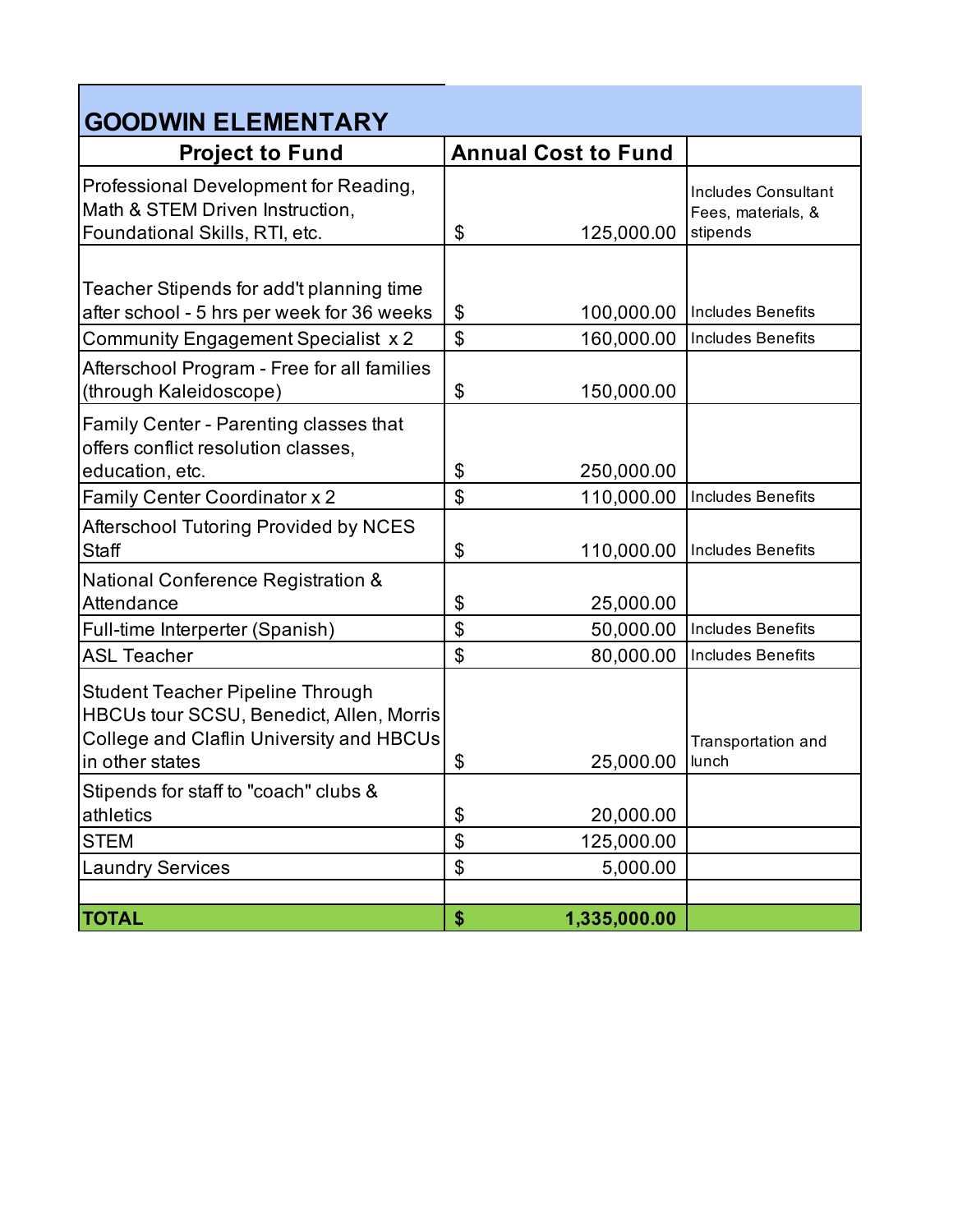| 3-Year Cost of Fund |              |  |
|---------------------|--------------|--|
|                     |              |  |
|                     |              |  |
| \$                  | 375,000.00   |  |
|                     |              |  |
|                     |              |  |
| \$                  | 300,000.00   |  |
| \$                  | 480,000.00   |  |
|                     |              |  |
| \$                  | 450,000.00   |  |
|                     |              |  |
|                     |              |  |
| \$<br>\$            | 750,000.00   |  |
|                     | 330,000.00   |  |
| \$                  | 330,000.00   |  |
|                     |              |  |
| \$                  | 75,000.00    |  |
| $\frac{1}{2}$       | 150,000.00   |  |
| \$                  | 240,000.00   |  |
|                     |              |  |
|                     |              |  |
|                     |              |  |
| \$                  | 75,000.00    |  |
|                     |              |  |
| \$                  | 60,000.00    |  |
| \$                  | 375,000.00   |  |
| \$                  | 15,000.00    |  |
|                     |              |  |
| \$                  | 4,005,000.00 |  |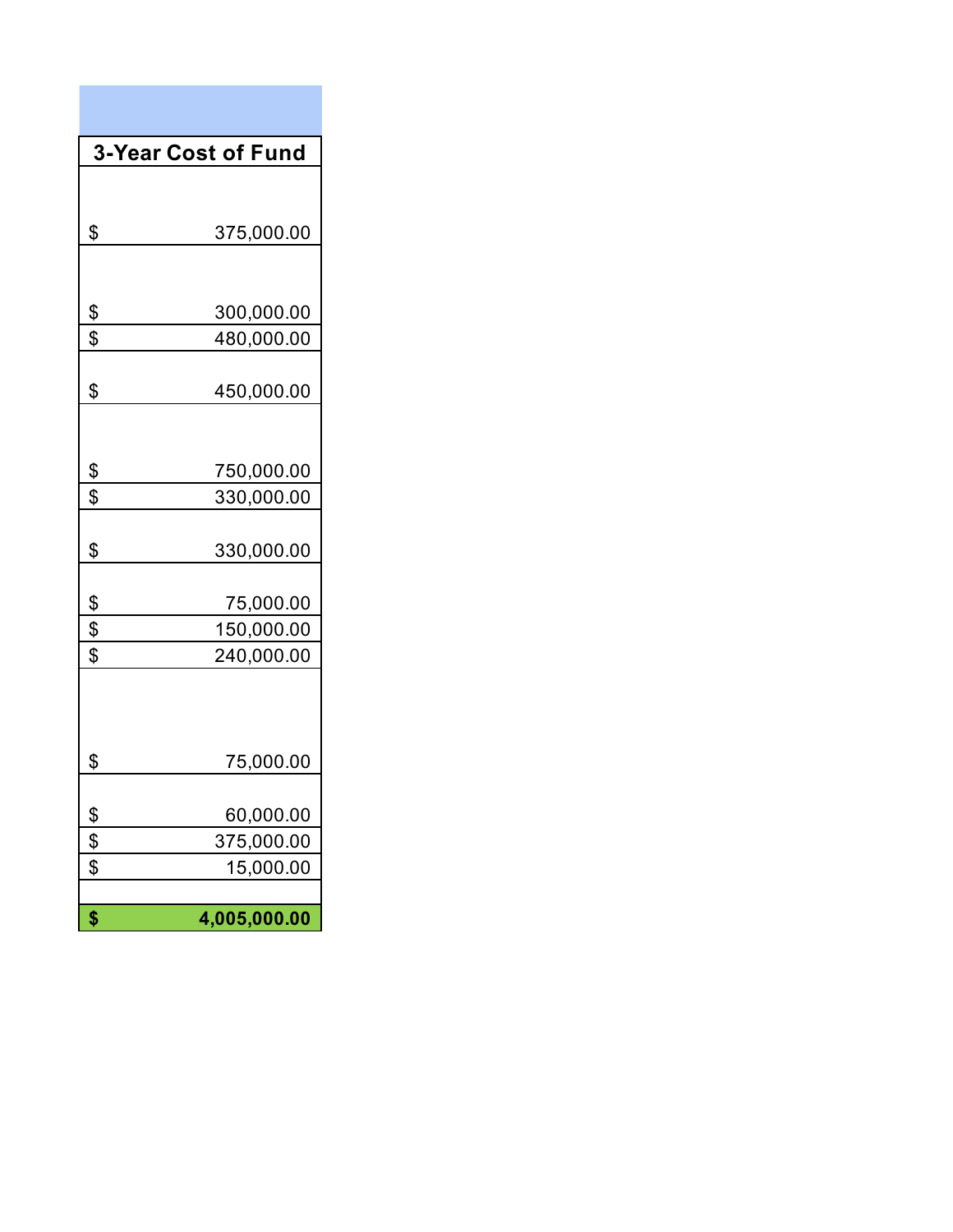| <b>HUNLEY PARK</b><br><b>ELEMENTARY</b>                                                                                      |                                     |
|------------------------------------------------------------------------------------------------------------------------------|-------------------------------------|
| <b>Project to Fund</b>                                                                                                       | <b>Annual Cost to Fund</b>          |
| Professional Development for<br>Reading, Math & STEM Driven<br>Instruction, Foundational Skills,<br>RTI, etc.                | \$<br>125,000.00                    |
| <b>Teacher Stipends for add't</b><br>planning time after school - 5 hrs<br>per week for 36 weeks                             | \$<br>100,000.00                    |
| <b>Community Engagement</b><br>Specialist x 2                                                                                | \$<br>160,000.00                    |
| Afterschool Program - Free for all<br>families (through Kaleidoscope)                                                        | \$<br>150,000.00                    |
| <b>Family Center - Parenting</b><br>classes that offers conflict<br>resolution classes, education,<br>etc.                   | \$<br>250,000.00                    |
| Family Center Coordinator x 2                                                                                                | \$<br>110,000.00                    |
| <b>Family Center</b><br>Coordinator/Family Center that<br>offers classes, education,<br>washer/dryer, etc.                   | \$<br>110,000.00                    |
| Afterschool Tutoring Provided by<br><b>NCES Staff</b>                                                                        | \$<br>110,000.00                    |
| <b>National Conference</b><br><b>Registration &amp; Attendance</b><br>Spanish Interpreter                                    | \$<br>25,000.00<br>\$<br>80,000.00  |
| <b>Student Teacher Pipeline</b><br>Through HBCUs tour SCSU,<br>Benedict, Allen, Morris College<br>and Claflin University and |                                     |
| <b>HBCUs in other states</b>                                                                                                 | \$<br>25,000.00                     |
| Stipends for staff to "coach" clubs<br>& athletics<br><b>STEM</b>                                                            | \$<br>20,000.00<br>\$<br>125,000.00 |
| <b>Laundry Services</b>                                                                                                      | \$<br>5,000.00                      |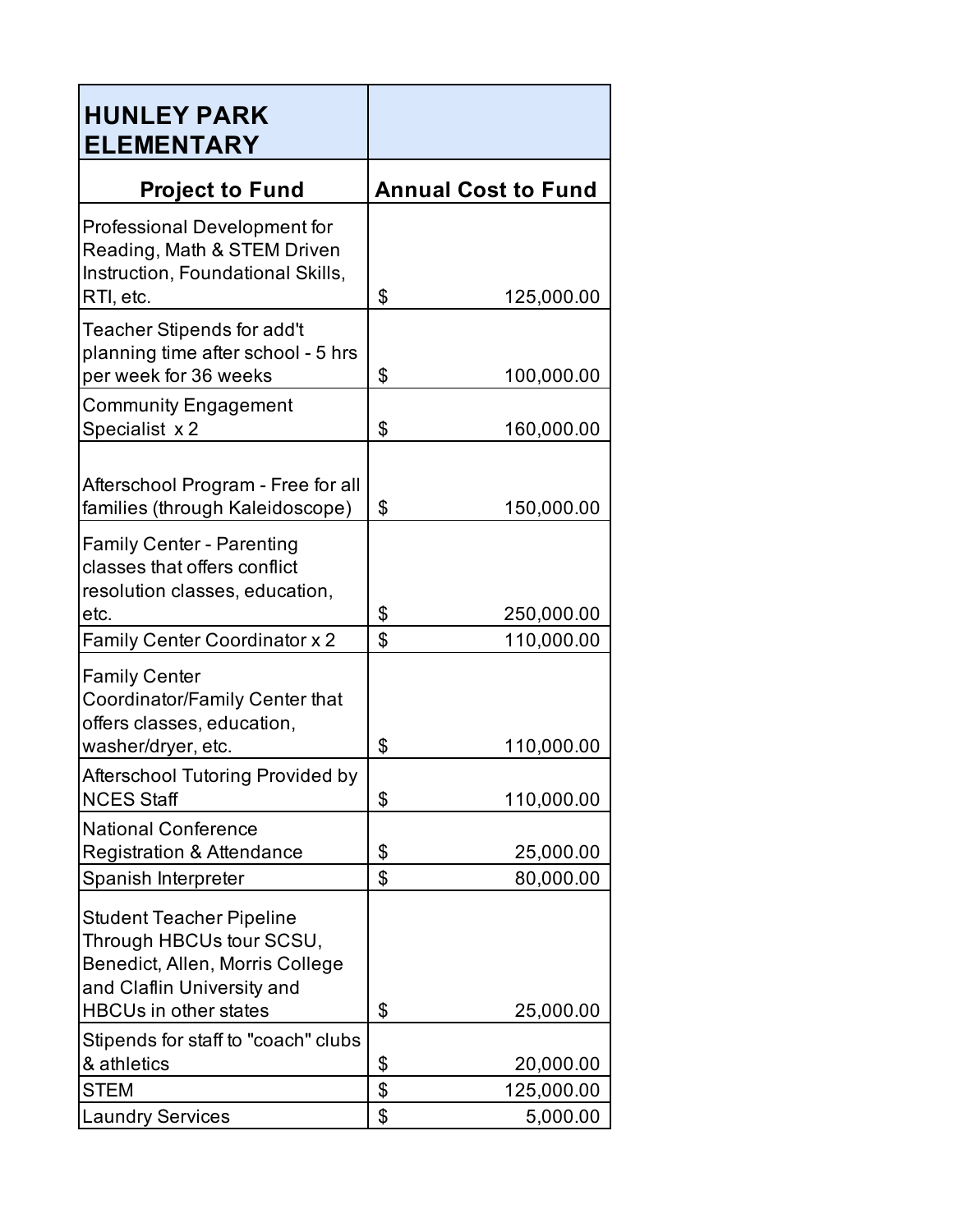| <b>TOTAL</b> | o۵ | 1,395,000.00 |
|--------------|----|--------------|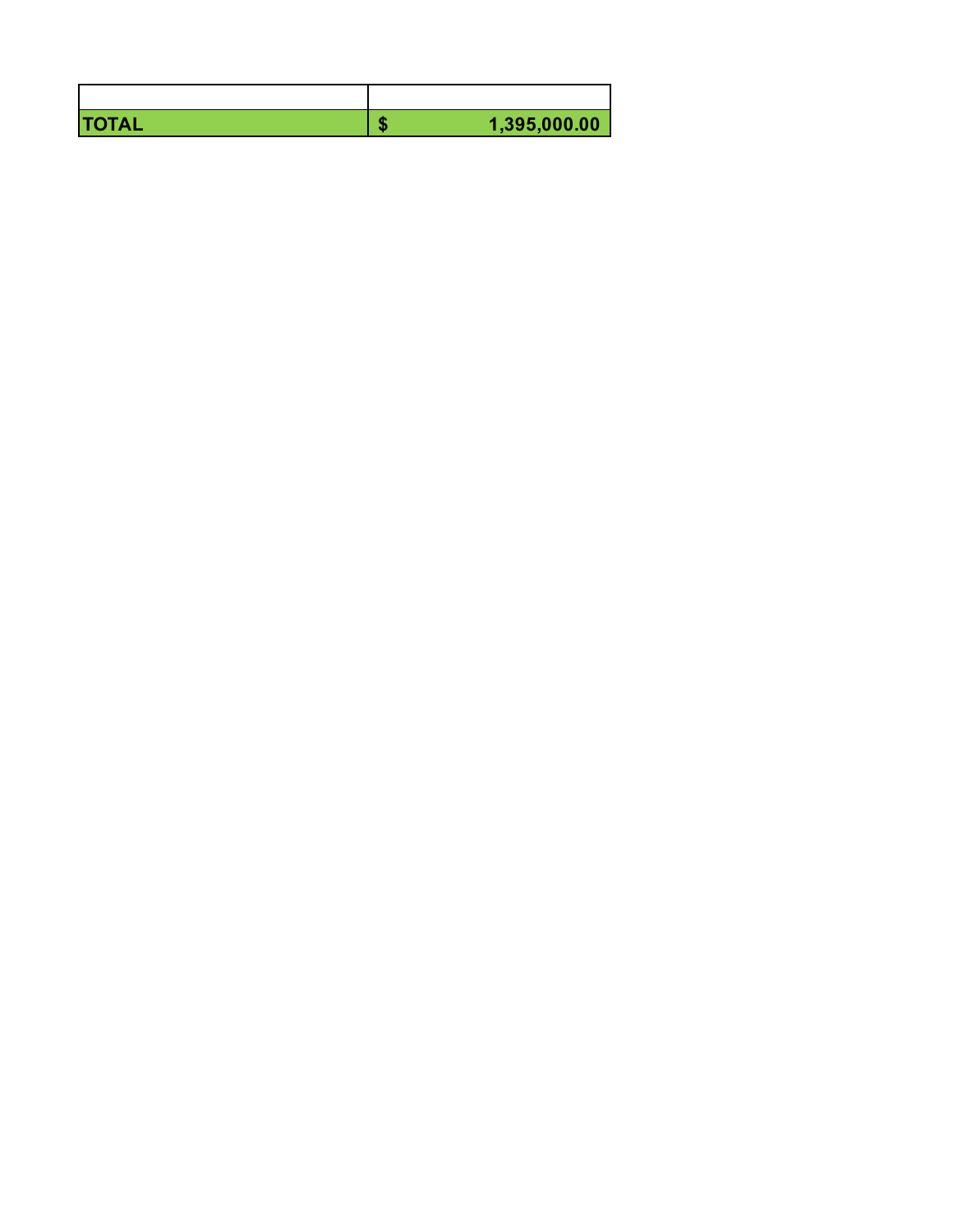|                                                    | 3-Year Cost of Fund                            |
|----------------------------------------------------|------------------------------------------------|
|                                                    |                                                |
| Includes Consultant Fees, materials,<br>& stipends | \$<br>375,000.00                               |
| <b>Includes Benefits</b>                           | \$<br>300,000.00                               |
| <b>Includes Benefits</b>                           | \$<br>480,000.00                               |
|                                                    | \$<br>450,000.00                               |
|                                                    | \$<br>750,000.00                               |
| <b>Includes Benefits</b>                           | \$<br>330,000.00                               |
| <b>Includes Benefits</b>                           | \$<br>330,000.00                               |
| <b>Includes Benefits</b>                           | \$<br>330,000.00                               |
| <b>Includes Benefits</b>                           | \$<br>75,000.00<br>\$<br>240,000.00            |
|                                                    |                                                |
| Transportation and lunch                           | \$<br>75,000.00                                |
|                                                    | $\frac{1}{2}$<br>60,000.00                     |
|                                                    | $\frac{1}{2}$<br>375,000.00<br>\$<br>15,000.00 |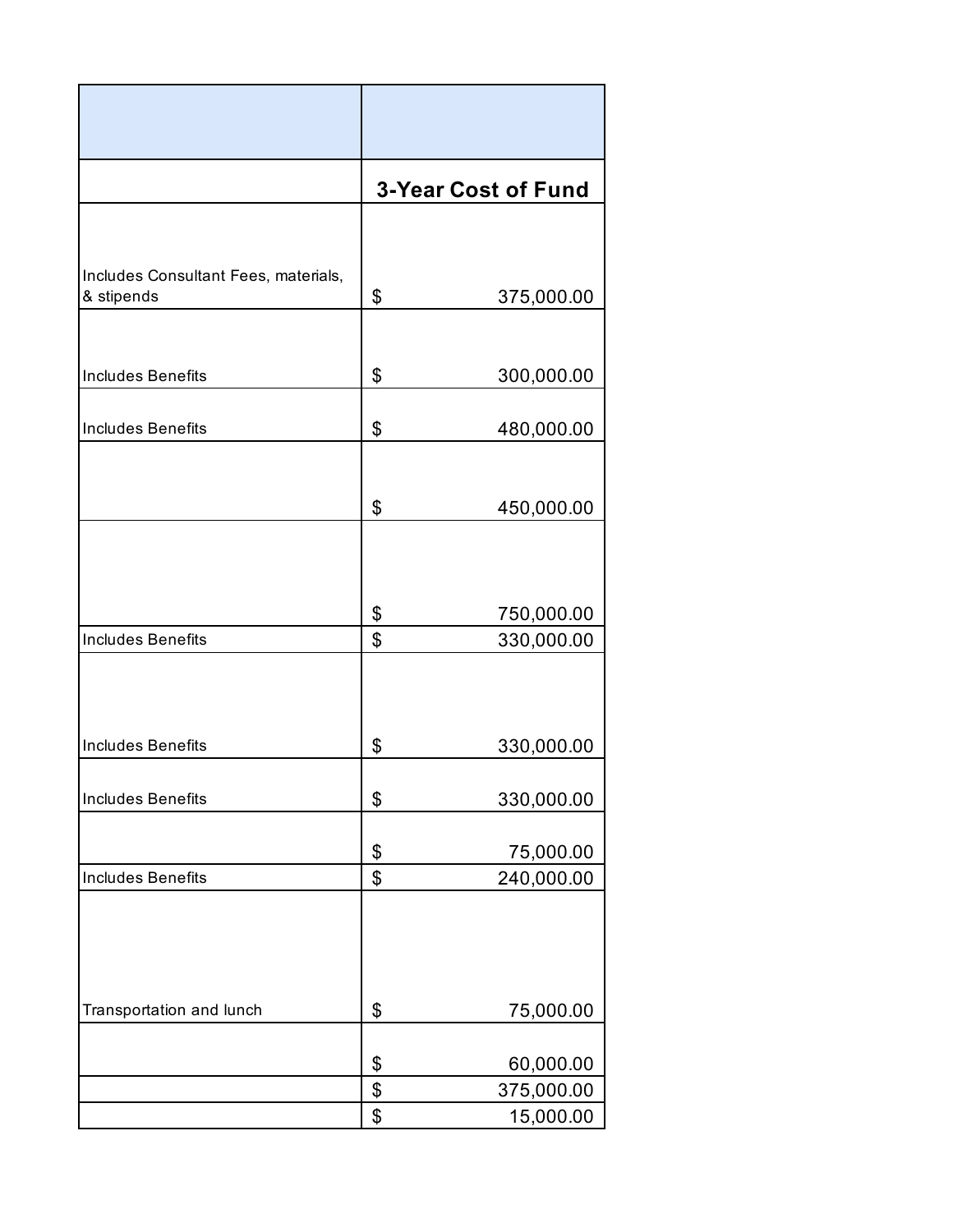|  | 4,185,000.00 |
|--|--------------|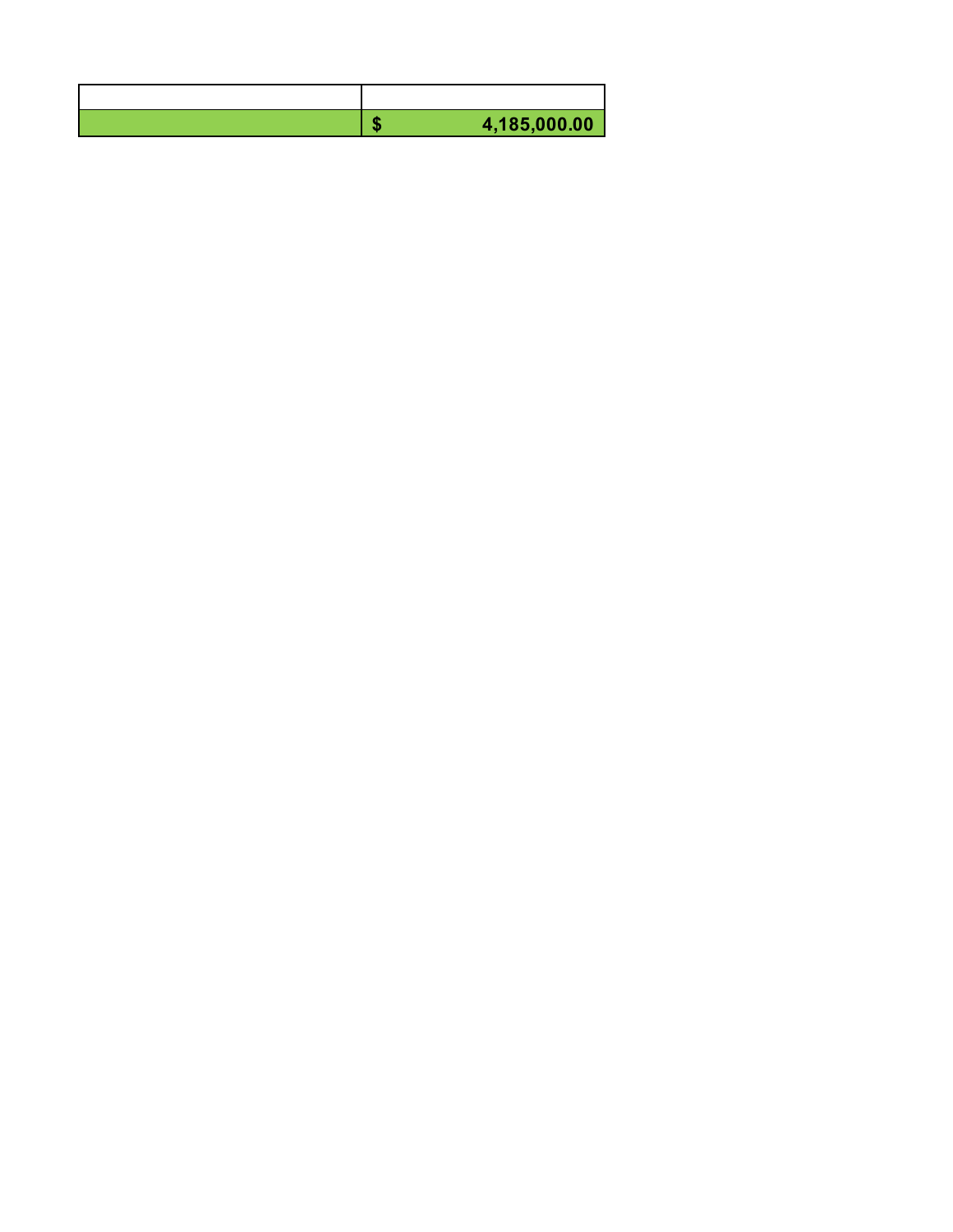| <b>MARY FORD ELEMENTARY</b>                                                                                                              |                            |
|------------------------------------------------------------------------------------------------------------------------------------------|----------------------------|
| <b>Project to Fund</b>                                                                                                                   | <b>Annual Cost to Fund</b> |
| Professional Development for Reading,<br>Math & STEM Driven Instruction,<br>Foundational Skills, RTI, etc.                               | \$<br>125,000.00           |
| Teacher Stipends for add't planning time<br>after school - 5 hrs per week for 36 weeks                                                   | \$<br>100,000.00           |
| <b>Community Engagement Specialist x 2</b>                                                                                               | \$<br>160,000.00           |
| Afterschool Program - Free for all families<br>(through Kaleidoscope)                                                                    | \$<br>150,000.00           |
| Family Center - Parenting classes that<br>offers conflict resolution classes, education,<br>etc.                                         | \$<br>250,000.00           |
| Family Center Coordinator x 2                                                                                                            | \$<br>110,000.00           |
| Afterschool Tutoring Provided by MFES<br><b>Staff</b>                                                                                    | 110,000.00<br>\$           |
| National Conference Registration &<br>Attendance                                                                                         | \$<br>25,000.00            |
| <b>ASL Teacher</b>                                                                                                                       | \$<br>80,000.00            |
| <b>Student Teacher Pipeline Through HBCUs</b><br>tour SCSU, Benedict, Allen, Morris College<br>and Claflin University and HBCUs in other |                            |
| states                                                                                                                                   | \$<br>25,000.00            |
| Stipends for staff to "coach" clubs & athletics                                                                                          | \$<br>20,000.00            |
| <b>STEM</b>                                                                                                                              | \$<br>125,000.00           |
| <b>Laundry Services</b>                                                                                                                  | \$<br>5,000.00             |
| <b>TOTAL</b>                                                                                                                             | \$<br>1,285,000.00         |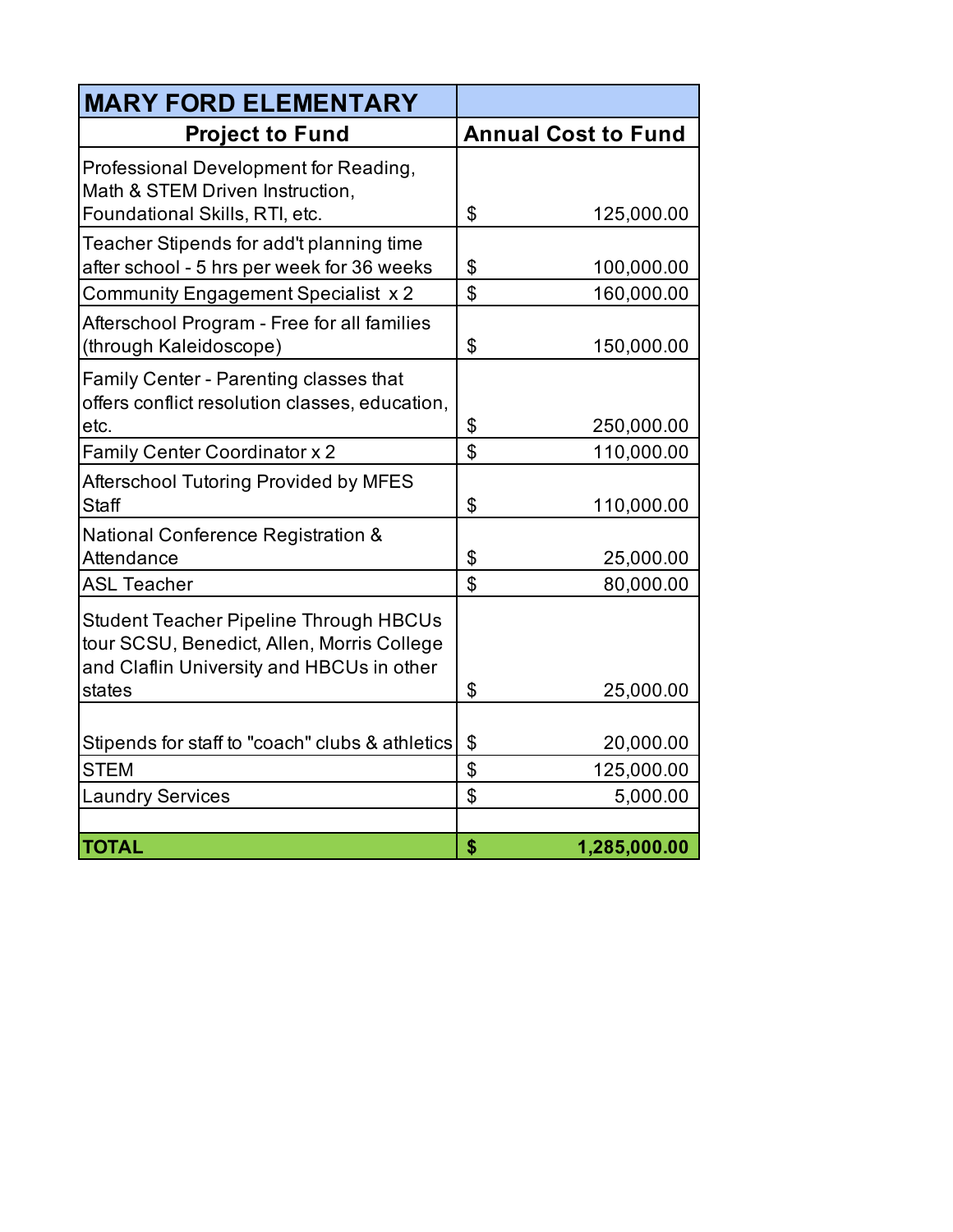|                                 | <b>3-Year Cost of Fund</b> |
|---------------------------------|----------------------------|
|                                 |                            |
| Includes Consultant Fees,       |                            |
| materials, & stipends           | \$<br>375,000.00           |
|                                 |                            |
| <b>Includes Benefits</b>        | \$<br>300,000.00           |
| <b>Includes Benefits</b>        | \$<br>480,000.00           |
|                                 |                            |
|                                 | \$<br>450,000.00           |
|                                 |                            |
|                                 | \$<br>750,000.00           |
| <b>Includes Benefits</b>        | \$<br>330,000.00           |
|                                 |                            |
| <b>Includes Benefits</b>        | \$<br>330,000.00           |
|                                 |                            |
|                                 | \$<br>75,000.00            |
| <b>Includes Benefits</b>        | \$<br>240,000.00           |
|                                 |                            |
|                                 |                            |
|                                 |                            |
| <b>Transportation and lunch</b> | \$<br>75,000.00            |
|                                 |                            |
|                                 | \$<br>60,000.00            |
|                                 | \$<br>375,000.00           |
|                                 | \$<br>15,000.00            |
|                                 |                            |
|                                 | \$<br>3,855,000.00         |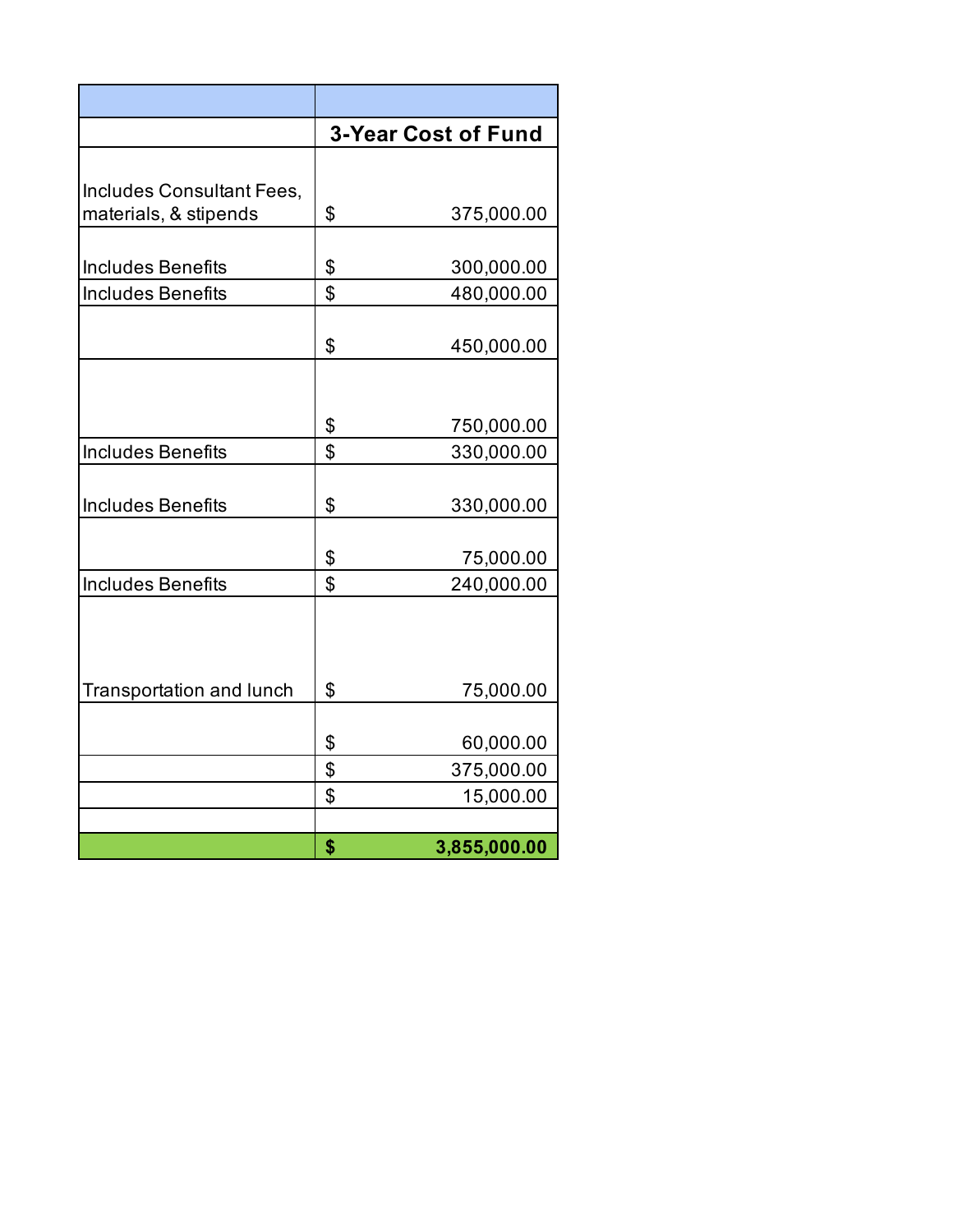| PEPPERHILL ELEMENTARY                                                                                                                    |                            |  |  |
|------------------------------------------------------------------------------------------------------------------------------------------|----------------------------|--|--|
| <b>Project to Fund</b>                                                                                                                   | <b>Annual Cost to Fund</b> |  |  |
| Professional Development for Reading, Math<br>& STEM Driven Instruction, Foundational<br>Skills, RTI, etc.                               | \$<br>125,000.00           |  |  |
| Teacher Stipends for add't planning time<br>after school - 5 hrs per week for 36 weeks                                                   | \$<br>100,000.00           |  |  |
| <b>Community Engagement Specialist x 2</b>                                                                                               | \$<br>160,000.00           |  |  |
| Afterschool Program - Free for all families<br>(through Kaleidoscope)                                                                    | \$<br>150,000.00           |  |  |
| Family Center - Parenting classes that offers<br>conflict resolution classes, education, etc.                                            | \$<br>250,000.00           |  |  |
| Family Center Coordinator x 2                                                                                                            | \$<br>110,000.00           |  |  |
| Afterschool Tutoring Provided by PHES Staff                                                                                              | \$<br>110,000.00           |  |  |
| National Conference Registration &<br>Attendance                                                                                         | \$<br>25,000.00            |  |  |
| Full-time Interperter (Spanish)                                                                                                          | \$<br>50,000.00            |  |  |
| <b>ASL Teacher</b>                                                                                                                       | \$<br>80,000.00            |  |  |
| <b>Student Teacher Pipeline Through HBCUs</b><br>tour SCSU, Benedict, Allen, Morris College<br>and Claflin University and HBCUs in other |                            |  |  |
| states                                                                                                                                   | \$<br>25,000.00            |  |  |
| Stipends for staff to "coach" clubs & athletics                                                                                          | \$<br>20,000.00            |  |  |
| <b>STEM</b>                                                                                                                              | \$<br>125,000.00           |  |  |
| <b>Laundry Services</b>                                                                                                                  | \$<br>5,000.00             |  |  |
| <b>TOTAL</b>                                                                                                                             | \$                         |  |  |
|                                                                                                                                          | 1,335,000.00               |  |  |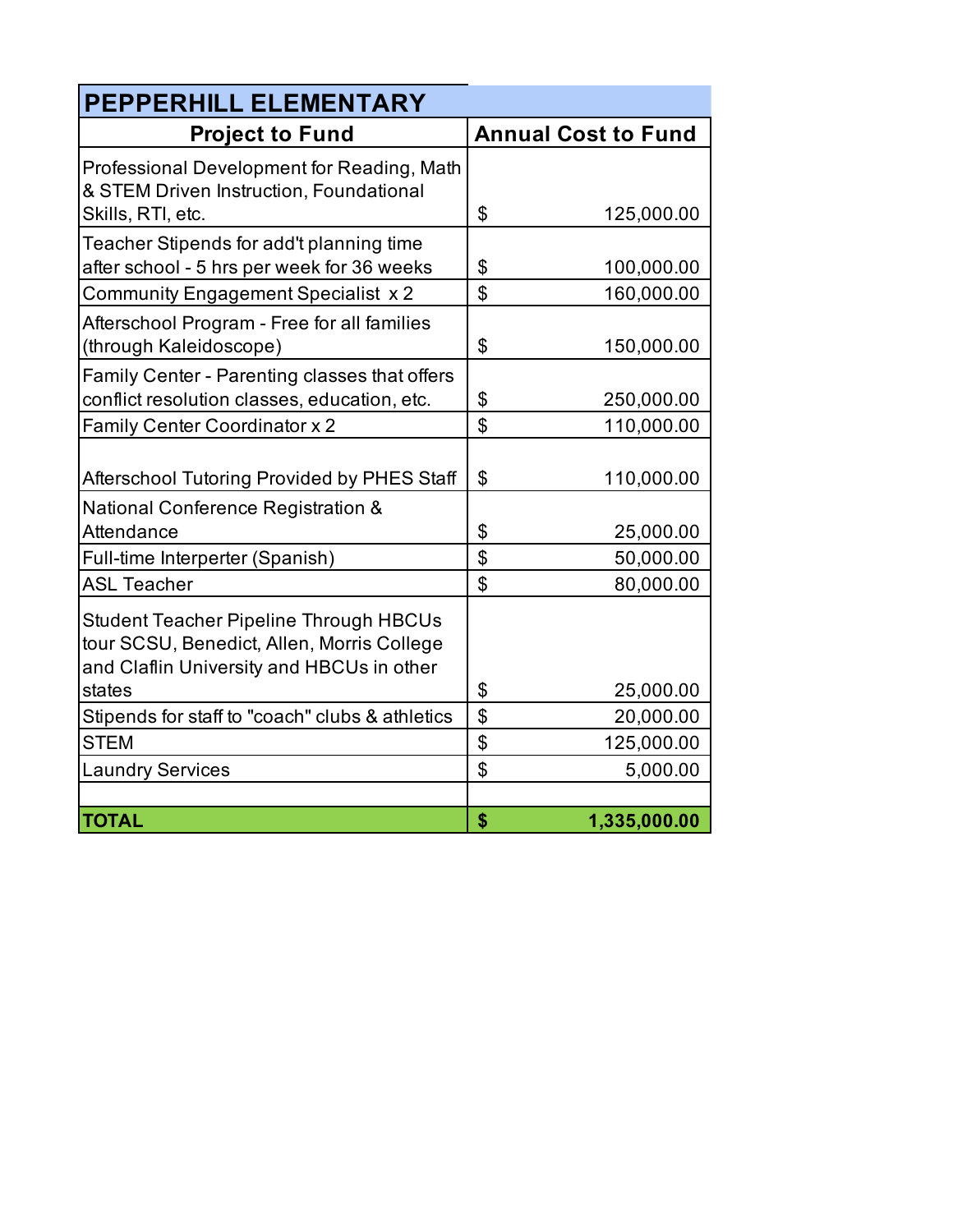|                           | <b>3-Year Cost of Fund</b> |
|---------------------------|----------------------------|
|                           |                            |
| Includes Consultant Fees, |                            |
| materials, & stipends     | \$<br>375,000.00           |
|                           |                            |
| <b>Includes Benefits</b>  | \$<br>300,000.00           |
| <b>Includes Benefits</b>  | \$<br>480,000.00           |
|                           |                            |
|                           | \$<br>450,000.00           |
|                           |                            |
|                           | \$<br>750,000.00           |
| <b>Includes Benefits</b>  | \$<br>330,000.00           |
|                           |                            |
| <b>Includes Benefits</b>  | \$<br>330,000.00           |
|                           |                            |
|                           | \$<br>75,000.00            |
| <b>Includes Benefits</b>  | \$<br>150,000.00           |
| <b>Includes Benefits</b>  | \$<br>240,000.00           |
|                           |                            |
|                           |                            |
|                           |                            |
| Transportation and lunch  | \$<br>75,000.00            |
|                           | \$<br>60,000.00            |
|                           | \$<br>375,000.00           |
|                           | \$<br>15,000.00            |
|                           |                            |
|                           | \$<br>4,005,000.00         |

 $\mathcal{L}_{\mathcal{A}}$ 

 $\mathcal{L}^{\text{max}}_{\text{max}}$  and  $\mathcal{L}^{\text{max}}_{\text{max}}$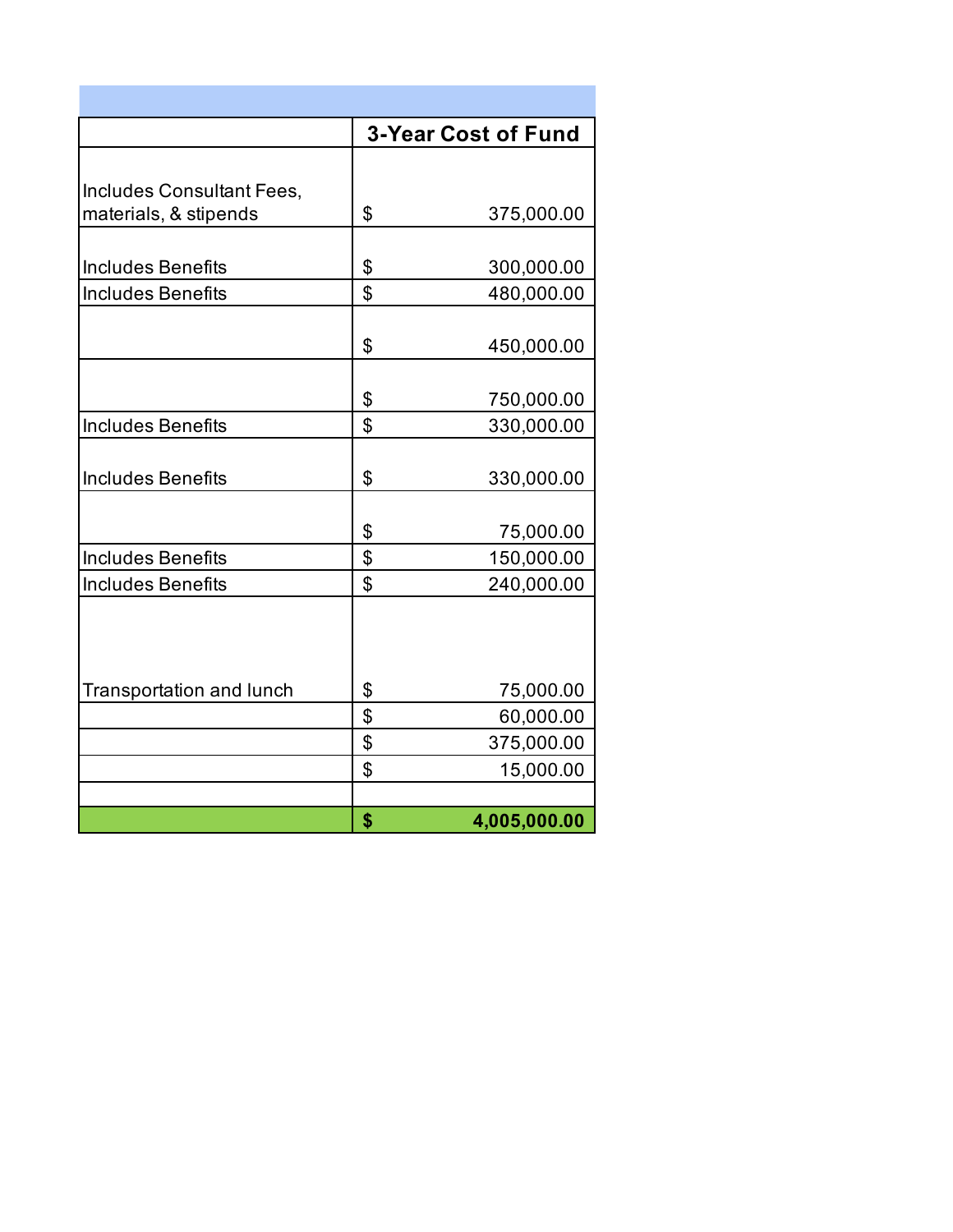| <b>BEYOND OUR WALLS BUDGET</b>    |    |                            |  |
|-----------------------------------|----|----------------------------|--|
| <b>Project to Fund</b>            |    | <b>Annual Cost to Fund</b> |  |
| <b>Executive Director</b>         | \$ | 61,000.00                  |  |
| <b>Volunteer Coordinator</b>      | \$ | 45,000.00                  |  |
|                                   |    |                            |  |
| Part Time Team member x 2         | \$ | 60,000.00                  |  |
| Project Director x 4              | \$ | 200,000.00                 |  |
| <b>Professional Development</b>   | \$ | 2,000.00                   |  |
| <b>Business License</b>           | \$ | 100.00                     |  |
| Stipends                          | \$ | 5,000.00                   |  |
| Insurance                         | \$ | 3,000.00                   |  |
| Liabilty (Vehicles)               | \$ | 12,000.00                  |  |
| Transportation (1 van/ 1 bus)     | \$ | 65,000.00                  |  |
| <b>Transportation Maintenance</b> | \$ | 16,000.00                  |  |
| Rent                              | \$ | 15,000.00                  |  |
| <b>Utilities - Electric</b>       | \$ | 12,000.00                  |  |
| Utilities - Internet              | \$ | 9,000.00                   |  |
| <b>Cellular Service</b>           | \$ | 1,000.00                   |  |
| Quickbooks                        | \$ | 1,500.00                   |  |
| <b>Program Expenses</b>           | \$ | 18,000.00                  |  |
| <b>Office Supplies</b>            | \$ | 2,000.00                   |  |
| <b>Tax Preparer Services</b>      | \$ | 800.00                     |  |
|                                   |    |                            |  |
| <b>TOTAL</b>                      | \$ | 528,400.00                 |  |
|                                   |    |                            |  |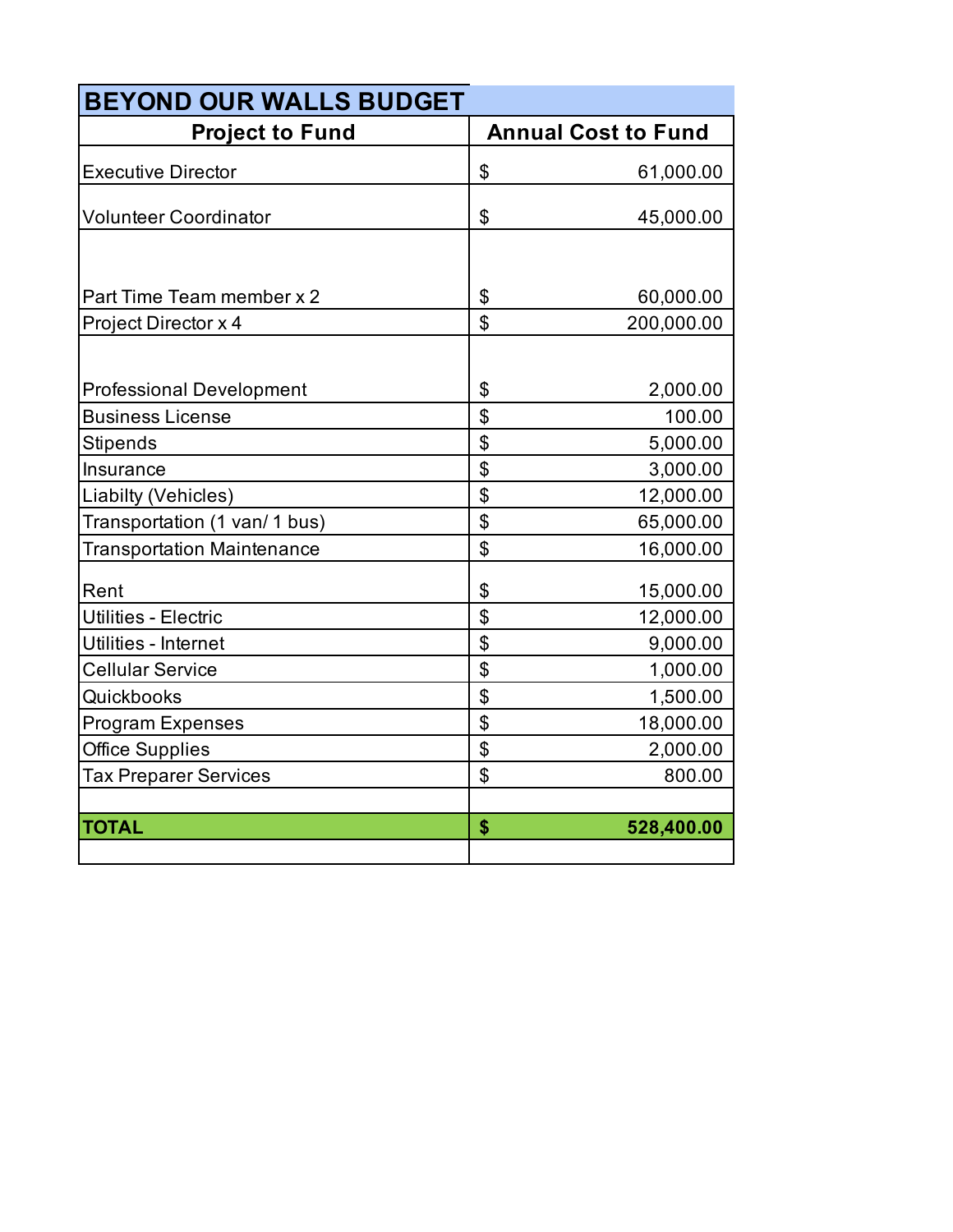|                   |               | 3-Year Cost of Fund |
|-------------------|---------------|---------------------|
| Includes benefits | \$            | 183,000.00          |
| Includes benefits | \$            | 135,000.00          |
| \$23.50 per       |               |                     |
| hour/20 hours     |               |                     |
| per week          | \$            | 180,000.00          |
| Includes benefits | \$            | 600,000.00          |
|                   |               |                     |
|                   | \$            | 6,000.00            |
|                   | \$            | 300.00              |
|                   | \$            | 15,000.00           |
|                   | \$            | 9,000.00            |
|                   | \$            | 36,000.00           |
|                   | \$            | 195,000.00          |
|                   | \$            | 48,000.00           |
|                   | \$            | 45,000.00           |
|                   | \$            | 36,000.00           |
|                   | \$            | 27,000.00           |
|                   | \$            | 3,000.00            |
|                   | \$            | 4,500.00            |
|                   | $\frac{1}{2}$ | 54,000.00           |
|                   | \$            | 6,000.00            |
|                   | \$            | 2,400.00            |
|                   |               |                     |
|                   | \$            | 1,585,200.00        |
|                   |               |                     |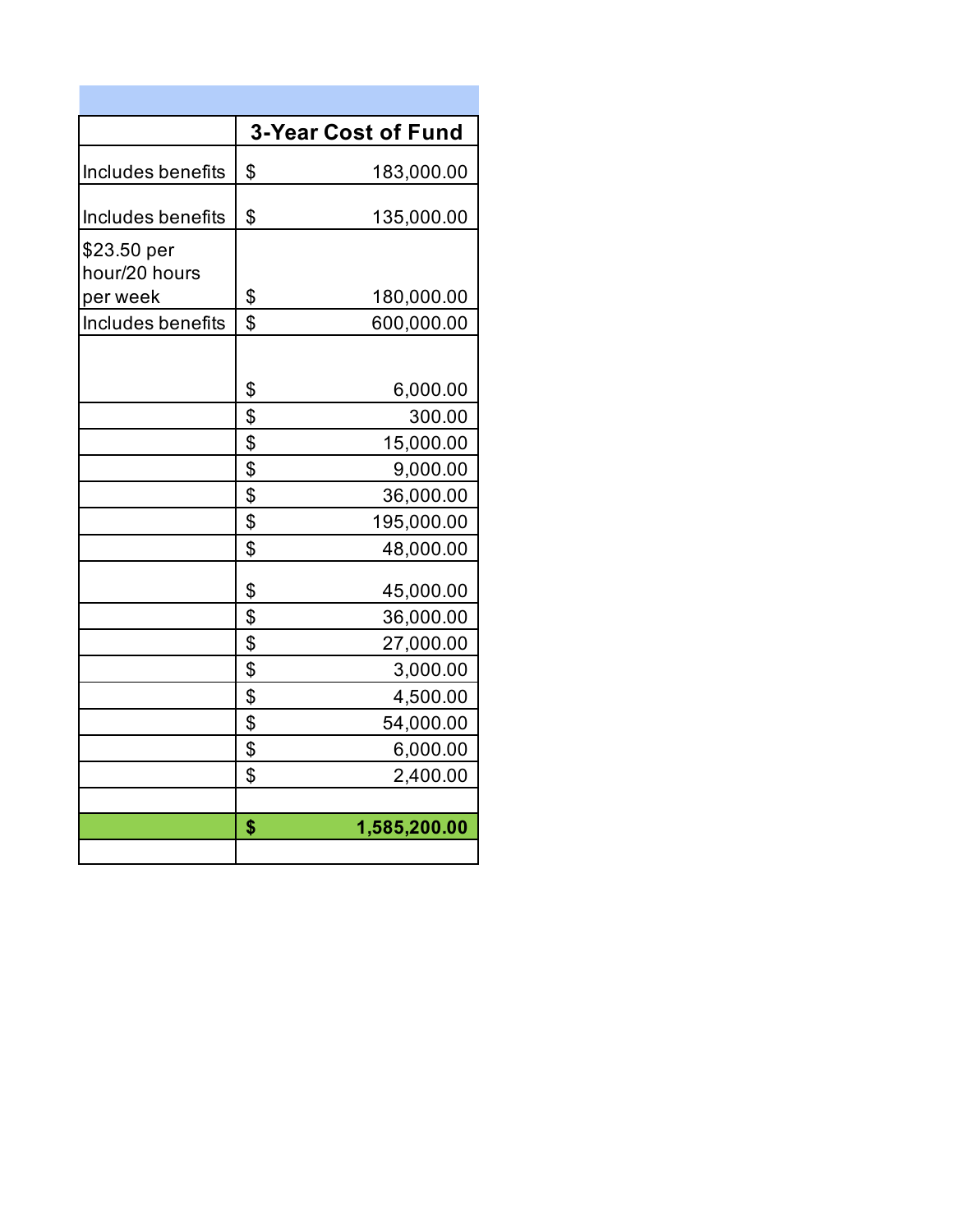| <b>CHARLESTON PROMISE NEIGHBORHOOD</b>                     |    |                            |  |
|------------------------------------------------------------|----|----------------------------|--|
| <b>Project to Fund</b>                                     |    | <b>Annual Cost to Fund</b> |  |
| After School Program and Summer<br><b>Program Tutoring</b> | \$ | 189,000.00                 |  |
| <b>Principal Discretionary Funds</b>                       | \$ | 300,000.00                 |  |
| Following Students to Middle School &<br>Beyond            | \$ | 100,000.00                 |  |
| <b>Program Evaluation</b>                                  | \$ | 90,000.00                  |  |
| <b>ITOTAL</b>                                              | \$ | 679,000.00                 |  |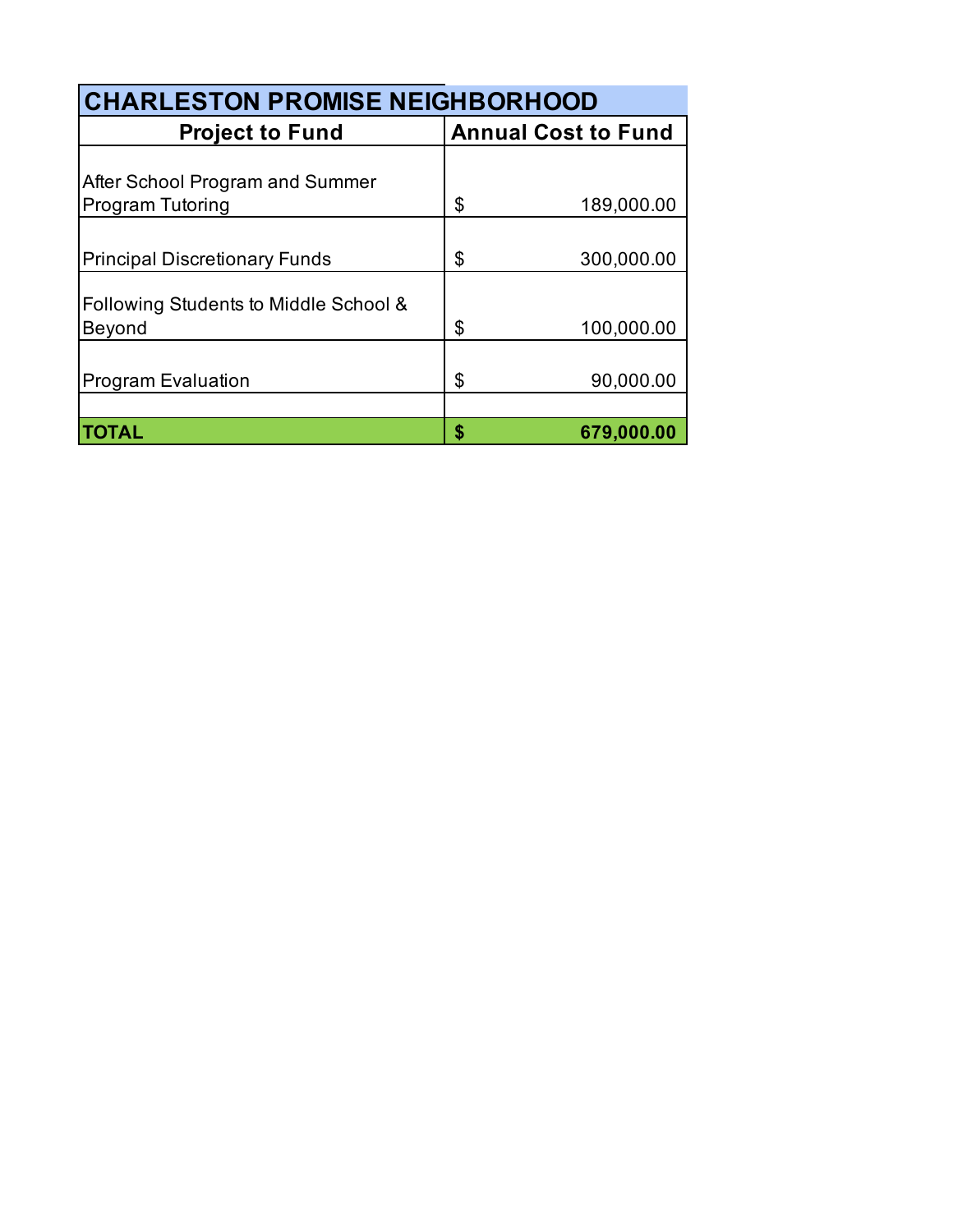|                                      |    | <b>3-Year Cost of Fund</b> |
|--------------------------------------|----|----------------------------|
|                                      |    |                            |
|                                      |    |                            |
| <b>Full Time and Part Time Staff</b> | \$ | 567,000.00                 |
|                                      |    |                            |
|                                      | \$ | 900,000.00                 |
|                                      |    |                            |
|                                      |    |                            |
| Programming and transportation       | \$ | 300,000.00                 |
| Full Time staff to measure           |    |                            |
| outcomes of project                  | \$ | 270,000.00                 |
|                                      |    |                            |
|                                      | S  | 2,037,000.00               |
|                                      |    |                            |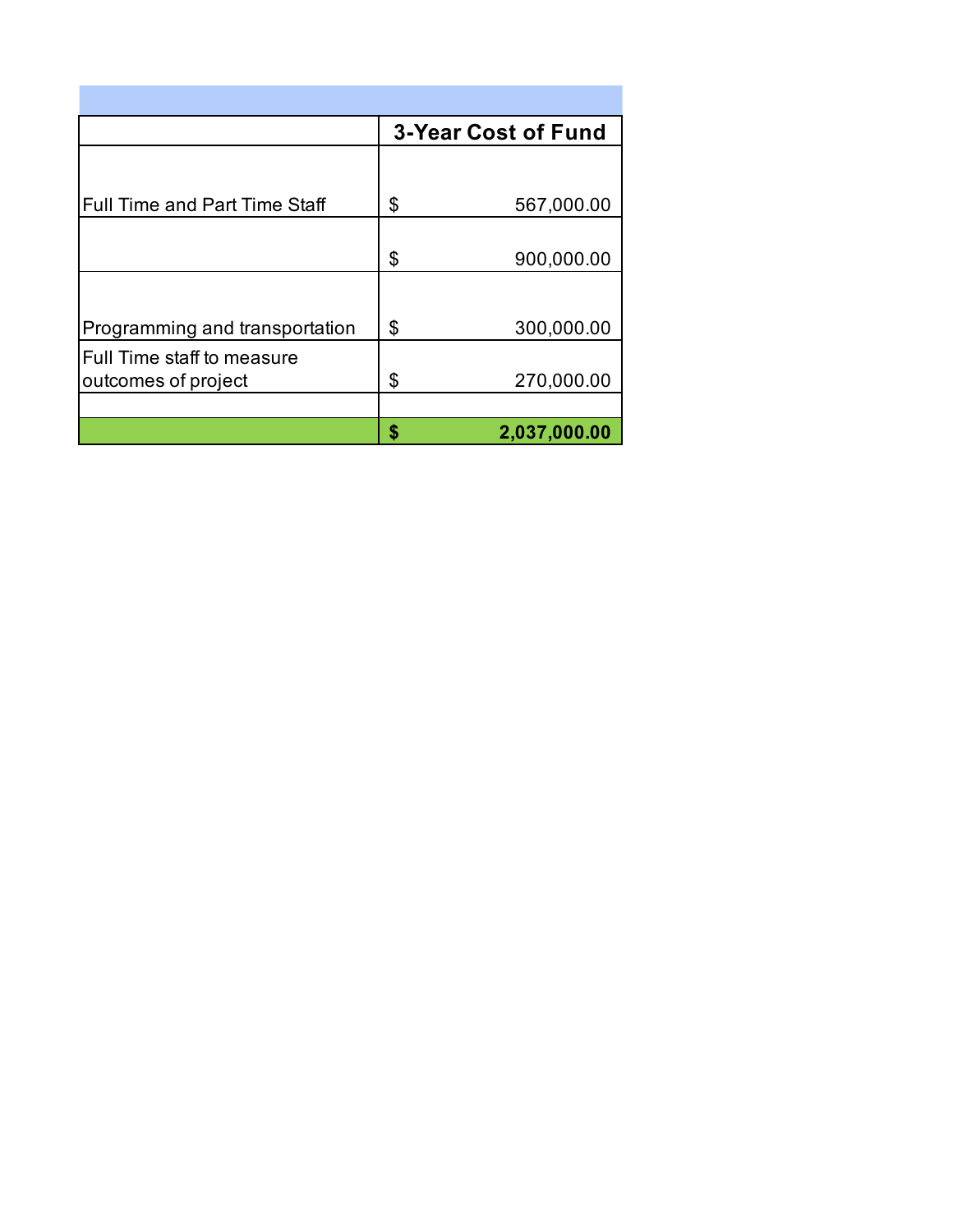| <b>LOWCOUNTRY YOUTH SERVICES</b> |    |                            |  |
|----------------------------------|----|----------------------------|--|
| <b>Project to Fund</b>           |    | <b>Annual Cost to Fund</b> |  |
|                                  |    |                            |  |
| Staff Expenses                   | \$ | 127,000.00                 |  |
| Meals/Activities                 | \$ | 17,000.00                  |  |
| <b>Program Expenses</b>          | \$ | 20,000.00                  |  |
| Mentor Stipends                  | \$ | 60,000.00                  |  |
|                                  |    |                            |  |
| <b>TOTAL</b>                     | \$ | 224,000.00                 |  |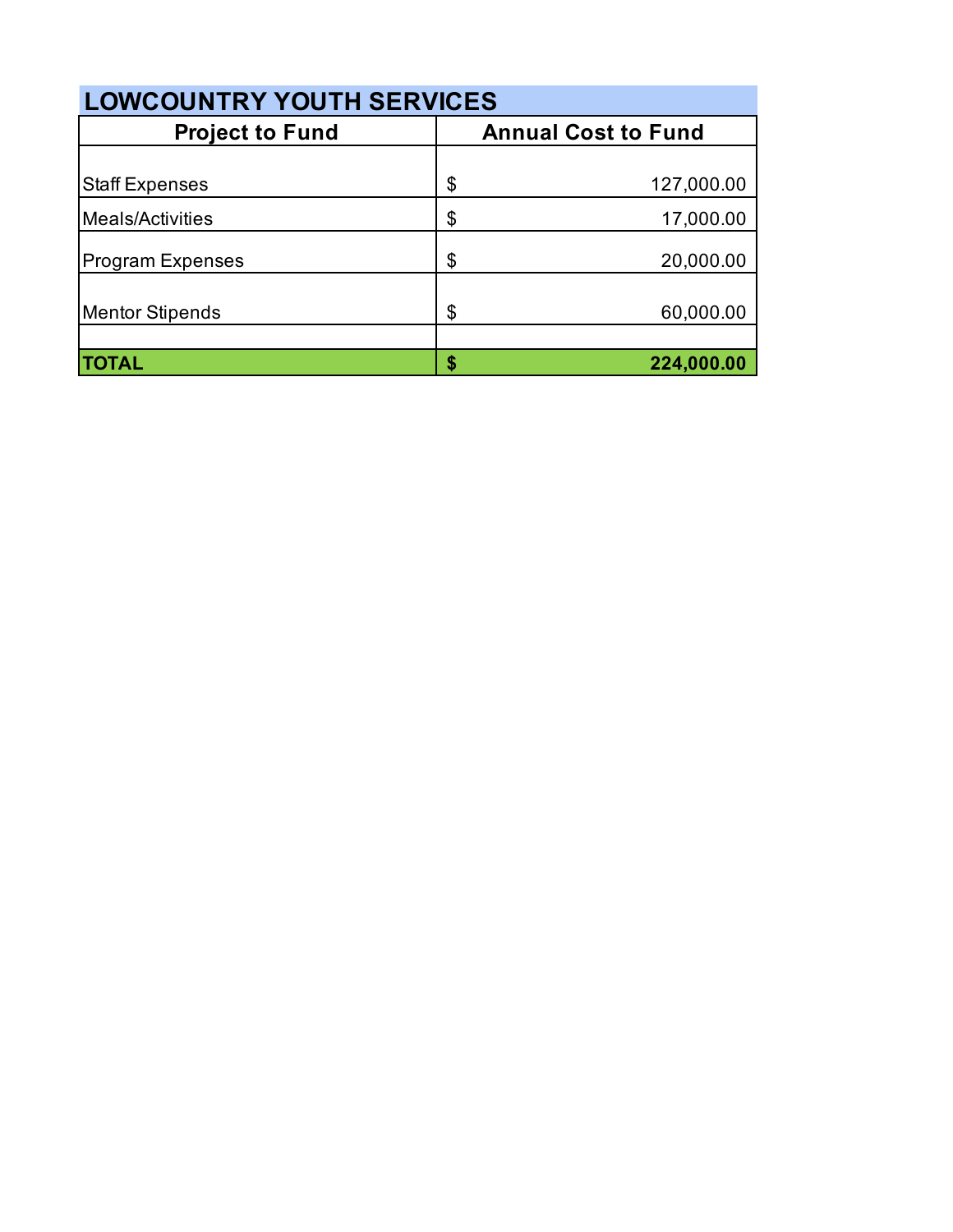| <b>3-Year Cost of Fund</b> |            |
|----------------------------|------------|
|                            |            |
| \$                         | 381,000.00 |
| \$                         | 51,000.00  |
| \$                         | 60,000.00  |
| \$                         | 180,000.00 |
|                            |            |
| S                          | 672,000.00 |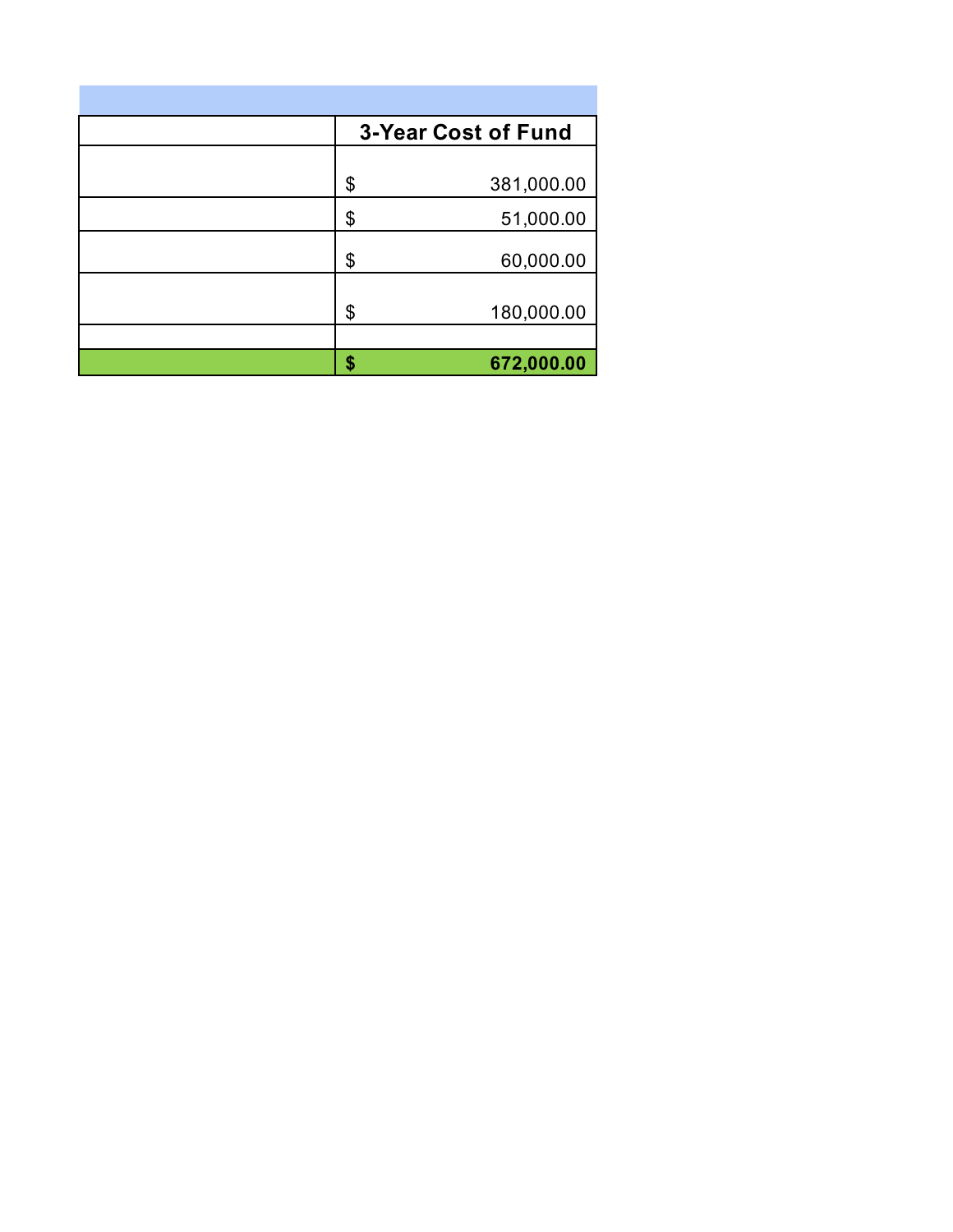| <b>CAROLINA TEEN CENTER</b> |  |                            |                                          |  |  |
|-----------------------------|--|----------------------------|------------------------------------------|--|--|
| <b>Project to Fund</b>      |  | <b>Annual Cost to Fund</b> |                                          |  |  |
| Staff                       |  |                            | 110,000.00 Full Time and Part Time Staff |  |  |
| Programs                    |  | 100,000.00                 |                                          |  |  |
| Transportation              |  | 50,000.00                  |                                          |  |  |
|                             |  |                            |                                          |  |  |
| <b>TOTAL</b>                |  | 260,000.00                 |                                          |  |  |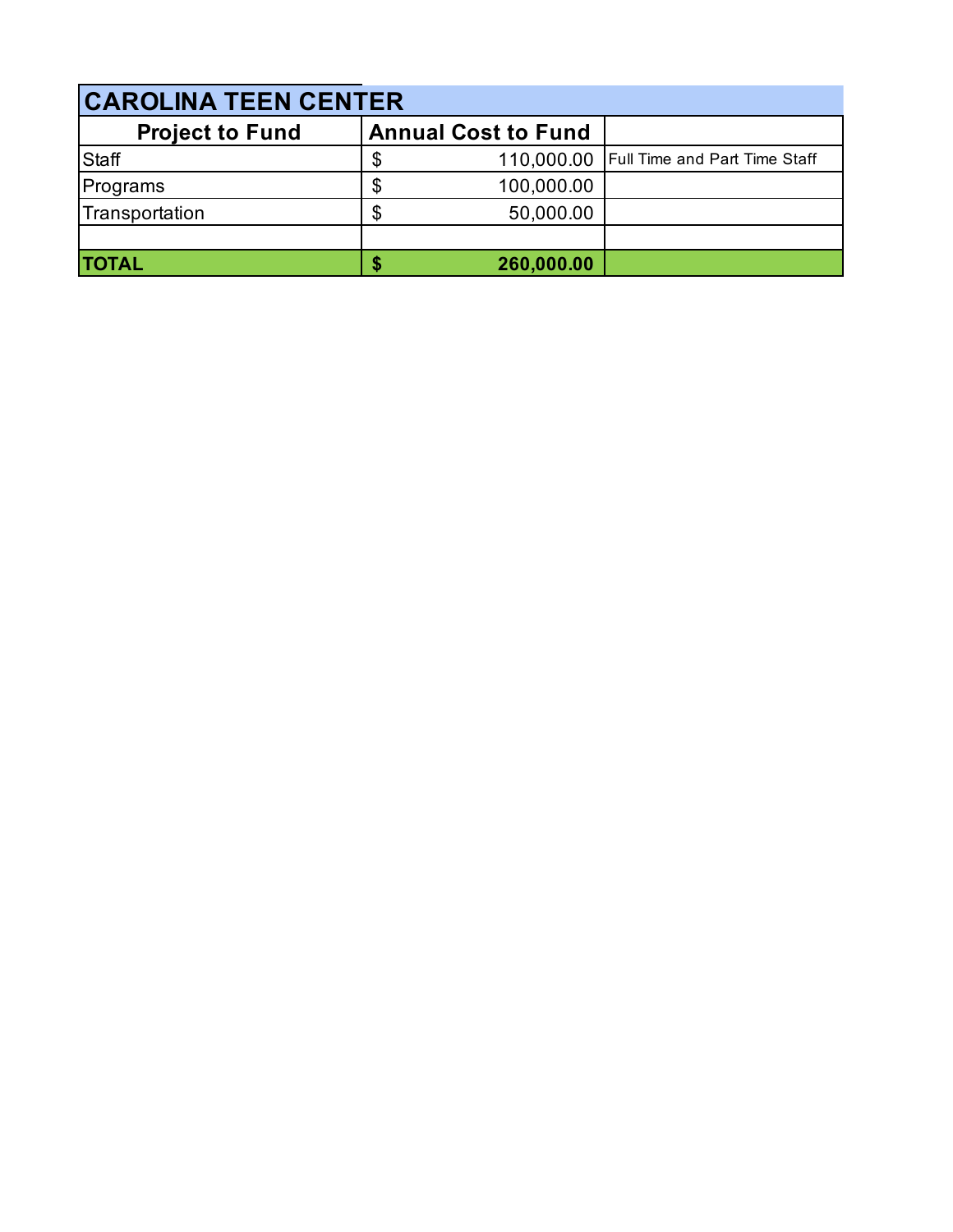| 3-Year Cost of Fund |            |  |
|---------------------|------------|--|
| \$                  | 330,000.00 |  |
| \$                  | 300,000.00 |  |
| \$                  | 150,000.00 |  |
|                     |            |  |
|                     | 780,000.00 |  |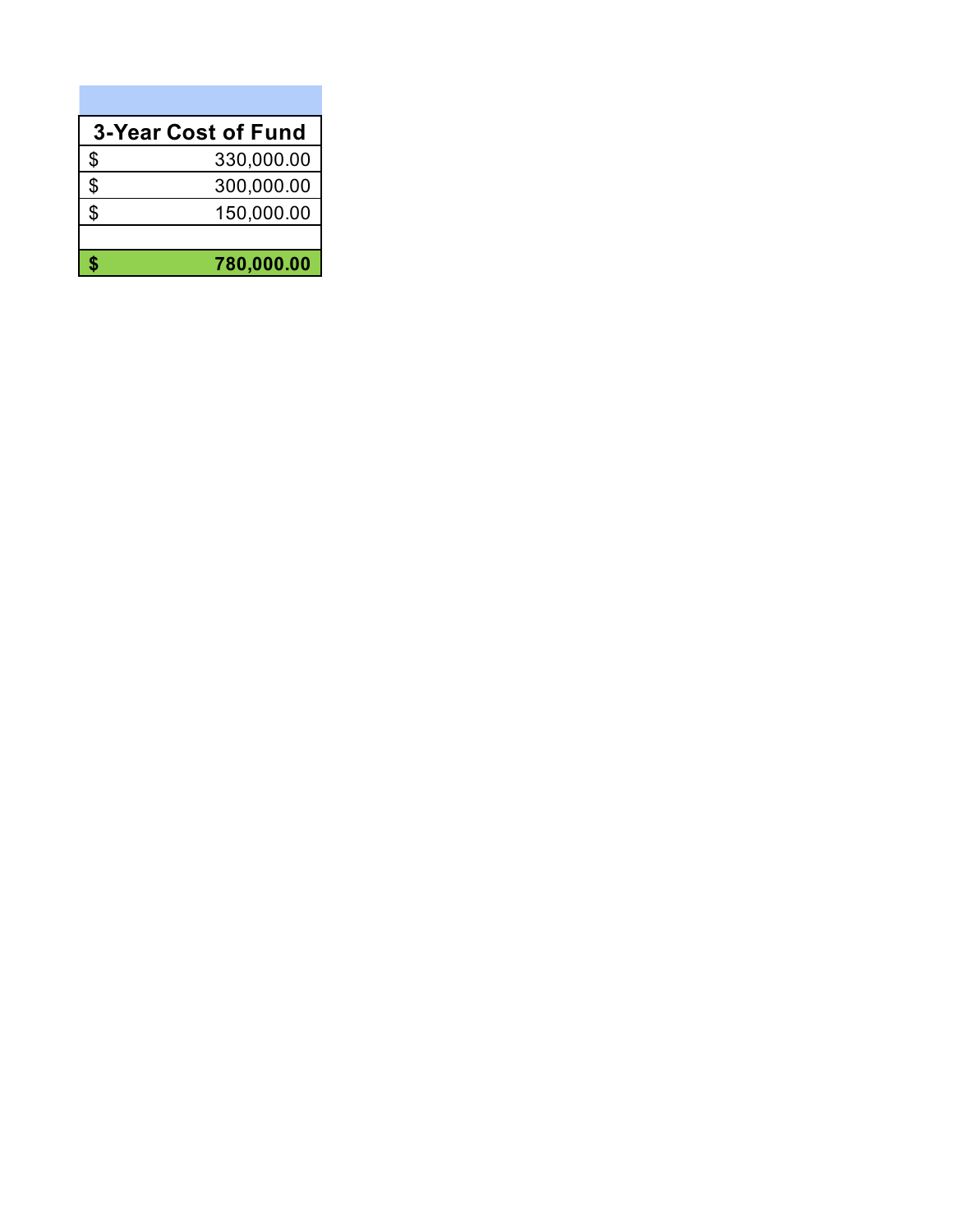| E3 (Educate, Empower, and Elevate)<br><b>Management</b>                                                                                                     |                            |
|-------------------------------------------------------------------------------------------------------------------------------------------------------------|----------------------------|
| <b>Project to Fund</b>                                                                                                                                      | <b>Annual Cost to Fund</b> |
| Monitoring: 1) listen and assess; 2) co-create<br>solutions to achieve equitable outcomes; 3)<br>implement those solutions; and 4) evaluate the<br>results. | \$<br>500,000.00           |
| <b>TOTAL</b>                                                                                                                                                | 500,000.00                 |
|                                                                                                                                                             |                            |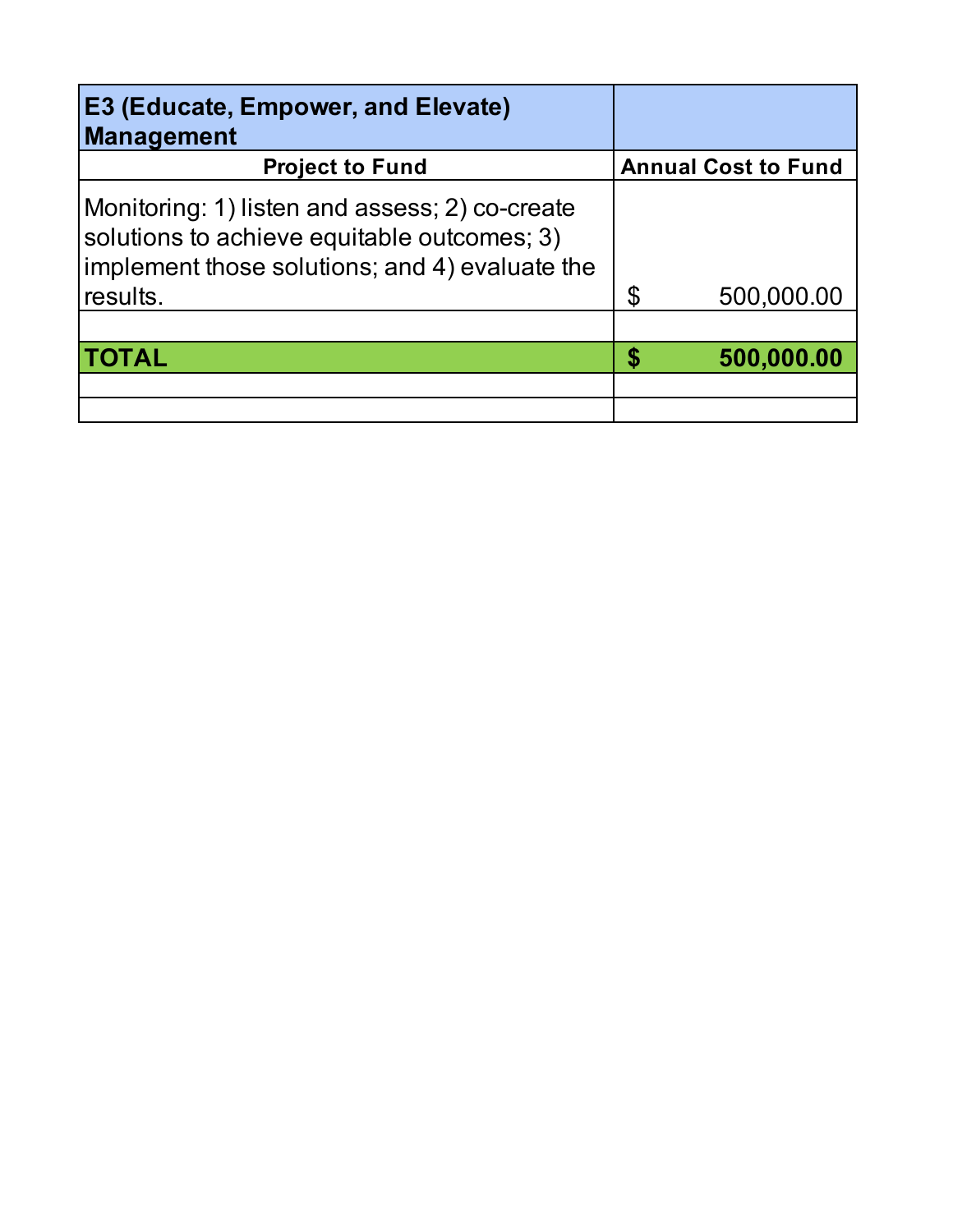|    | <b>3-Year Cost of Fund</b> |
|----|----------------------------|
| \$ | 1,500,000.00               |
|    |                            |
| \$ | 1,500,000.00               |
|    |                            |
|    |                            |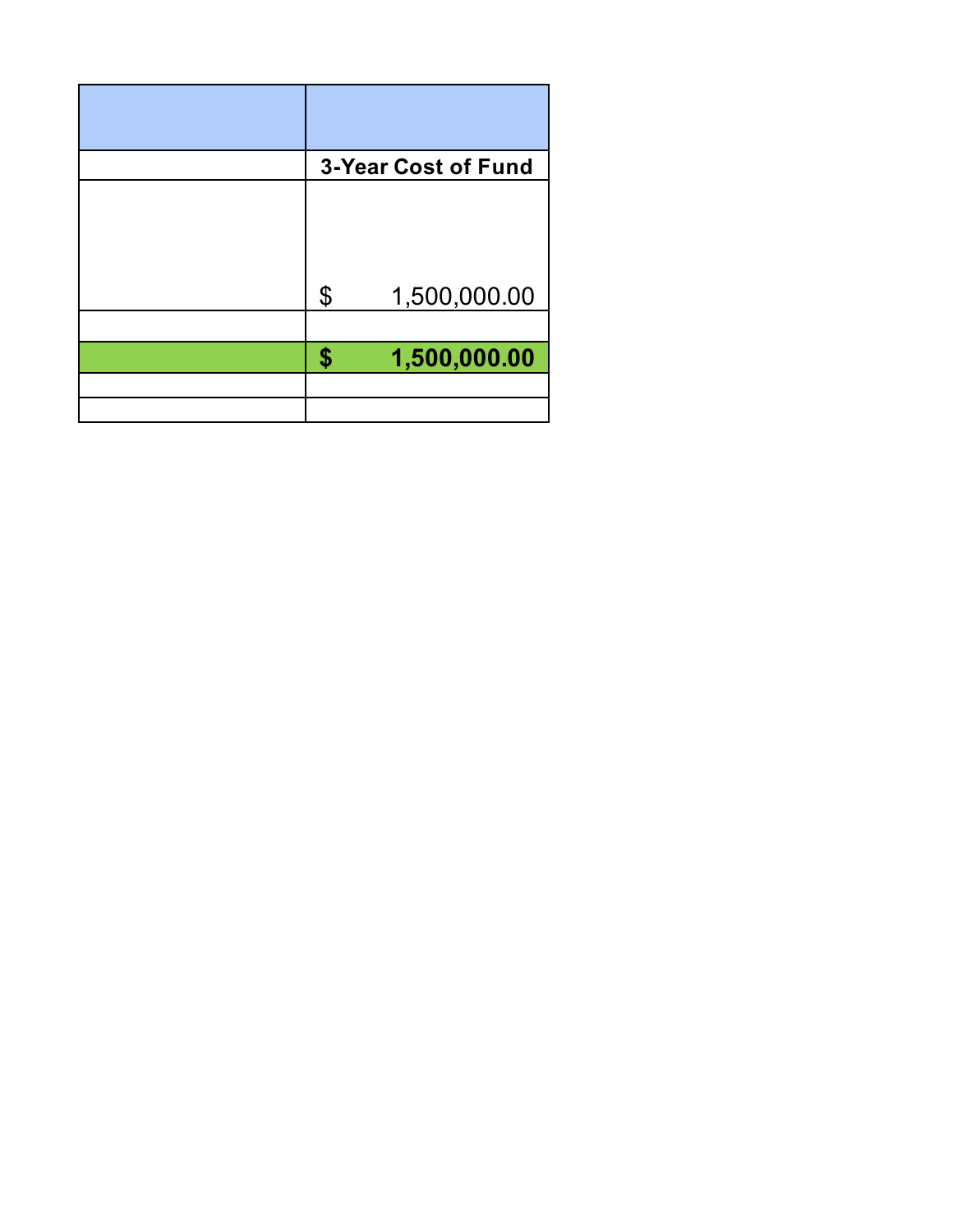| <b>CHARLESTON DORCHESTER DEPT. OF</b><br><b>MENTAL HEALTH</b> |                  |
|---------------------------------------------------------------|------------------|
|                                                               |                  |
| Mental Health Therapist (8 schools)                           | \$<br>900,000.00 |
|                                                               |                  |
| <b>Professional Development</b>                               | \$<br>20,000.00  |
|                                                               |                  |
| <b>TOTAL</b>                                                  | \$<br>920,000.00 |
|                                                               |                  |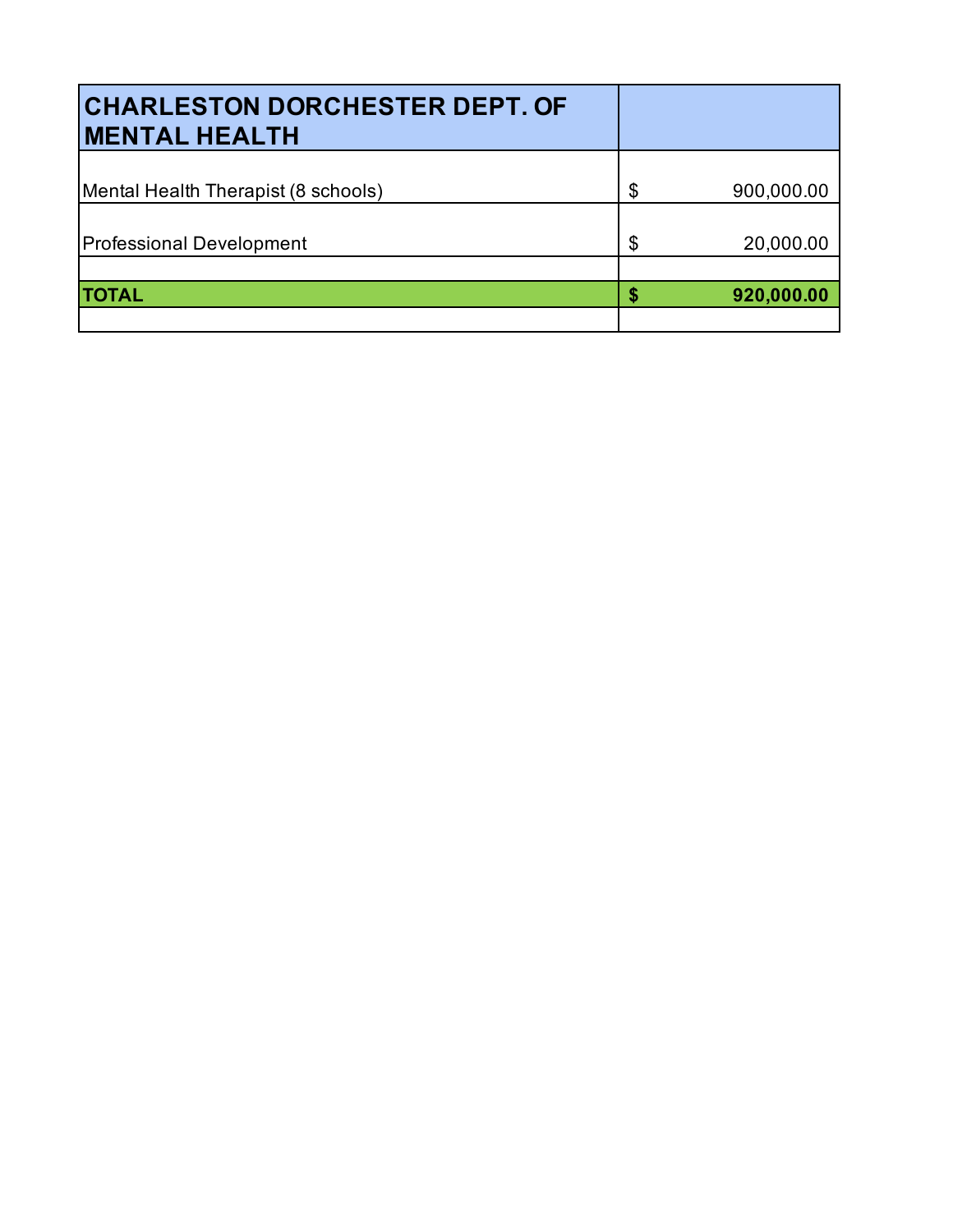| Full Time Staff<br>includes benefits | \$2,700,000.00  |
|--------------------------------------|-----------------|
| Equipment and<br>training            | \$<br>60,000.00 |
|                                      | \$2,760,000.00  |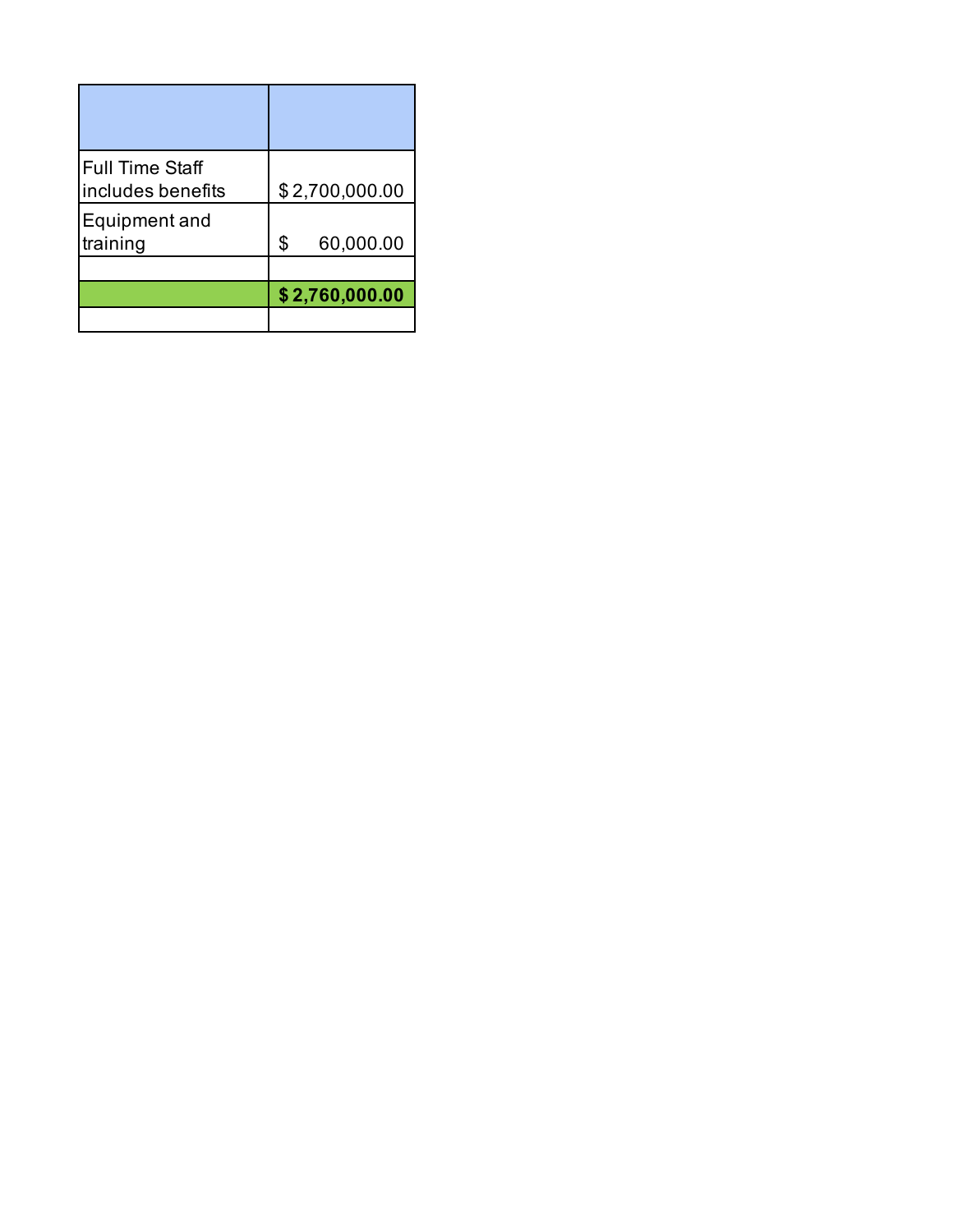| <b>FETTER HEALTH</b>     |                            |
|--------------------------|----------------------------|
| <b>Project to Fund</b>   | <b>Annual Cost to Fund</b> |
| <b>Health Care Staff</b> | \$<br>280,000.00           |
|                          |                            |
|                          |                            |
|                          |                            |
| <b>Mobile Unit</b>       | \$<br>190,000.00           |
|                          |                            |
| <b>TOTAL</b>             | 470,000.00                 |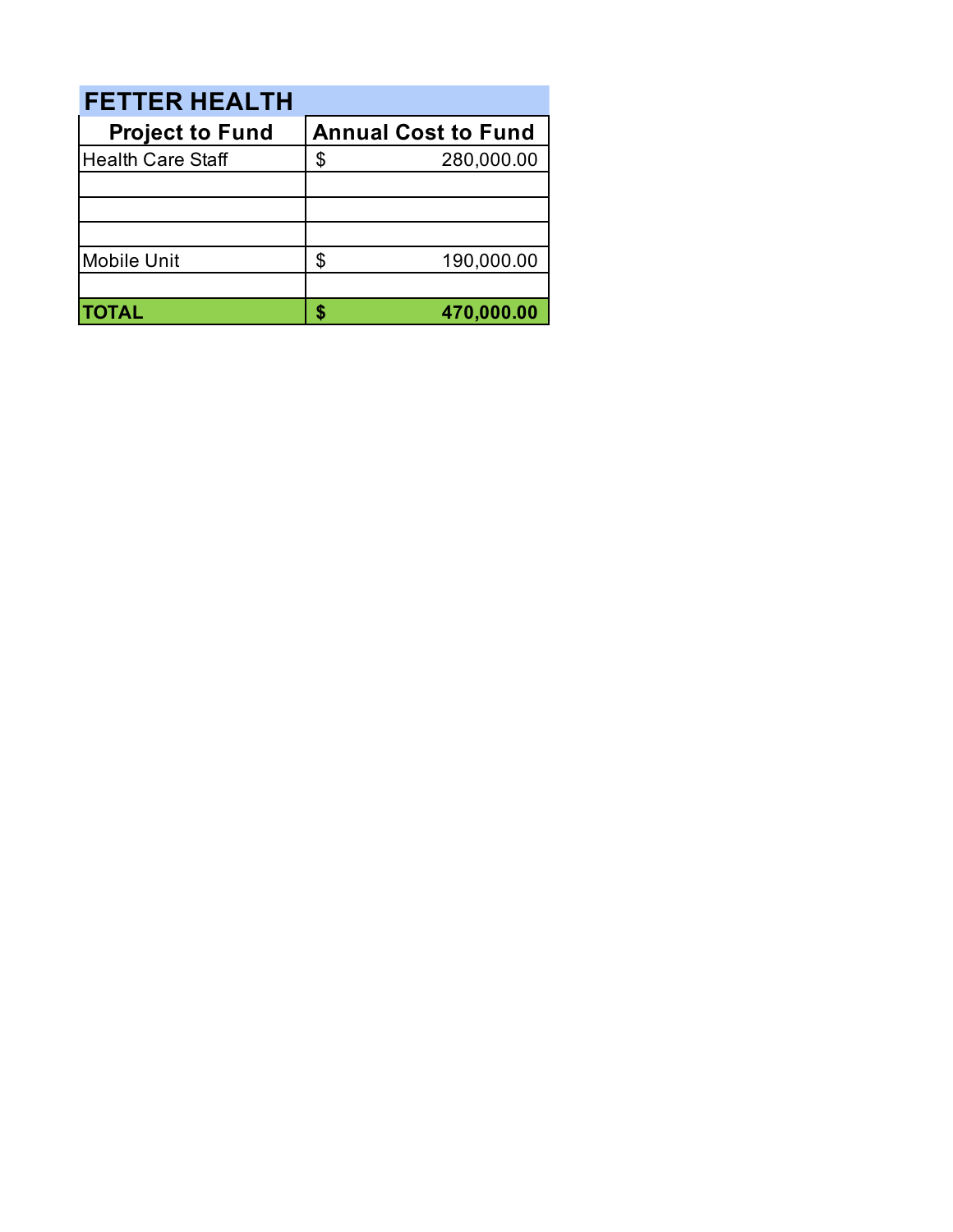One full-time Family Nurse Practitioner or Physician Assistant One FTE financial advisors/patient navigators

One FTE nurses

One FTE customer service representative

Fully-furnished, two-room medical mobile units with wheelchair lift.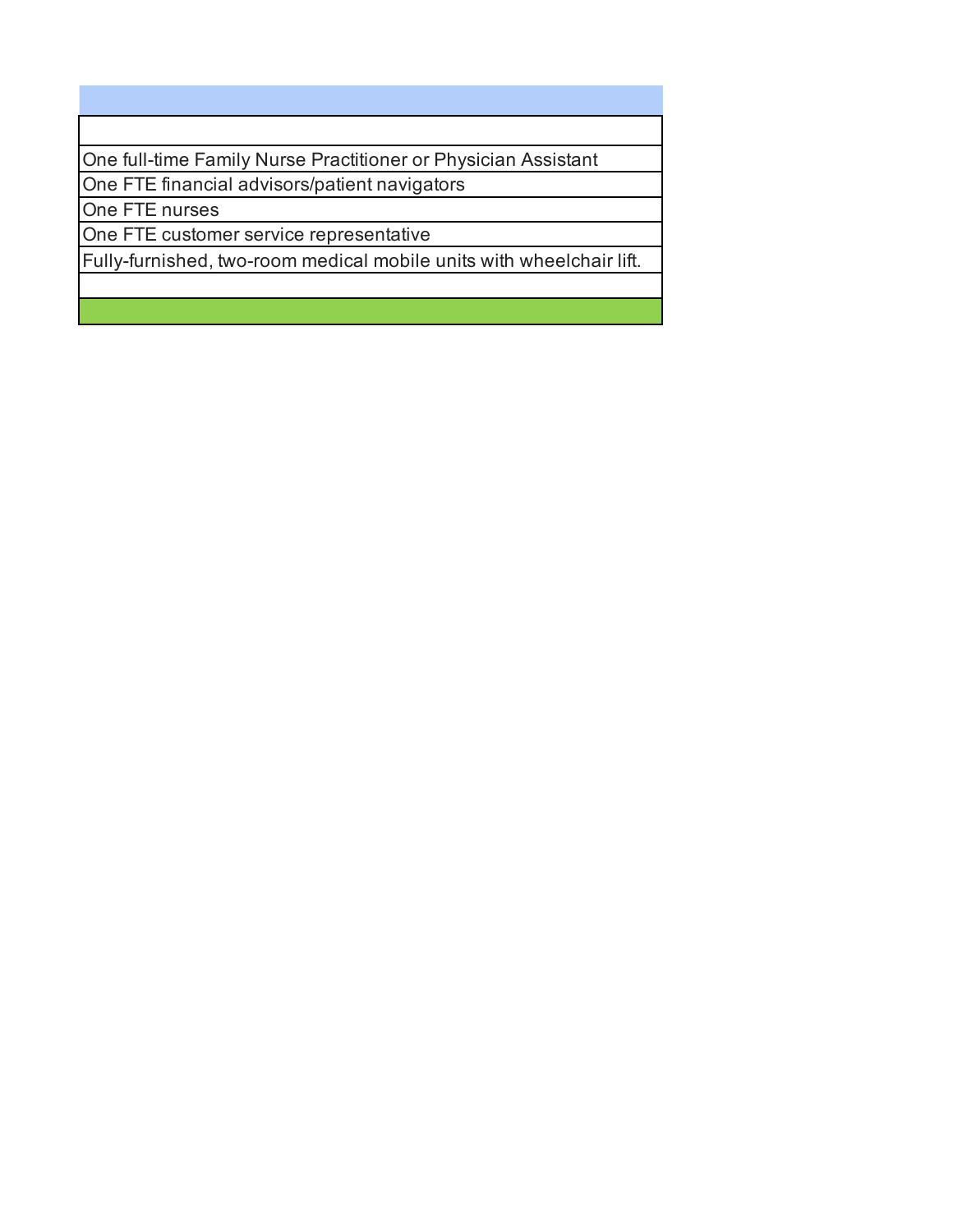|    | <b>3-Year Cost of Fund</b> |
|----|----------------------------|
| \$ | 840,000.00                 |
|    |                            |
|    |                            |
|    |                            |
| \$ | 570,000.00                 |
|    |                            |
| ¢  | 1,410,000.00               |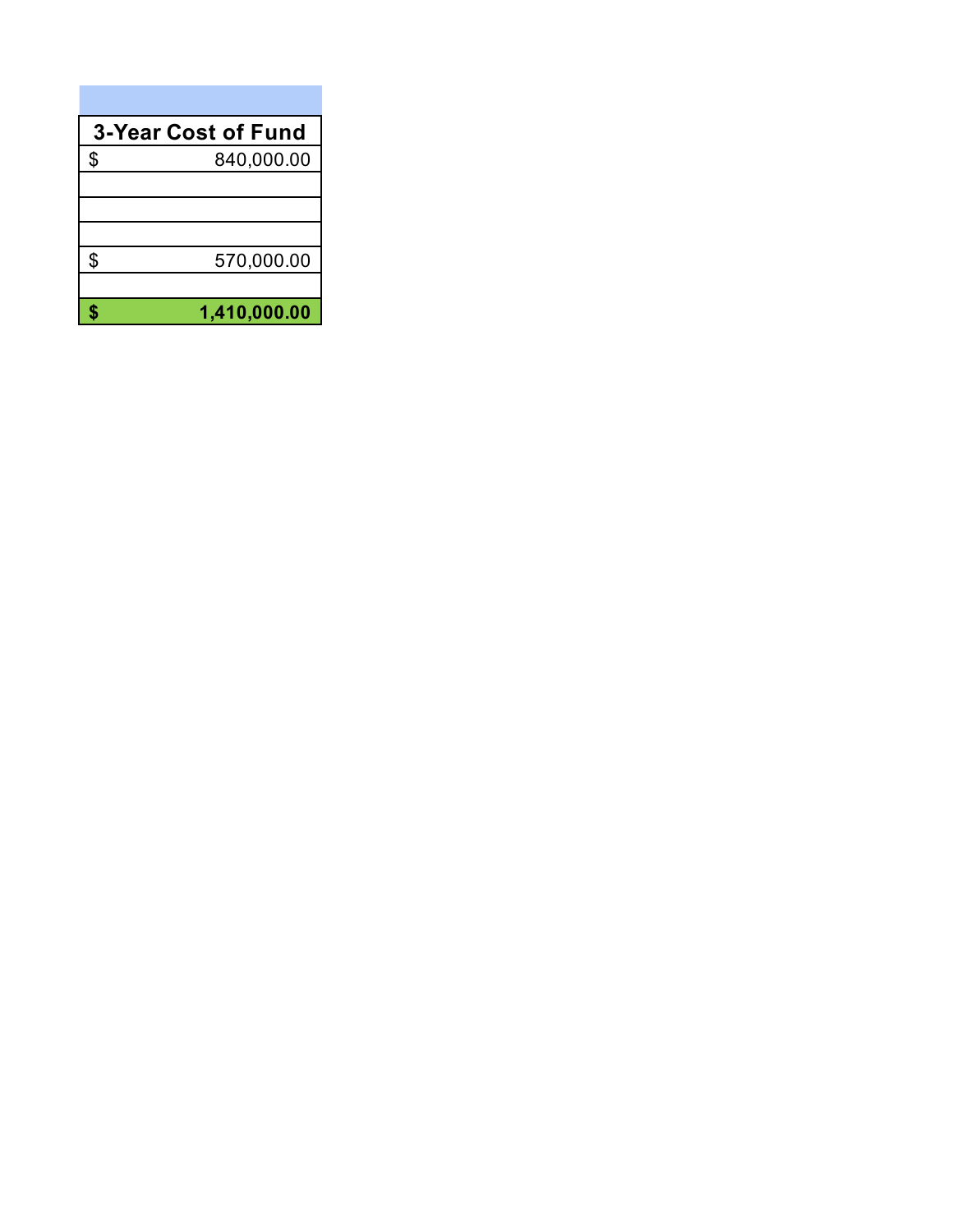| <b>XFINITY INTERNET ESSENTIALS</b> |    |                            |  |
|------------------------------------|----|----------------------------|--|
| <b>Project to Fund</b>             |    | <b>Annual Cost to Fund</b> |  |
| Internet Service \$11/per month    | \$ | 568,656.00                 |  |
| Modem Rental \$14/ per month       | \$ | 723,744.00                 |  |
| <b>TOTAL</b>                       |    | 1,292,400.00               |  |